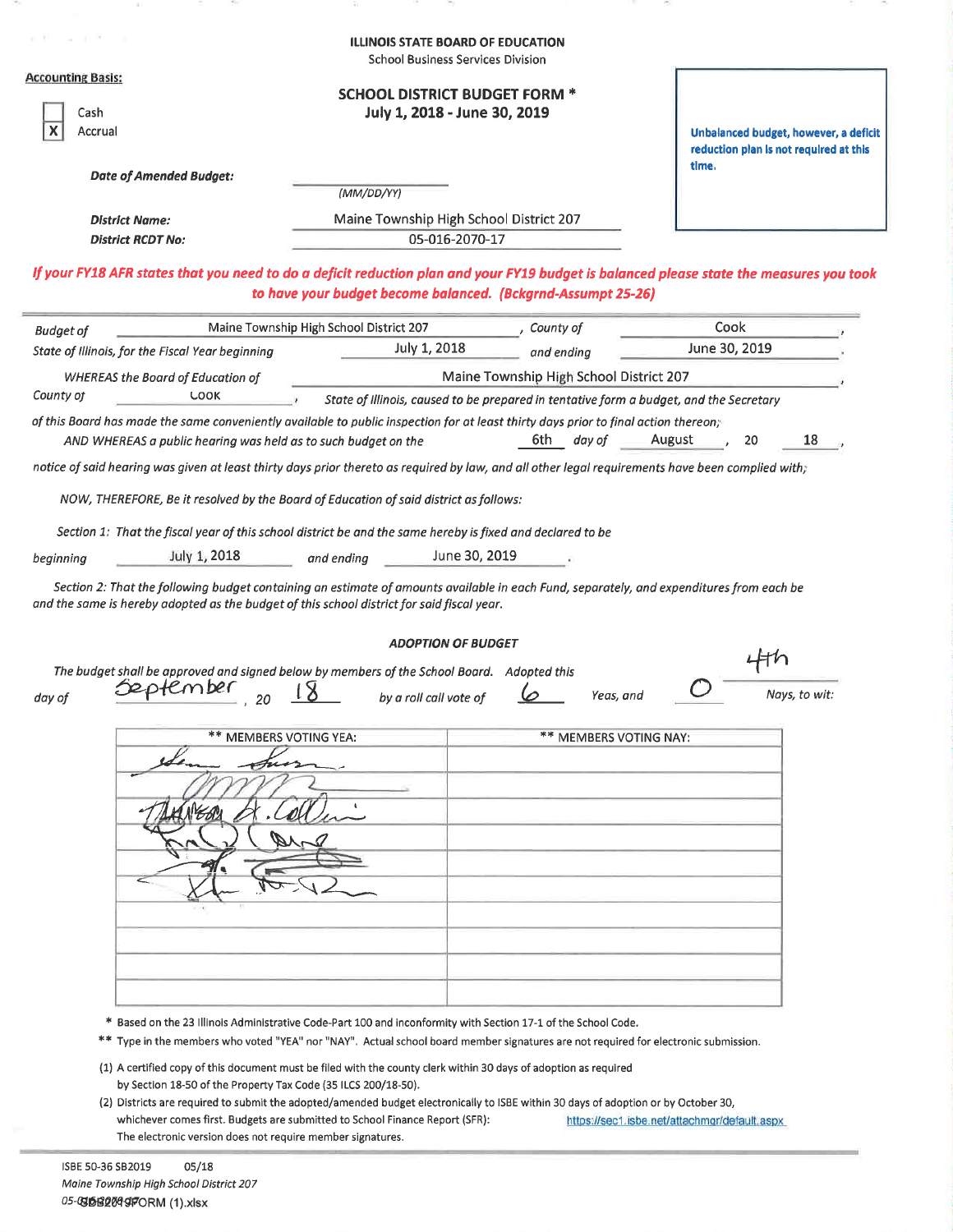|                 | A                                                                                      | B     | $\mathsf{C}$ | D                       | Е                   | F              | G                         | H                       |                     |              | K                            |  |
|-----------------|----------------------------------------------------------------------------------------|-------|--------------|-------------------------|---------------------|----------------|---------------------------|-------------------------|---------------------|--------------|------------------------------|--|
| $\overline{1}$  | Begin entering data on EstRev 5-10 and EstExp 11-17 tabs.                              |       | (10)         | (20)                    | (30)                | (40)           | (50)                      | (60)                    | (70)                | (80)         | (90)                         |  |
|                 |                                                                                        | Acct# | Educational  | <b>Operations &amp;</b> | <b>Debt Service</b> | Transportation | Municipal                 | <b>Capital Projects</b> | <b>Working Cash</b> | Tort         | <b>Fire Prevention &amp;</b> |  |
|                 | <b>Description: Enter Whole Numbers Only</b>                                           |       |              | Maintenance             |                     |                | <b>Retirement/ Social</b> |                         |                     |              | Safety                       |  |
|                 |                                                                                        |       |              |                         |                     |                | <b>Security</b>           |                         |                     |              |                              |  |
| $\mathbf{3}$    | ESTIMATED BEGINNING FUND BALANCE July 1, 2018 <sup>1</sup>                             |       | 73,123,000   | 10,994,130              | 94,500              | 2,824,000      | 3,724,000                 | 6,624,000               | 28,334,000          | 1,040,000    | 432,400                      |  |
|                 | <b>RECEIPTS/REVENUES</b>                                                               |       |              |                         |                     |                |                           |                         |                     |              |                              |  |
| $\overline{4}$  |                                                                                        |       |              |                         |                     |                |                           |                         |                     |              |                              |  |
| 5               | <b>LOCAL SOURCES</b>                                                                   | 1000  | 96,891,240   | 17,932,700              | 1,560,560           | 1,241,310      | 3,924,220                 | 120,000                 | 400,000             | 1,142,860    | 1,156,970                    |  |
|                 | FLOW-THROUGH RECEIPTS/REVENUES FROM ONE                                                | 2000  |              |                         |                     |                |                           |                         |                     |              |                              |  |
|                 | <b>6 DISTRICT TO ANOTHER DISTRICT</b>                                                  |       | $\Omega$     | $\mathbf{0}$            |                     | $\Omega$       | $\mathbf{0}$              |                         |                     |              |                              |  |
|                 | <b>7 STATE SOURCES</b>                                                                 | 3000  | 6,799,999    | $\mathbf 0$             | $\mathbf{0}$        | 1,303,300      | $\mathbf{0}$              | $\mathbf{0}$            | $\mathbf{0}$        | $\mathbf{0}$ | $\mathbf{0}$                 |  |
| 8               | <b>FEDERAL SOURCES</b>                                                                 | 4000  | 3,602,772    | $\mathbf{0}$            | $\mathbf{0}$        | $\overline{0}$ | $\mathbf{0}$              | $\mathbf{0}$            | $\mathbf{0}$        | $\mathbf{0}$ | $\mathbf{0}$                 |  |
| 9               | Total Direct Receipts/Revenues                                                         |       | 107,294,011  | 17,932,700              | 1,560,560           | 2,544,610      | 3,924,220                 | 120,000                 | 400,000             | 1,142,860    | 1,156,970                    |  |
| 10              | Receipts/Revenues for "On Behalf" Payments <sup>2</sup>                                | 3998  | 46,000,000   |                         |                     |                |                           |                         |                     |              |                              |  |
| 11              | <b>Total Receipts/Revenues</b>                                                         |       | 153,294,011  | 17,932,700              | 1,560,560           | 2,544,610      | 3,924,220                 | 120,000                 | 400,000             | 1,142,860    | 1,156,970                    |  |
|                 |                                                                                        |       |              |                         |                     |                |                           |                         |                     |              |                              |  |
| 12              | <b>DISBURSEMENTS/EXPENDITURES</b>                                                      |       |              |                         |                     |                |                           |                         |                     |              |                              |  |
|                 | <b>13 INSTRUCTION</b>                                                                  | 1000  | 81,066,438   |                         |                     |                | 1,825,570                 |                         |                     |              |                              |  |
|                 | <b>14 SUPPORT SERVICES</b>                                                             | 2000  | 25,950,324   | 19,886,399              |                     | 2,896,600      | 2,111,030                 | 1,610,000               |                     | 1,093,400    | 2,140,500                    |  |
|                 | 15 COMMUNITY SERVICES                                                                  | 3000  | 499,770      | $\mathbf{0}$            |                     | $\overline{0}$ | $\mathbf{0}$              |                         |                     |              |                              |  |
|                 | 16 PAYMENTS TO OTHER DISTRICTS & GOVT UNITS                                            | 4000  | 2,183,500    | $\mathbf{0}$            | $\mathbf{0}$        | $\mathbf{0}$   | $\mathbf{0}$              | $\mathbf{0}$            |                     | $\mathbf{0}$ | $\mathbf{0}$                 |  |
|                 | <b>17 DEBT SERVICES</b>                                                                | 5000  | $\Omega$     | $\mathbf{0}$            | 1,561,100           | $\mathbf{0}$   | $\mathbf{0}$              |                         |                     | $\mathbf{0}$ | $\mathbf{0}$                 |  |
|                 | <b>18 PROVISION FOR CONTINGENCIES</b>                                                  | 6000  | 500,000      | 50,000                  | $\mathbf{0}$        | 10,000         | $\mathbf{0}$              | $\mathbf{0}$            |                     | $\mathbf{0}$ | $\mathbf{0}$                 |  |
| 19              | <b>Total Direct Disbursements/Expenditures</b>                                         |       | 110,200,032  | 19,936,399              | 1,561,100           | 2,906,600      | 3,936,600                 | 1,610,000               |                     | 1,093,400    | 2,140,500                    |  |
| 20              | Disbursements/Expenditures for "On Behalf" Payments                                    | 4180  | 46,000,000   | $\mathbf{0}$            | $\mathbf{0}$        | $\Omega$       | $\mathbf{0}$              | $\Omega$                |                     | $\mathbf{0}$ |                              |  |
| 21              | <b>Total Disbursements/Expenditures</b>                                                |       | 156,200,032  | 19,936,399              | 1,561,100           | 2,906,600      | 3,936,600                 | 1,610,000               |                     | 1,093,400    | 2,140,500                    |  |
|                 | Excess of Direct Receipts/Revenues Over (Under) Direct                                 |       |              |                         |                     |                |                           |                         |                     |              |                              |  |
| 22              | Disbursements/Expenditures                                                             |       | (2,906,021)  | (2,003,699)             | (540)               | (361,990)      | (12, 380)                 | (1,490,000)             | 400,000             | 49,460       | (983,530                     |  |
|                 | OTHER SOURCES/USES OF FUNDS                                                            |       |              |                         |                     |                |                           |                         |                     |              |                              |  |
| 23              |                                                                                        |       |              |                         |                     |                |                           |                         |                     |              |                              |  |
| 24              | OTHER SOURCES OF FUNDS (7000)                                                          |       |              |                         |                     |                |                           |                         |                     |              |                              |  |
| 25              | PERMANENT TRANSFER FROM VARIOUS FUNDS                                                  |       |              |                         |                     |                |                           |                         |                     |              |                              |  |
| 26              | Abolishment the Working Cash Fund 16                                                   | 7110  |              |                         |                     |                |                           |                         |                     |              |                              |  |
| $\overline{27}$ | Abatement of the Working Cash Fund 16                                                  | 7110  |              | 1,600,000               |                     |                |                           |                         |                     |              |                              |  |
| 28              | Transfer of Working Cash Fund Interest                                                 | 7120  |              | 400,000                 |                     |                |                           |                         |                     |              |                              |  |
| 29              | <b>Transfer Among Funds</b>                                                            | 7130  |              |                         |                     |                |                           |                         |                     |              |                              |  |
| 30              | Transfer of Interest                                                                   | 7140  |              |                         |                     |                |                           |                         |                     |              |                              |  |
| 31              | Transfer from Capital Projects Fund to O&M Fund                                        | 7150  |              | $\mathbf{0}$            |                     |                |                           |                         |                     |              |                              |  |
|                 | Transfer of Excess Fire Prev & Safety Tax & Interest <sup>3</sup> Proceeds to O&M Fund | 7160  |              |                         |                     |                |                           |                         |                     |              |                              |  |
| 32              |                                                                                        |       |              | $\mathbf{0}$            |                     |                |                           |                         |                     |              |                              |  |
|                 | Transfer of Excess Accumulated Fire Prev & Safety Bond and Int 3a Proceeds to          | 7170  |              |                         |                     |                |                           |                         |                     |              |                              |  |
| 33              | Debt Service Fund                                                                      |       |              |                         | $\mathbf{0}$        |                |                           |                         |                     |              |                              |  |
| 34              | SALE OF BONDS (7200)                                                                   |       |              |                         |                     |                |                           |                         |                     |              |                              |  |
| 35              | Principal on Bonds Sold <sup>4</sup>                                                   | 7210  |              |                         |                     |                |                           |                         |                     |              |                              |  |
| 36              | Premium on Bonds Sold                                                                  | 7220  |              |                         |                     |                |                           |                         |                     |              |                              |  |
| 37              | Accrued Interest on Bonds Sold                                                         | 7230  |              |                         |                     |                |                           |                         |                     |              |                              |  |
| 38              | Sale or Compensation for Fixed Assets                                                  | 7300  |              |                         |                     |                |                           |                         |                     |              |                              |  |
| 39              | Transfer to Debt Service to Pay Principal on Capital Leases                            | 7400  |              |                         | 0                   |                |                           |                         |                     |              |                              |  |
| 40              | Transfer to Debt Service Fund to Pay Interest on Capital Leases                        | 7500  |              |                         | $\mathbf{0}$        |                |                           |                         |                     |              |                              |  |
| 41              | Transfer to Debt Service Fund to Pay Principal on Revenue Bonds                        | 7600  |              |                         | $\mathbf{0}$        |                |                           |                         |                     |              |                              |  |
| 42              | Transfer to Debt Service Fund to Pay Interest on Revenue Bonds                         | 7700  |              |                         | $\mathbf{0}$        |                |                           |                         |                     |              |                              |  |
| 43              | Transfer to Capital Projects Fund                                                      | 7800  |              |                         |                     |                |                           | $\mathbf{0}$            |                     |              |                              |  |
| 44              | <b>ISBE Loan Proceeds</b>                                                              | 7900  |              |                         |                     |                |                           |                         |                     |              |                              |  |
| 45              | Other Sources Not Classified Elsewhere                                                 | 7990  |              |                         |                     |                |                           | 1,600,000               |                     |              |                              |  |
| 46              | <b>Total Other Sources of Funds<sup>8</sup></b>                                        |       | $\mathbf{0}$ | 2,000,000               | $\overline{0}$      | $\mathbf{0}$   | $\mathbf{0}$              | 1,600,000               | $\mathbf{0}$        | $\mathbf{0}$ | $\mathbf{0}$                 |  |
|                 |                                                                                        |       |              |                         |                     |                |                           |                         |                     |              |                              |  |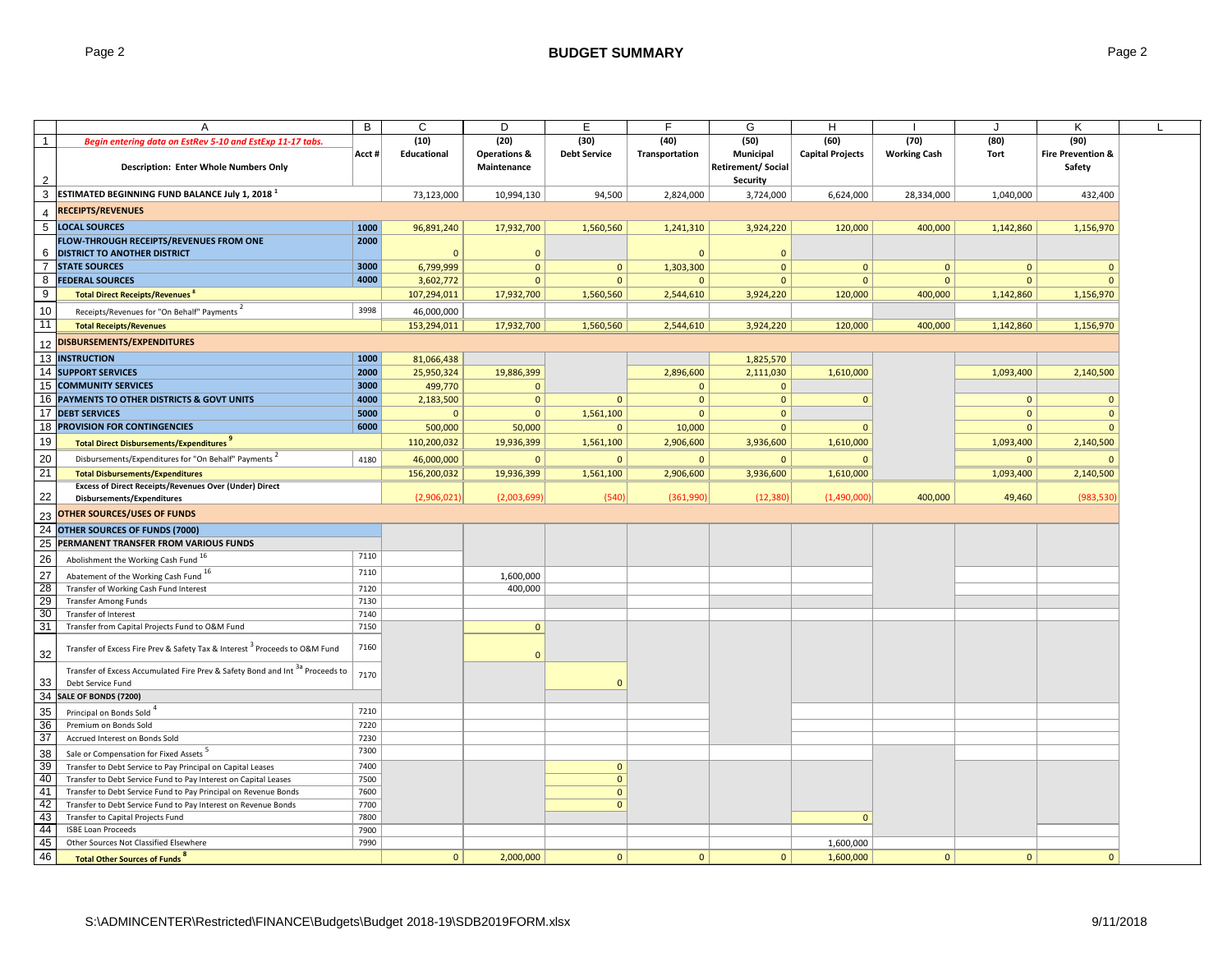|                 | A                                                                                      | В     | C                        | D                                      | E                                         | F                            | G                                                  | н                       |                     |                         | Κ                                      |                          |
|-----------------|----------------------------------------------------------------------------------------|-------|--------------------------|----------------------------------------|-------------------------------------------|------------------------------|----------------------------------------------------|-------------------------|---------------------|-------------------------|----------------------------------------|--------------------------|
| $\overline{1}$  | Begin entering data on EstRev 5-10 and EstExp 11-17 tabs.                              |       | (10)                     | (20)                                   | (30)                                      | (40)                         | (50)                                               | (60)                    | (70)                | (80)                    | (90)                                   |                          |
| $\mathcal{D}$   | <b>Description: Enter Whole Numbers Only</b>                                           | Acct# | Educational              | <b>Operations &amp;</b><br>Maintenance | <b>Debt Service</b>                       | Transportation               | Municipal<br>Retirement/ Social<br><b>Security</b> | <b>Capital Projects</b> | <b>Working Cash</b> | Tort                    | <b>Fire Prevention &amp;</b><br>Safety |                          |
| 47              | OTHER USES OF FUNDS (8000)                                                             |       |                          |                                        |                                           |                              |                                                    |                         |                     |                         |                                        |                          |
| 49              | TRANSFER TO VARIOUS OTHER FUNDS (8100)                                                 |       |                          |                                        |                                           |                              |                                                    |                         |                     |                         |                                        |                          |
|                 |                                                                                        | 8110  |                          |                                        |                                           |                              |                                                    |                         |                     |                         |                                        |                          |
| 50              | Abolishment or Abatement of the Working Cash Fund 16                                   |       |                          |                                        |                                           |                              |                                                    |                         | 1,600,000           |                         |                                        |                          |
| 51<br>52        | Transfer of Working Cash Fund Interest                                                 | 8120  |                          |                                        |                                           |                              |                                                    |                         | 400,000             |                         |                                        |                          |
|                 | <b>Transfer Among Funds</b>                                                            | 8130  |                          |                                        |                                           |                              |                                                    |                         |                     |                         |                                        |                          |
| 53              | Transfer of Interest <sup>o</sup>                                                      | 8140  |                          |                                        |                                           |                              |                                                    |                         |                     |                         |                                        |                          |
| 54              | Transfer from Capital Projects Fund to O&M Fund                                        | 8150  |                          |                                        |                                           |                              |                                                    |                         |                     |                         |                                        |                          |
| 55              | Transfer of Excess Fire Prev & Safety Tax & Interest <sup>3</sup> Proceeds to O&M Fund | 8160  |                          |                                        |                                           |                              |                                                    |                         |                     |                         |                                        |                          |
|                 | Transfer of Excess Accumulated Fire Prev & Safety Bond 3a                              | 8170  |                          |                                        |                                           |                              |                                                    |                         |                     |                         |                                        |                          |
| 56              | and Int Proceeds to Debt Service Fund                                                  |       |                          |                                        |                                           |                              |                                                    |                         |                     |                         |                                        |                          |
| 57              | Taxes Pledged to Pay Principal on Capital Leases                                       | 8410  |                          |                                        |                                           |                              |                                                    |                         |                     |                         |                                        |                          |
| 58              | Grants/Reimbursements Pledged to Pay Principal on Capital Leases                       | 8420  |                          |                                        |                                           |                              |                                                    |                         |                     |                         |                                        |                          |
| 59              | Other Revenues Pledged to Pay Principal on Capital Leases                              | 8430  |                          |                                        |                                           |                              |                                                    |                         |                     |                         |                                        |                          |
| 60              | Fund Balance Transfers Pledged to Pay Principal on Capital Leases                      | 8440  |                          |                                        |                                           |                              |                                                    |                         |                     |                         |                                        |                          |
| 61              | Taxes Pledged to Pay Interest on Capital Leases                                        | 8510  |                          |                                        |                                           |                              |                                                    |                         |                     |                         |                                        |                          |
| 62              | Grants/Reimbursements Pledged to Pay Interest on Capital Leases                        | 8520  |                          |                                        |                                           |                              |                                                    |                         |                     |                         |                                        |                          |
| 63              | Other Revenues Pledged to Pay Interest on Capital Leases                               | 8530  |                          |                                        |                                           |                              |                                                    |                         |                     |                         |                                        |                          |
| 64              | Fund Balance Transfers Pledged to Pay Interest on Capital Leases                       | 8540  |                          |                                        |                                           |                              |                                                    |                         |                     |                         |                                        |                          |
| 65              | Taxes Pledged to Pay Principal on Revenue Bonds                                        | 8610  |                          |                                        |                                           |                              |                                                    |                         |                     |                         |                                        |                          |
| 66              | Grants/Reimbursements Pledged to Pay Principal on Revenue Bonds                        | 8620  |                          |                                        |                                           |                              |                                                    |                         |                     |                         |                                        |                          |
| 67              | Other Revenues Pledged to Pay Principal on Revenue Bonds                               | 8630  |                          |                                        |                                           |                              |                                                    |                         |                     |                         |                                        |                          |
| 68              | Fund Balance Transfers Pledged to Pay Principal on Revenue Bonds                       | 8640  |                          |                                        |                                           |                              |                                                    |                         |                     |                         |                                        |                          |
| 69              | Taxes Pledged to Pay Interest on Revenue Bonds                                         | 8710  |                          |                                        |                                           |                              |                                                    |                         |                     |                         |                                        |                          |
| 70              | Grants/Reimbursements Pledged to Pay Interest on Revenue Bonds                         | 8720  |                          |                                        |                                           |                              |                                                    |                         |                     |                         |                                        |                          |
| $\overline{71}$ | Other Revenues Pledged to Pay Interest on Revenue Bonds                                | 8730  |                          |                                        |                                           |                              |                                                    |                         |                     |                         |                                        |                          |
| 72              | Fund Balance Transfers Pledged to Pay Interest on Revenue Bonds                        | 8740  |                          |                                        |                                           |                              |                                                    |                         |                     |                         |                                        |                          |
| 73              | Taxes Transferred to Pay for Capital Projects                                          | 8810  |                          |                                        |                                           |                              |                                                    |                         |                     |                         |                                        |                          |
| $\overline{74}$ | Grants/Reimbursements Pledged to Pay for Capital Projects                              | 8820  |                          |                                        |                                           |                              |                                                    |                         |                     |                         |                                        |                          |
| 75              | Other Revenues Pledged to Pay for Capital Projects                                     | 8830  |                          |                                        |                                           |                              |                                                    |                         |                     |                         |                                        |                          |
| 76              | Fund Balance Transfers Pledged to Pay for Capital Projects                             | 8840  |                          |                                        |                                           |                              |                                                    |                         |                     |                         |                                        |                          |
| $\overline{77}$ | Transfer to Debt Service Fund to Pay Principal on ISBE Loans                           | 8910  |                          |                                        |                                           |                              |                                                    |                         |                     |                         |                                        |                          |
| $\overline{78}$ | Other Uses Not Classified Elsewhere                                                    | 8990  |                          |                                        |                                           |                              |                                                    |                         |                     |                         |                                        |                          |
| 79              | Total Other Uses of Funds                                                              |       | $\overline{0}$           | $\mathbf{0}$                           | $\mathbf{0}$                              | $\mathbf{0}$                 | $\mathbf{0}$                                       | $\mathbf{0}$            | 2,000,000           | $\mathbf{0}$            | $\mathbf{0}$                           |                          |
| 80              | <b>Total Other Sources/Uses of Fund</b>                                                |       | $\overline{0}$           | 2,000,000                              | $\mathbf{0}$                              | $\mathbf{0}$                 | $\overline{0}$                                     | 1,600,000               | (2,000,000)         | $\mathbf{0}$            | $\mathbf{0}$                           |                          |
| 81              | <b>ESTIMATED ENDING FUND BALANCE June 30, 2019</b>                                     |       | 70,216,979               | 10,990,431                             | 93,960                                    | 2,462,010                    | 3,711,620                                          | 6,734,000               | 26,734,000          | 1,089,460               | (551, 130)                             |                          |
| 82<br>83        |                                                                                        |       |                          |                                        | SUMMARY OF EXPENDITURES (by Major Object) |                              |                                                    |                         |                     |                         |                                        |                          |
| 84              |                                                                                        |       | (10)                     | (20)                                   | (30)                                      | (40)                         | (50)                                               | (60)                    | (70)                | (80)                    | (90)                                   |                          |
|                 | <b>Description</b>                                                                     | Acct  | Educational              | <b>Operations &amp;</b>                | <b>Debt Service</b>                       | Transportation               | <b>Municipal</b>                                   | <b>Capital Projects</b> | <b>Working Cash</b> | Tort                    | <b>Fire Prevention &amp;</b>           | <b>Total By Object</b>   |
|                 |                                                                                        | #     |                          | Maintenance                            |                                           |                              | <b>Retirement/Social</b>                           |                         |                     |                         | Safety                                 |                          |
| 85              |                                                                                        |       |                          |                                        |                                           |                              | Security                                           |                         |                     |                         |                                        |                          |
|                 | <b>Object Name</b>                                                                     |       |                          |                                        |                                           |                              |                                                    |                         |                     |                         |                                        |                          |
| 86              | <b>Salaries</b>                                                                        | 100   |                          |                                        |                                           |                              |                                                    | $\mathbf{0}$            |                     |                         |                                        |                          |
| 87<br>88        | <b>Employee Benefits</b>                                                               | 200   | 81,207,016<br>13,124,144 | 6,855,819<br>1,695,320                 |                                           | $\mathbf{0}$<br>$\mathbf{0}$ | 3,936,600                                          | $\Omega$                |                     | $\mathbf{0}$<br>380,000 | $\mathbf{0}$<br>$\mathbf{0}$           | 88,062,835<br>19,136,064 |
| 89              | <b>Purchased Services</b>                                                              | 300   | 3,470,089                | 3,234,500                              | 0 <sup>1</sup>                            | 2,706,100                    |                                                    | $\Omega$                |                     | 713,400                 | $\mathbf{0}$                           | 10,124,089               |
| 90              | <b>Supplies &amp; Materials</b>                                                        | 400   | 5,505,492                | 2,540,000                              |                                           | 25,500                       |                                                    | $\Omega$                |                     | $\mathbf{0}$            | $\mathbf{0}$                           | 8,070,992                |
| 91              | <b>Capital Outlay</b>                                                                  | 500   | 71,712                   | 5,542,760                              |                                           | 165,000                      |                                                    | 1,610,000               |                     | $\mathbf{0}$            | 2,140,500                              | 9,529,972                |
| 92              | <b>Other Objects</b>                                                                   | 600   | 6,761,080                | 68,000                                 | 1,561,100                                 | 10,000                       | $\mathbf{0}$                                       | $\mathbf{0}$            |                     | $\mathbf{0}$            | $\mathbf{0}$                           | 8,400,180                |
| 93              | Non-Capitalized Equipment                                                              | 700   | 60,499                   | $\mathbf{0}$                           |                                           | $\mathbf{0}$                 |                                                    | $\Omega$                |                     | $\mathbf{0}$            | $\mathbf{0}$                           | 60,499                   |
| 94              | <b>Termination Benefits</b>                                                            | 800   | $\mathbf{0}$             | $\overline{0}$                         |                                           | $\mathbf{0}$                 |                                                    |                         |                     |                         |                                        | $\mathbf{C}$             |
| 95              | <b>Total Expenditures</b>                                                              |       | 110,200,032              | 19,936,399                             | 1,561,100                                 | 2,906,600                    | 3,936,600                                          | 1,610,000               |                     | 1,093,400               | 2,140,500                              | 143,384,631              |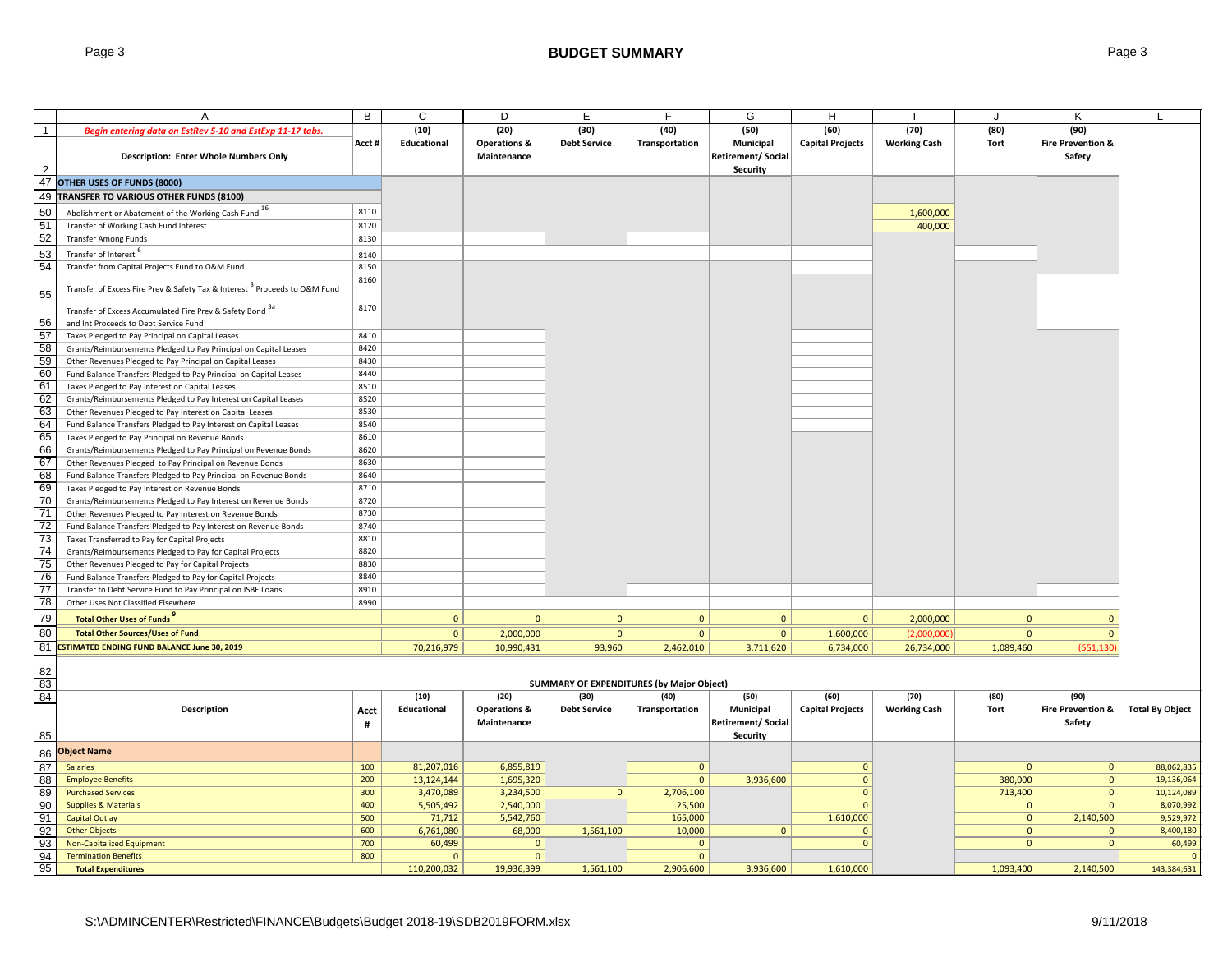|                 | A                                                                 | B      | C                  | D                                      | E                   |                | G                                                        | Н                       |                     |           | Κ                                      |
|-----------------|-------------------------------------------------------------------|--------|--------------------|----------------------------------------|---------------------|----------------|----------------------------------------------------------|-------------------------|---------------------|-----------|----------------------------------------|
|                 |                                                                   |        | (10)               | (20)                                   | (30)                | (40)           | (50)                                                     | (60)                    | (70)                | (80)      | (90)                                   |
| $\overline{2}$  | <b>Description: Enter Whole Numbers Only</b>                      | Acct # | <b>Educational</b> | <b>Operations &amp;</b><br>Maintenance | <b>Debt Service</b> | Transportation | <b>Municipal</b><br><b>Retirement/Social</b><br>Security | <b>Capital Projects</b> | <b>Working Cash</b> | Tort      | <b>Fire Prevention &amp;</b><br>Safety |
|                 | BEGINNING CASH BALANCE ON HAND July 1, 2018 <sup>7</sup>          |        | 73,123,000         | 10,994,130                             | 94,500              | 2,824,000      | 3,724,000                                                | 6,624,000               | 28,334,000          | 1,040,000 | 4,324,000                              |
|                 | <b>Total Direct Receipts &amp; Other Sources</b>                  |        | 107,294,011        | 19,932,700                             | 1,560,560           | 2,544,610      | 3,924,220                                                | 1,720,000               | 400,000             | 1,142,860 | 1,156,970                              |
|                 | <b>OTHER RECEIPTS</b>                                             |        |                    |                                        |                     |                |                                                          |                         |                     |           |                                        |
|                 | Interfund Loans Payable (Loans from Other Funds)                  | 411    |                    |                                        |                     |                |                                                          |                         |                     |           |                                        |
|                 | Interfund Loans Receivable (Repayment of Loans)                   | 141    |                    |                                        |                     |                |                                                          |                         |                     |           |                                        |
|                 | Notes and Warrants Payable                                        | 433    |                    |                                        |                     |                |                                                          |                         |                     |           |                                        |
|                 | <b>Other Current Assets</b>                                       | 199    |                    |                                        |                     |                |                                                          |                         |                     |           |                                        |
| 10              | <b>Total Other Receipts</b>                                       |        | $\mathbf{0}$       | $\Omega$                               | $\mathbf{0}$        | $\Omega$       | $\mathbf{0}$                                             | $\mathbf{0}$            | $\mathbf{0}$        | $\Omega$  |                                        |
| 11              | <b>Total Direct Receipts, Other Sources, &amp; Other Receipts</b> |        | 107,294,011        | 19,932,700                             | 1,560,560           | 2,544,610      | 3,924,220                                                | 1,720,000               | 400,000             | 1,142,860 | 1,156,970                              |
| 12 <sup>2</sup> | <b>Total Amount Available</b>                                     |        | 180,417,011        | 30,926,830                             | 1,655,060           | 5,368,610      | 7,648,220                                                | 8,344,000               | 28,734,000          | 2,182,860 | 5,480,970                              |
|                 | <b>Total Direct Disbursements &amp; Other Uses</b>                |        | 110,200,032        | 19,936,399                             | 1,561,100           | 2,906,600      | 3,936,600                                                | 1,610,000               | 2,000,000           | 1,093,400 | 2,140,500                              |
|                 | <b>OTHER DISBURSEMENTS</b>                                        |        |                    |                                        |                     |                |                                                          |                         |                     |           |                                        |
|                 | Interfund Loans Receivable (Loans to Other Funds) 10              | 141    |                    |                                        |                     |                |                                                          |                         |                     |           |                                        |
| 16              | Interfund Loans Payable (Repayment of Loans)                      | 411    |                    |                                        |                     |                |                                                          |                         |                     |           |                                        |
|                 | Notes and Warrants Payable                                        | 433    |                    |                                        |                     |                |                                                          |                         |                     |           |                                        |
| 18              | <b>Other Current Liabilities</b>                                  | 499    |                    |                                        |                     |                |                                                          |                         |                     |           |                                        |
| 19              | <b>Total Other Disbursements</b>                                  |        | $\mathbf{0}$       | $\Omega$                               | $\Omega$            | $\mathbf{0}$   | $\mathbf{0}$                                             | $\mathbf{0}$            | $\mathbf{0}$        | $\Omega$  | $\Omega$                               |
| 20              | Total Direct Disbursements, Other Uses, & Other Disbursements     |        | 110,200,032        | 19,936,399                             | 1,561,100           | 2,906,600      | 3,936,600                                                | 1,610,000               | 2,000,000           | 1,093,400 | 2,140,500                              |
|                 | 21 <b>ENDING CASH BALANCE ON HAND June 30. 2019 '</b>             |        | 70,216,979         | 10,990,431                             | 93,960              | 2,462,010      | 3,711,620                                                | 6,734,000               | 26,734,000          | 1,089,460 | 3,340,470                              |
|                 |                                                                   |        |                    |                                        |                     |                |                                                          |                         |                     |           |                                        |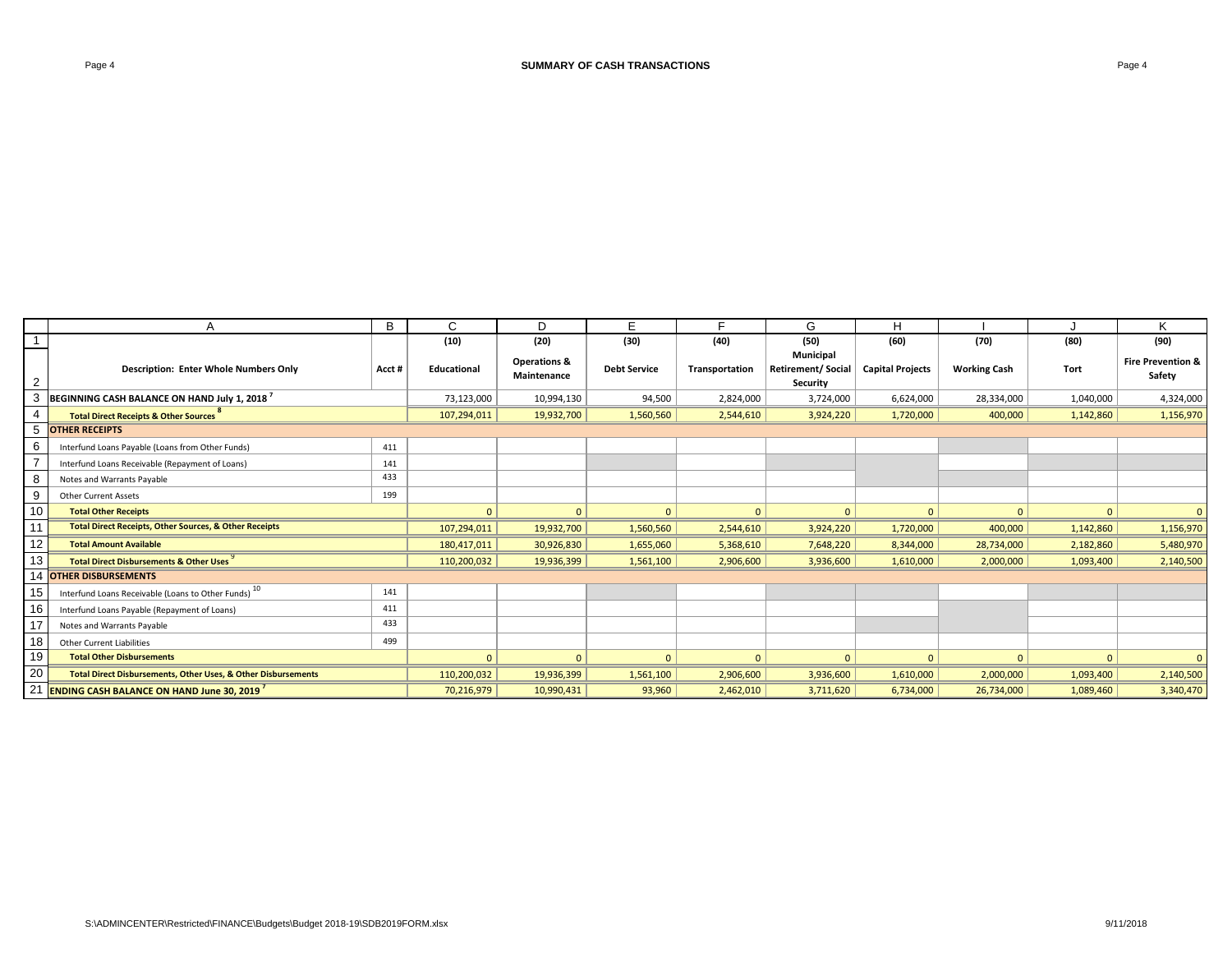### Page 5 **ESTIMATED RECEIPTS/REVENUES** Page 5

| ۰, |
|----|
|----|

|                 | A                                                                                                                                        | B            | C           | D                       | E                   | F              | G                         | Н                       |                     |           | K                            |
|-----------------|------------------------------------------------------------------------------------------------------------------------------------------|--------------|-------------|-------------------------|---------------------|----------------|---------------------------|-------------------------|---------------------|-----------|------------------------------|
| $\overline{1}$  |                                                                                                                                          |              | (10)        | (20)                    | (30)                | (40)           | (50)                      | (60)                    | (70)                | (80)      | (90)                         |
|                 |                                                                                                                                          | Acct         | Educational | <b>Operations &amp;</b> | <b>Debt Service</b> | Transportation | Municipal                 | <b>Capital Projects</b> | <b>Working Cash</b> | Tort      | <b>Fire Prevention &amp;</b> |
|                 | Description: Enter Whole Numbers Only                                                                                                    | #            |             | Maintenance             |                     |                | <b>Retirement/ Social</b> |                         |                     |           | Safety                       |
| $\overline{2}$  |                                                                                                                                          |              |             |                         |                     |                | Security                  |                         |                     |           |                              |
| 3               | RECEIPTS/REVENUES FROM LOCAL SOURCES (1000)                                                                                              |              |             |                         |                     |                |                           |                         |                     |           |                              |
| 4               | AD VALOREM TAXES LEVIED BY LOCAL EDUCATION AGENCY                                                                                        | 1100         |             |                         |                     |                |                           |                         |                     |           |                              |
|                 |                                                                                                                                          |              |             |                         |                     |                |                           |                         |                     |           |                              |
| 5               | Designated Purposes Levies 11 (1110-1120)                                                                                                | $\sim$       | 87,217,500  | 17,817,700              | 1,557,560           | 1,201,310      | 707,850                   |                         |                     | 1,137,860 | 1,116,970                    |
| 6               | Leasing Purposes Levy <sup>12</sup>                                                                                                      | 1130         |             |                         |                     |                |                           |                         |                     |           |                              |
| 7               | Special Education Purposes Levy                                                                                                          | 1140         | 1,542,290   |                         |                     |                |                           |                         |                     |           |                              |
| 8               | FICA and Medicare Only Levies                                                                                                            | 1150         |             |                         |                     |                | 2,923,590                 |                         |                     |           |                              |
| 9               | Area Vocational Construction Purposes Levy                                                                                               | 1160         |             |                         |                     |                |                           |                         |                     |           |                              |
| 10              | Summer School Purposes Levy                                                                                                              | 1170         |             |                         |                     |                |                           |                         |                     |           |                              |
| 11<br>12        | Other Tax Levies (Describe & Itemize)                                                                                                    | 1190         |             |                         |                     |                |                           | $\mathbf{0}$            | $\mathbf{0}$        |           |                              |
|                 | <b>Total Ad Valorem Taxes Levied by District</b>                                                                                         |              | 88,759,790  | 17,817,700              | 1,557,560           | 1,201,310      | 3,631,440                 |                         |                     | 1,137,860 | 1,116,970                    |
| 13              | PAYMENTS IN LIEU OF TAXES                                                                                                                | 1200         |             |                         |                     |                |                           |                         |                     |           |                              |
| 14              | Mobile Home Privilege Tax                                                                                                                | 1210         |             |                         |                     |                |                           |                         |                     |           |                              |
| 15              | Payments from Local Housing Authority                                                                                                    | 1220         |             |                         |                     |                |                           |                         |                     |           |                              |
| 16              | Corporate Personal Property Replacement Taxes <sup>13</sup>                                                                              | 1230         | 4,038,790   |                         |                     |                | 257,780                   |                         |                     |           |                              |
| 17              | Other Payments in Lieu of Taxes (Describe & Itemize)                                                                                     | 1290         |             |                         |                     |                |                           |                         |                     |           |                              |
| 18              | <b>Total Payments in Lieu of Taxes</b>                                                                                                   |              | 4,038,790   | $\mathbf{0}$            | 0                   | 0              | 257,780                   | $\vert 0 \vert$         | $\mathbf{0}$        | 0         | $\mathbf{0}$                 |
| 19              | <b>TUITION</b>                                                                                                                           | 1300         |             |                         |                     |                |                           |                         |                     |           |                              |
| 20              | Regular Tuition from Pupils or Parents (In State)                                                                                        | 1311         | 19,000      |                         |                     |                |                           |                         |                     |           |                              |
| 21              | Regular Tuition from Other Districts (In State)                                                                                          | 1312         |             |                         |                     |                |                           |                         |                     |           |                              |
| $\overline{22}$ | Regular Tuition from Other Sources (In State)                                                                                            | 1313         |             |                         |                     |                |                           |                         |                     |           |                              |
| $\overline{23}$ | Regular Tuition from Other Sources (Out of State)                                                                                        | 1314         |             |                         |                     |                |                           |                         |                     |           |                              |
| 24              | Summer School Tuition from Pupils or Parents (In State)                                                                                  | 1321         | 715,000     |                         |                     |                |                           |                         |                     |           |                              |
| 25              | Summer School Tuition from Other Districts (In State)                                                                                    | 1322         |             |                         |                     |                |                           |                         |                     |           |                              |
| 26              | Summer School Tuition from Other Sources (In State)                                                                                      | 1323         |             |                         |                     |                |                           |                         |                     |           |                              |
| $\overline{27}$ | Summer School Tuition from Other Sources (Out of State)                                                                                  | 1324         |             |                         |                     |                |                           |                         |                     |           |                              |
| 28              | CTE Tuition from Pupils or Parents (In State)                                                                                            | 1331         |             |                         |                     |                |                           |                         |                     |           |                              |
| 29              | CTE Tuition from Other Districts (In State)                                                                                              | 1332         |             |                         |                     |                |                           |                         |                     |           |                              |
| 30              | CTE Tuition from Other Sources (In State)                                                                                                | 1333         |             |                         |                     |                |                           |                         |                     |           |                              |
| 31              | CTE Tuition from Other Sources (Out of State)                                                                                            | 1334         |             |                         |                     |                |                           |                         |                     |           |                              |
| 32              | Special Education Tuition from Pupils or Parents (In State)                                                                              | 1341         |             |                         |                     |                |                           |                         |                     |           |                              |
| 33              | Special Education Tuition from Other Districts (In State)                                                                                | 1342         |             |                         |                     |                |                           |                         |                     |           |                              |
| 34              | Special Education Tuition from Other Sources (In State)                                                                                  | 1343         |             |                         |                     |                |                           |                         |                     |           |                              |
| 35              | Special Education Tuition from Other Sources (Out of State)                                                                              | 1344         |             |                         |                     |                |                           |                         |                     |           |                              |
| 36              | Adult Tuition from Pupils or Parents (In State)                                                                                          | 1351         |             |                         |                     |                |                           |                         |                     |           |                              |
| 37              | Adult Tuition from Other Districts (In State)                                                                                            | 1352         |             |                         |                     |                |                           |                         |                     |           |                              |
| 38<br>39        | Adult Tuition from Other Sources (In State)                                                                                              | 1353<br>1354 |             |                         |                     |                |                           |                         |                     |           |                              |
| 40              | Adult Tuition from Other Sources (Out of State)                                                                                          |              | 734,000     |                         |                     |                |                           |                         |                     |           |                              |
|                 | <b>Total Tuition</b>                                                                                                                     |              |             |                         |                     |                |                           |                         |                     |           |                              |
| 41              | <b>TRANSPORTATION FEES</b>                                                                                                               | 1400         |             |                         |                     |                |                           |                         |                     |           |                              |
| 42              | Regular Transportation Fees from Pupils or Parents (In State)                                                                            | 1411         |             |                         |                     |                |                           |                         |                     |           |                              |
| 43              | Regular Transportation Fees from Other Districts (In State)                                                                              | 1412         |             |                         |                     |                |                           |                         |                     |           |                              |
| 44              | Regular Transportation Fees from Other Sources (In State)                                                                                | 1413         |             |                         |                     |                |                           |                         |                     |           |                              |
| 45              | Regular Transportation Fees from Co-curricular Activities (In State)                                                                     | 1415         |             |                         |                     |                |                           |                         |                     |           |                              |
| 46              | Regular Transportation Fees from Other Sources (Out of State)                                                                            | 1416         |             |                         |                     |                |                           |                         |                     |           |                              |
| 47              | Summer School Transportation Fees from Pupils or Parents (In State)<br>Summer School Transportation Fees from Other Districts (In State) | 1421         |             |                         |                     |                |                           |                         |                     |           |                              |
| 48<br>49        | Summer School Transportation Fees from Other Sources (In State)                                                                          | 1422<br>1423 |             |                         |                     |                |                           |                         |                     |           |                              |
| 50              | Summer School Transportation Fees from Other Sources (Out of State)                                                                      | 1424         |             |                         |                     |                |                           |                         |                     |           |                              |
| 51              | CTE Transportation Fees from Pupils or Parents (In State)                                                                                | 1431         |             |                         |                     |                |                           |                         |                     |           |                              |
| 52              | CTE Transportation Fees from Other Districts (In State)                                                                                  | 1432         |             |                         |                     |                |                           |                         |                     |           |                              |
| 53              | CTE Transportation Fees from Other Sources (In State)                                                                                    | 1433         |             |                         |                     |                |                           |                         |                     |           |                              |
| 54              | CTE Transportation Fees from Other Sources (Out of State)                                                                                | 1434         |             |                         |                     |                |                           |                         |                     |           |                              |
| 55              | Special Education Transportation Fees from Pupils or Parents (In State)                                                                  | 1441         |             |                         |                     |                |                           |                         |                     |           |                              |
| 56              | Special Education Transportation Fees from Other Districts (In State)                                                                    | 1442         |             |                         |                     |                |                           |                         |                     |           |                              |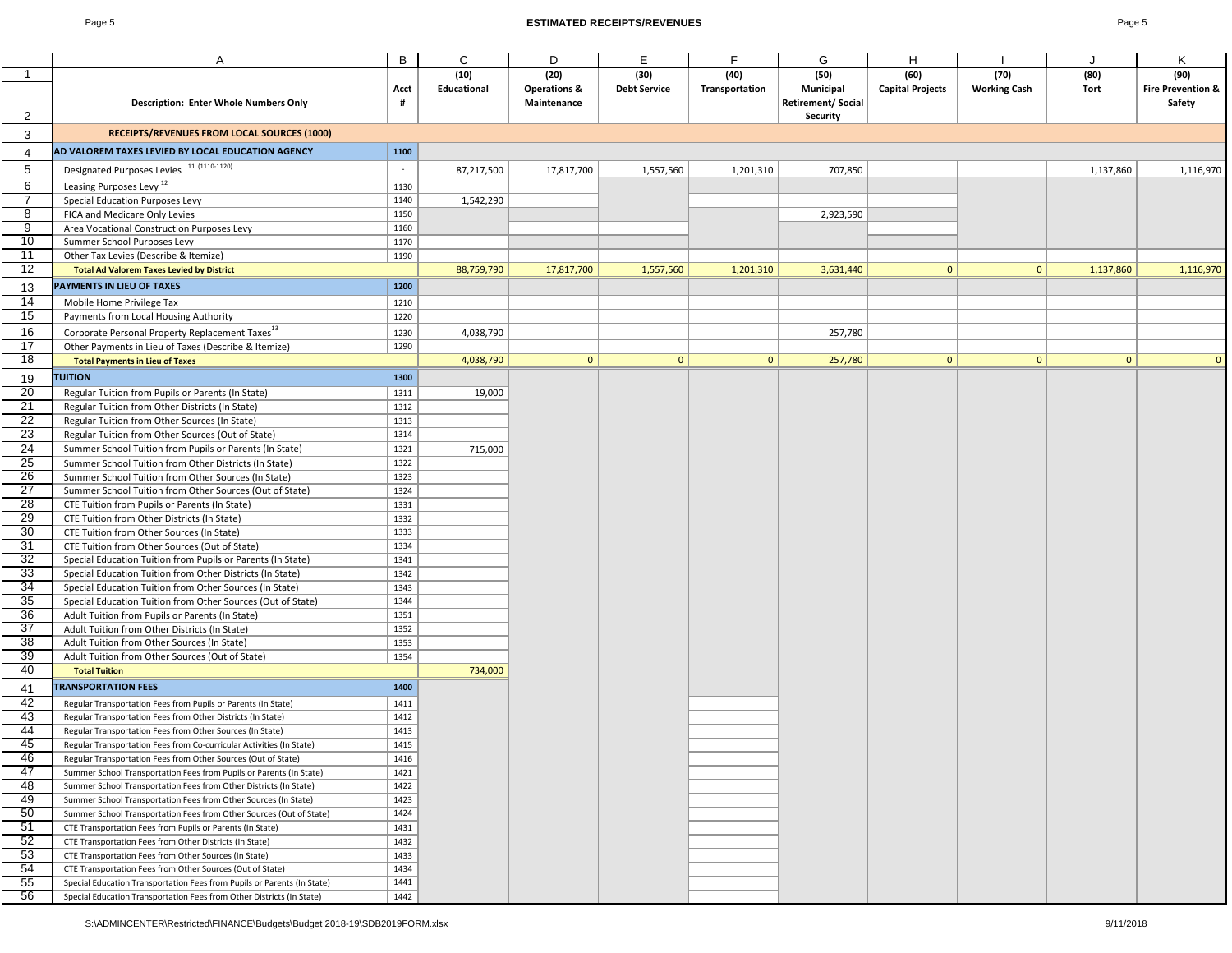|                 | Α                                                                       | В    | C            | D                       | Е                   | F              | G                        | H                       |                     |       | Κ                            |
|-----------------|-------------------------------------------------------------------------|------|--------------|-------------------------|---------------------|----------------|--------------------------|-------------------------|---------------------|-------|------------------------------|
| -1              |                                                                         |      | (10)         | (20)                    | (30)                | (40)           | (50)                     | (60)                    | (70)                | (80)  | (90)                         |
|                 |                                                                         | Acct | Educational  | <b>Operations &amp;</b> | <b>Debt Service</b> | Transportation | Municipal                | <b>Capital Projects</b> | <b>Working Cash</b> | Tort  | <b>Fire Prevention &amp;</b> |
|                 | <b>Description: Enter Whole Numbers Only</b>                            | #    |              | Maintenance             |                     |                | <b>Retirement/Social</b> |                         |                     |       | Safety                       |
| 2               |                                                                         |      |              |                         |                     |                | Security                 |                         |                     |       |                              |
| 57              | Special Education Transportation Fees from Other Sources (In State)     | 1443 |              |                         |                     |                |                          |                         |                     |       |                              |
| 58              | Special Education Transportation Fees from Other Sources (Out of State) | 1444 |              |                         |                     |                |                          |                         |                     |       |                              |
| 59              | Adult Transportation Fees from Pupils or Parents (In State)             | 1451 |              |                         |                     |                |                          |                         |                     |       |                              |
| 60              | Adult Transportation Fees from Other Districts (In State)               | 1452 |              |                         |                     |                |                          |                         |                     |       |                              |
| 61              | Adult Transportation Fees from Other Sources (In State)                 | 1453 |              |                         |                     |                |                          |                         |                     |       |                              |
| 62              | Adult Transportation Fees from Other Sources (Out of State)             | 1454 |              |                         |                     |                |                          |                         |                     |       |                              |
| 63              | <b>Total Transportation Fees</b>                                        |      |              |                         |                     | $\mathbf{0}$   |                          |                         |                     |       |                              |
| 64              | <b>EARNINGS ON INVESTMENTS</b>                                          | 1500 |              |                         |                     |                |                          |                         |                     |       |                              |
| 65              | Interest on Investments                                                 | 1510 | 810,000      | 100,000                 | 3,000               | 40,000         | 35,000                   | 120,000                 | 400,000             | 5,000 | 40,000                       |
| 66              | Gain or Loss on Sale of Investments                                     | 1520 |              |                         |                     |                |                          |                         |                     |       |                              |
| 67              | <b>Total Earnings on Investments</b>                                    |      | 810,000      | 100,000                 | 3,000               | 40,000         | 35,000                   | 120,000                 | 400,000             | 5,000 | 40,000                       |
| 68              | <b>FOOD SERVICE</b>                                                     | 1600 |              |                         |                     |                |                          |                         |                     |       |                              |
| 69              |                                                                         | 1611 | 100,000      |                         |                     |                |                          |                         |                     |       |                              |
| 70              | Sales to Pupils - Lunch<br>Sales to Pupils - Breakfast                  | 1612 |              |                         |                     |                |                          |                         |                     |       |                              |
| 71              | Sales to Pupils - A la Carte                                            | 1613 |              |                         |                     |                |                          |                         |                     |       |                              |
| 72              | Sales to Pupils - Other (Describe & Itemize)                            | 1614 |              |                         |                     |                |                          |                         |                     |       |                              |
| 73              | Sales to Adults                                                         | 1620 |              |                         |                     |                |                          |                         |                     |       |                              |
| 74              | Other Food Service (Describe & Itemize)                                 | 1690 |              |                         |                     |                |                          |                         |                     |       |                              |
| 75              | <b>Total Food Service</b>                                               |      | 100,000      |                         |                     |                |                          |                         |                     |       |                              |
|                 |                                                                         |      |              |                         |                     |                |                          |                         |                     |       |                              |
| 76              | DISTRICT/SCHOOL ACTIVITY INCOME                                         | 1700 |              |                         |                     |                |                          |                         |                     |       |                              |
| 77              | Admissions - Athletic                                                   | 1711 | 62,400       |                         |                     |                |                          |                         |                     |       |                              |
| 78              | Admissions - Other                                                      | 1719 |              |                         |                     |                |                          |                         |                     |       |                              |
| 79              | Fees                                                                    | 1720 | 8,500        |                         |                     |                |                          |                         |                     |       |                              |
| 80              | <b>Book Store Sales</b>                                                 | 1730 | 1,613,400    |                         |                     |                |                          |                         |                     |       |                              |
| 81              | Other District/School Activity Revenue (Describe & Itemize)             | 1790 | 247,660      |                         |                     |                |                          |                         |                     |       |                              |
| 82              | <b>Total District/School Activity Income</b>                            |      | 1,931,960    | $\mathbf{0}$            |                     |                |                          |                         |                     |       |                              |
| 83              | <b>TEXTBOOK INCOME</b>                                                  | 1800 |              |                         |                     |                |                          |                         |                     |       |                              |
| 84              | Rentals - Regular Textbooks                                             | 1811 |              |                         |                     |                |                          |                         |                     |       |                              |
| 85              | Rentals - Summer School Textbooks                                       | 1812 |              |                         |                     |                |                          |                         |                     |       |                              |
| 86              | Rentals - Adult/Continuing Education Textbooks                          | 1813 |              |                         |                     |                |                          |                         |                     |       |                              |
| $\overline{87}$ | Rentals - Other (Describe)                                              | 1819 |              |                         |                     |                |                          |                         |                     |       |                              |
| 88              | Sales - Regular Textbooks                                               | 1821 |              |                         |                     |                |                          |                         |                     |       |                              |
| 89              | Sales - Summer School Textbooks                                         | 1822 |              |                         |                     |                |                          |                         |                     |       |                              |
| 90              | Sales - Adult/Continuing Education Textbooks                            | 1823 |              |                         |                     |                |                          |                         |                     |       |                              |
| 91              | Sales - Other (Describe & Itemize)                                      | 1829 |              |                         |                     |                |                          |                         |                     |       |                              |
| 92              | Other (Describe & Itemize)                                              | 1890 |              |                         |                     |                |                          |                         |                     |       |                              |
| 93              | <b>Total Textbooks</b>                                                  |      | $\mathbf{0}$ |                         |                     |                |                          |                         |                     |       |                              |
| 94              | OTHER REVENUE FROM LOCAL SOURCES                                        | 1900 |              |                         |                     |                |                          |                         |                     |       |                              |
| 95              | Rentals                                                                 | 1910 | 74,500       | 15,000                  |                     |                |                          |                         |                     |       |                              |
| 96              | Contributions and Donations from Private Sources                        | 1920 | 52,550       |                         |                     |                |                          |                         |                     |       |                              |
| 97              | Impact Fees from Municipal or County Governments                        | 1930 |              |                         |                     |                |                          |                         |                     |       |                              |
| 98              | Services Provided Other Districts                                       | 1940 | 1,800        |                         |                     |                |                          |                         |                     |       |                              |
| 99              | Refund of Prior Years' Expenditures                                     | 1950 | 60,000       |                         |                     |                |                          |                         |                     |       |                              |
| 100             | Payments of Surplus Moneys from TIF Districts                           | 1960 | 119,000      |                         |                     |                |                          |                         |                     |       |                              |
| 101             | <b>Drivers' Education Fees</b>                                          | 1970 | 68,850       |                         |                     |                |                          |                         |                     |       |                              |
| 102             | Proceeds from Vendors' Contracts                                        | 1980 |              |                         |                     |                |                          |                         |                     |       |                              |
| 103             | School Facility Occupation Tax Proceeds                                 | 1983 |              |                         |                     |                |                          |                         |                     |       |                              |
| 104             | Payment from Other Districts                                            | 1991 |              |                         |                     |                |                          |                         |                     |       |                              |
| 105             | Sale of Vocational Projects                                             | 1992 |              |                         |                     |                |                          |                         |                     |       |                              |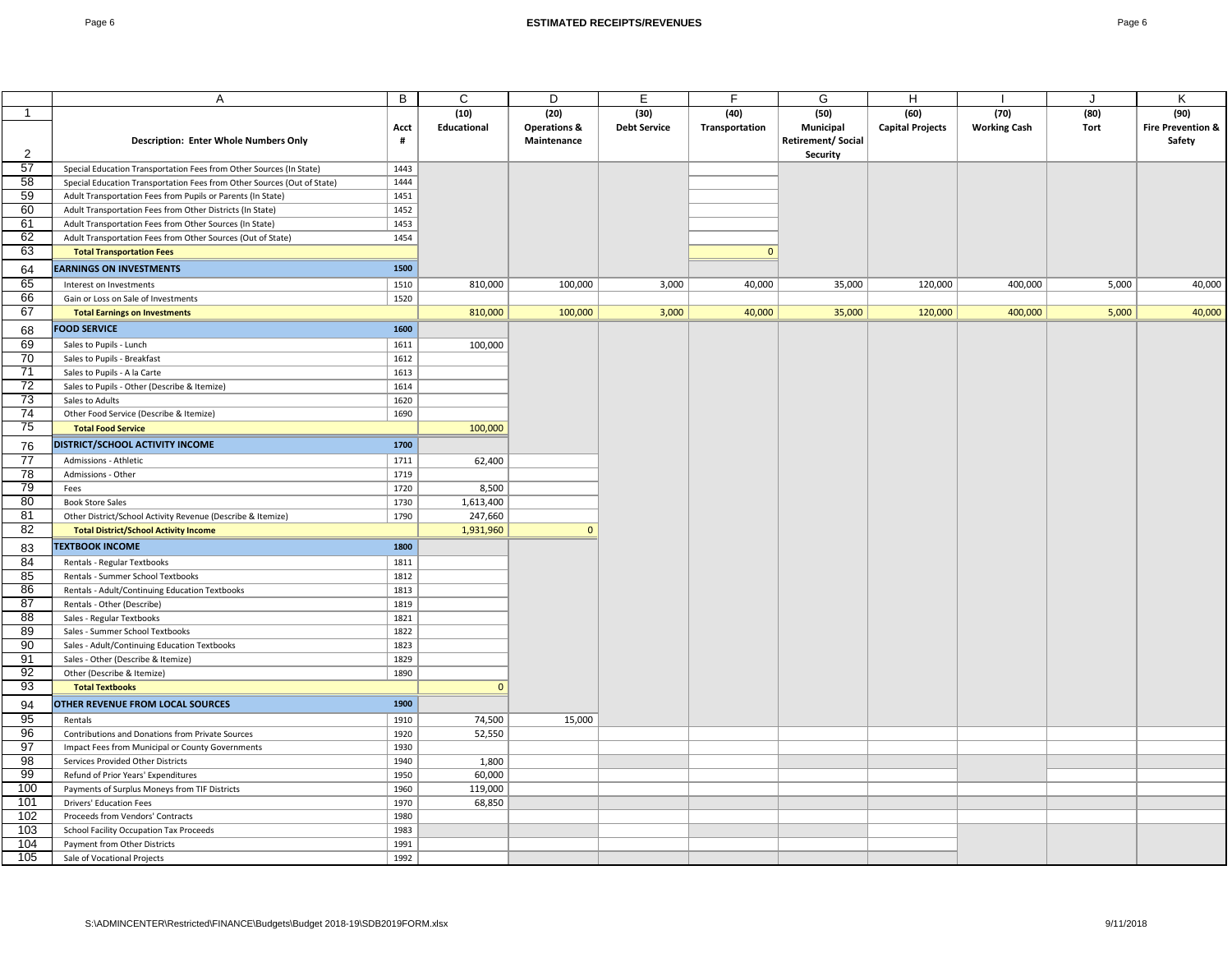### Page 7 **ESTIMATED RECEIPTS/REVENUES** Page 7

| I |  |
|---|--|
|---|--|

|              | Α                                                                        | B    | C           | D                       | E.                  | F              | G                         | Н                       |                     |           | K                            |
|--------------|--------------------------------------------------------------------------|------|-------------|-------------------------|---------------------|----------------|---------------------------|-------------------------|---------------------|-----------|------------------------------|
| $\mathbf{1}$ |                                                                          |      | (10)        | (20)                    | (30)                | (40)           | (50)                      | (60)                    | (70)                | (80)      | (90)                         |
|              |                                                                          | Acct | Educational | <b>Operations &amp;</b> | <b>Debt Service</b> | Transportation | Municipal                 | <b>Capital Projects</b> | <b>Working Cash</b> | Tort      | <b>Fire Prevention &amp;</b> |
|              | <b>Description: Enter Whole Numbers Only</b>                             | #    |             | Maintenance             |                     |                | <b>Retirement/ Social</b> |                         |                     |           | Safety                       |
| 2            |                                                                          |      |             |                         |                     |                | Security                  |                         |                     |           |                              |
| 106          | Other Local Fees (Describe & Itemize)                                    | 1993 |             |                         |                     |                |                           |                         |                     |           |                              |
| 107          | Other Local Revenues (Describe & Itemize)                                | 1999 | 140,000     |                         |                     |                |                           |                         |                     |           |                              |
| 108          | <b>Total Other Revenue from Local Sources</b>                            |      | 516,700     | 15,000                  | 0                   | 0              | $\mathbf{0}$              | $\mathbf{0}$            | 0                   | 0         | $\mathbf{0}$                 |
| 109          | <b>Total Receipts/Revenues from Local Sources</b>                        | 1000 | 96,891,240  | 17,932,700              | 1,560,560           | 1,241,310      | 3,924,220                 | 120,000                 | 400,000             | 1,142,860 | 1,156,970                    |
|              | <b>FLOW-THROUGH RECEIPTS/REVENUES FROM ONE</b>                           |      |             |                         |                     |                |                           |                         |                     |           |                              |
| 110          | <b>DISTRICT TO ANOTHER DISTRICT (2000)</b>                               |      |             |                         |                     |                |                           |                         |                     |           |                              |
| 111          | Flow-Through Revenue from State Sources                                  | 2100 |             |                         |                     |                |                           |                         |                     |           |                              |
| 112          | Flow-Through Revenue from Federal Sources                                | 2200 |             |                         |                     |                |                           |                         |                     |           |                              |
| 113          | Other Flow-Through Revenue (Describe & Itemize)                          | 2300 |             |                         |                     |                |                           |                         |                     |           |                              |
|              | <b>Total Flow-Through Receipts/Revenues From</b><br>One                  | 2000 |             |                         |                     |                |                           |                         |                     |           |                              |
| 114          | <b>District to Another District</b>                                      |      | $\Omega$    | $\mathbf{0}$            |                     | $\Omega$       | $\mathbf{0}$              |                         |                     |           |                              |
| 115          | <b>RECEIPTS/REVENUES FROM STATE SOURCES (3000)</b>                       |      |             |                         |                     |                |                           |                         |                     |           |                              |
| 116          | UNRESTRICTED GRANTS-IN-AID (3001-3099)                                   |      |             |                         |                     |                |                           |                         |                     |           |                              |
| 117          | Evidence Based Funding Formula (Section 18-8.15)                         | 3001 | 5,595,800   |                         |                     |                |                           |                         |                     |           |                              |
| 118          | Reorganization Incentives (Accounts 3005-3021)                           | 3005 |             |                         |                     |                |                           |                         |                     |           |                              |
| 119          | Fast Growth District Grants                                              | 3030 |             |                         |                     |                |                           |                         |                     |           |                              |
|              |                                                                          | 3099 |             |                         |                     |                |                           |                         |                     |           |                              |
| 120          | Other Unrestricted Grants-In-Aid From State Sources (Describe & Itemize) |      |             |                         |                     |                |                           |                         |                     |           |                              |
| 121          | <b>Total Unrestricted Grants-In-Aid</b>                                  |      | 5,595,800   | 0                       | 0                   | 0              | $\mathbf{0}$              | $\mathbf{0}$            |                     | 0         | $\mathbf{0}$                 |
| 122          | RESTRICTED GRANTS-IN-AID (3100-3900)                                     |      |             |                         |                     |                |                           |                         |                     |           |                              |
| 123          | <b>SPECIAL EDUCATION</b>                                                 |      |             |                         |                     |                |                           |                         |                     |           |                              |
| 124          | Special Education - Private Facility Tuition                             | 3100 | 600,000     |                         |                     |                |                           |                         |                     |           |                              |
| 125          | Special Education - Funding for Children Requiring Sp Ed Services        | 3105 |             |                         |                     |                |                           |                         |                     |           |                              |
| 126          | Special Education - Personnel                                            | 3110 |             |                         |                     |                |                           |                         |                     |           |                              |
| 127          | Special Education - Orphanage - Individual                               | 3120 | 110,000     |                         |                     |                |                           |                         |                     |           |                              |
| 128          | Special Education - Orphanage - Summer Individual                        | 3130 | 16,000      |                         |                     |                |                           |                         |                     |           |                              |
| 129          | Special Education - Summer School                                        | 3145 | 12,000      |                         |                     |                |                           |                         |                     |           |                              |
| 130          | Special Education - Other (Describe & Itemize)                           | 3199 |             |                         |                     |                |                           |                         |                     |           |                              |
| 131          | <b>Total Special Education</b>                                           |      | 738,000     | $\Omega$                |                     | $\Omega$       |                           |                         |                     |           |                              |
| 132          | CAREER AND TECHNICAL EDUCATION (CTE)                                     |      |             |                         |                     |                |                           |                         |                     |           |                              |
| 133          | CTE - Technical Education - Tech Prep                                    | 3200 |             |                         |                     |                |                           |                         |                     |           |                              |
| 134          | CTE - Secondary Program Improvement (CTEI)                               | 3220 | 232,999     |                         |                     |                |                           |                         |                     |           |                              |
| 135          | CTE - WECEP                                                              | 3225 |             |                         |                     |                |                           |                         |                     |           |                              |
| 136          | CTE - Agriculture Education                                              | 3235 |             |                         |                     |                |                           |                         |                     |           |                              |
| 137          | CTE - Instructor Practicum                                               | 3240 |             |                         |                     |                |                           |                         |                     |           |                              |
| 138          | CTE - Student Organizations                                              | 3270 |             |                         |                     |                |                           |                         |                     |           |                              |
| 139          | CTE - Other (Describe & Itemize)                                         | 3299 |             |                         |                     |                |                           |                         |                     |           |                              |
| 140          | <b>Total Career and Technical Education</b>                              |      | 232,999     | $\Omega$                |                     |                | $\Omega$                  |                         |                     |           |                              |
| 141          | <b>BILINGUAL EDUCATION</b>                                               |      |             |                         |                     |                |                           |                         |                     |           |                              |
| 142          | Bilingual Education - Downstate - TPI and TBE                            | 3305 |             |                         |                     |                |                           |                         |                     |           |                              |
| 143          | Bilingual Education - Downstate - Transitional Bilingual Education       | 3310 |             |                         |                     |                |                           |                         |                     |           |                              |
| 144          | <b>Total Bilingual Education</b>                                         |      | $\Omega$    |                         |                     |                | $\mathbf{0}$              |                         |                     |           |                              |
| 145          | State Free Lunch & Breakfast                                             | 3360 |             |                         |                     |                |                           |                         |                     |           |                              |
| 146          | School Breakfast Initiative                                              | 3365 |             |                         |                     |                |                           |                         |                     |           |                              |
| 147          | <b>Driver Education</b>                                                  | 3370 | 110,000     |                         |                     |                |                           |                         |                     |           |                              |
| 148          | Adult Education (from ICCB)                                              | 3410 |             |                         |                     |                |                           |                         |                     |           |                              |
| 149          |                                                                          | 3499 |             |                         |                     |                |                           |                         |                     |           |                              |
|              | Adult Education - Other (Describe & Itemize)                             |      |             |                         |                     |                |                           |                         |                     |           |                              |
| 150          | <b>TRANSPORTATION</b>                                                    |      |             |                         |                     |                |                           |                         |                     |           |                              |
| 151          | Transportation - Regular and Vocational                                  | 3500 |             |                         |                     | 3,300          |                           |                         |                     |           |                              |
| 152          | Transportation - Special Education                                       | 3510 |             |                         |                     | 1,300,000      |                           |                         |                     |           |                              |
| 153          | Transportation - Other (Describe & Itemize)                              | 3599 |             |                         |                     |                |                           |                         |                     |           |                              |
| 154          | <b>Total Transportation</b>                                              |      | 0           | $\mathbf{0}$            |                     | 1,303,300      | $\mathbf{0}$              |                         |                     |           |                              |
| 155          | Learning Improvement - Change Grants                                     | 3610 |             |                         |                     |                |                           |                         |                     |           |                              |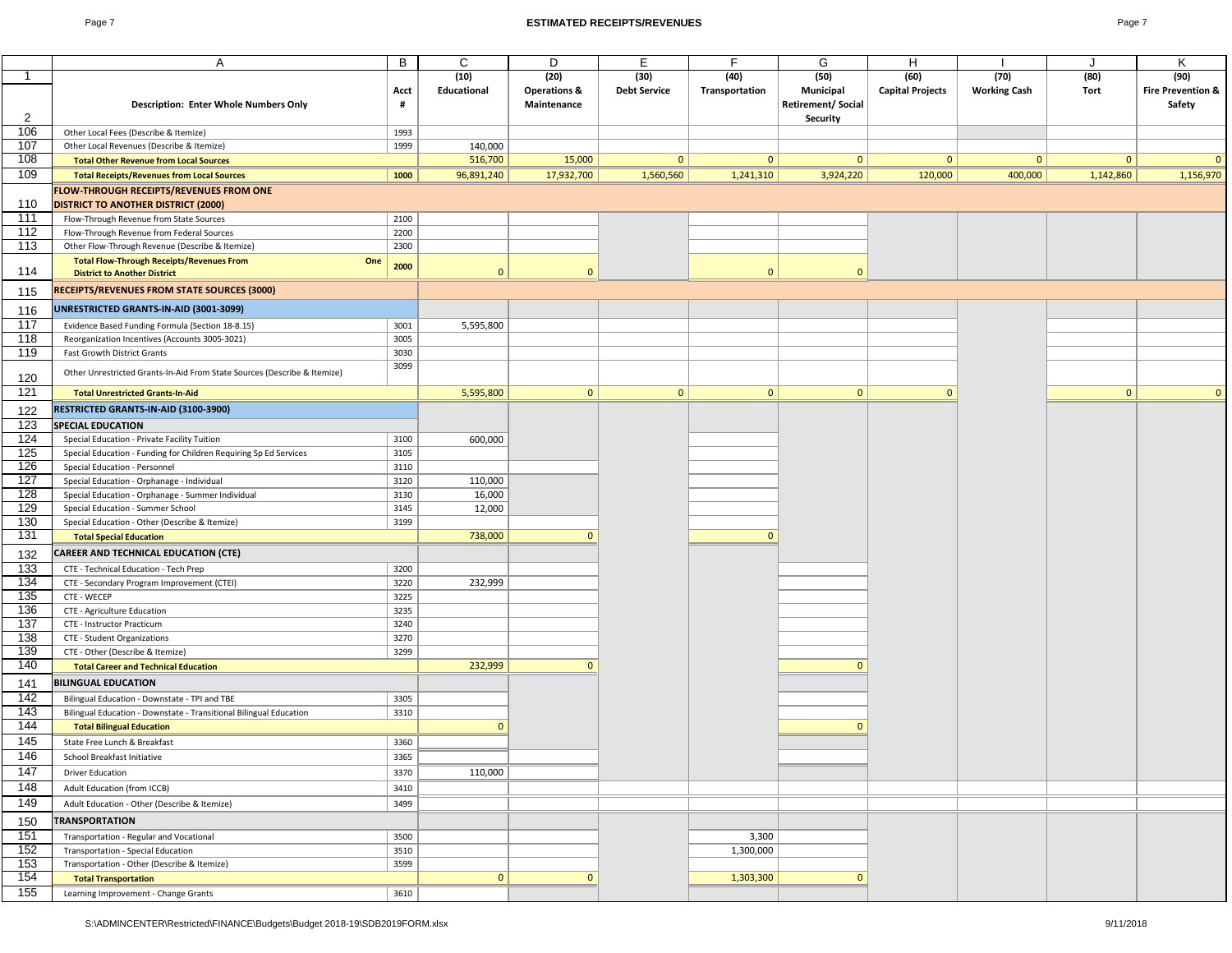|              | Α                                                                                                                     | B            | C            | D                       | Е                   | F              | G                  | Н                       |                     | J            | Κ                            |
|--------------|-----------------------------------------------------------------------------------------------------------------------|--------------|--------------|-------------------------|---------------------|----------------|--------------------|-------------------------|---------------------|--------------|------------------------------|
| $\mathbf{1}$ |                                                                                                                       |              | (10)         | (20)                    | (30)                | (40)           | (50)               | (60)                    | (70)                | (80)         | (90)                         |
|              |                                                                                                                       | Acct         | Educational  | <b>Operations &amp;</b> | <b>Debt Service</b> | Transportation | Municipal          | <b>Capital Projects</b> | <b>Working Cash</b> | <b>Tort</b>  | <b>Fire Prevention &amp;</b> |
|              | <b>Description: Enter Whole Numbers Only</b>                                                                          | #            |              | Maintenance             |                     |                | Retirement/ Social |                         |                     |              | Safety                       |
| 2            |                                                                                                                       |              |              |                         |                     |                | Security           |                         |                     |              |                              |
| 156          | Scientific Literacy                                                                                                   | 3660         |              |                         |                     |                |                    |                         |                     |              |                              |
| 157          | Truant Alternative/Optional Education                                                                                 | 3695         |              |                         |                     |                |                    |                         |                     |              |                              |
| 158          | Early Childhood - Block Grant                                                                                         | 3705         |              |                         |                     |                |                    |                         |                     |              |                              |
| 159          | Chicago General Education Block Grant                                                                                 | 3766         |              |                         |                     |                |                    |                         |                     |              |                              |
| 160          | Chicago Educational Services Block Grant                                                                              | 3767         |              |                         |                     |                |                    |                         |                     |              |                              |
| 161          | School Safety & Educational Improvement Block Grant                                                                   | 3775         |              |                         |                     |                |                    |                         |                     |              |                              |
| 162          | Technology - Technology for Success                                                                                   | 3780         |              |                         |                     |                |                    |                         |                     |              |                              |
| 163          | <b>State Charter Schools</b>                                                                                          | 3815         |              |                         |                     |                |                    |                         |                     |              |                              |
| 164          | Extended Learning Opportunities - Summer Bridges                                                                      | 3825         |              |                         |                     |                |                    |                         |                     |              |                              |
| 165          | Infrastructure Improvements - Planning/Construction                                                                   | 3920         |              |                         |                     |                |                    |                         |                     |              |                              |
| 166          | School Infrastructure - Maintenance Projects                                                                          | 3925         |              |                         |                     |                |                    |                         |                     |              |                              |
| 167          | Other Restricted Revenue from State Sources (Describe & Itemize)                                                      | 3999         | 123,200      |                         |                     |                |                    |                         |                     |              |                              |
| 168          | <b>Total Restricted Grants-In-Aid</b>                                                                                 |              | 1,204,199    | 0                       | 0                   | 1,303,300      | 0                  | $\overline{0}$          | 0                   | 0            | $\mathbf{0}$                 |
| 169          | <b>Total Receipts/Revenues from State Sources</b>                                                                     | 3000         | 6,799,999    | 0                       | 0                   | 1,303,300      | 0                  | 0                       | $\overline{0}$      | 0            | $\mathbf{0}$                 |
|              |                                                                                                                       |              |              |                         |                     |                |                    |                         |                     |              |                              |
| 170          | RECEIPTS/REVENUES FROM FEDERAL SOURCES (4000)                                                                         |              |              |                         |                     |                |                    |                         |                     |              |                              |
|              | UNRESTRICTED GRANTS-IN-AID RECEIVED DIRECTLY FROM FEDERAL GOVT. (4001-                                                |              |              |                         |                     |                |                    |                         |                     |              |                              |
| 171          | 4009)                                                                                                                 |              |              |                         |                     |                |                    |                         |                     |              |                              |
| 172          | Federal Impact Aid                                                                                                    | 4001<br>4009 |              |                         |                     |                |                    |                         |                     |              |                              |
| 173          | Other Unrestricted Grants-In-Aid Received Directly from the Federal Govt. (Describe<br>& Itemize)                     |              |              |                         |                     |                |                    |                         |                     |              |                              |
| 174          | Total Unrestricted Grants-In-Aid Received Directly from Fed Govt                                                      |              | $\mathbf{0}$ | $\mathbf{0}$            | $\mathbf{0}$        | $\overline{0}$ | $\vert 0 \vert$    | $\mathbf{0}$            | $\mathbf{0}$        | $\mathbf{0}$ | $\mathbf{0}$                 |
|              | RESTRICTED GRANTS-IN-AID RECEIVED DIRECTLY FROM FEDERAL GOVT                                                          |              |              |                         |                     |                |                    |                         |                     |              |                              |
| 175          | 4045-4090)                                                                                                            |              |              |                         |                     |                |                    |                         |                     |              |                              |
| 176          | <b>Head Start</b>                                                                                                     | 4045         |              |                         |                     |                |                    |                         |                     |              |                              |
| 177          | Construction (Impact Aid)                                                                                             | 4050         |              |                         |                     |                |                    |                         |                     |              |                              |
| 178          | MAGNET                                                                                                                | 4060         |              |                         |                     |                |                    |                         |                     |              |                              |
|              | Other Restricted Grants-In-Aid Received Directly from Federal Govt.                                                   | 4090         |              |                         |                     |                |                    |                         |                     |              |                              |
| 179<br>180   | (Describe & Itemize)                                                                                                  |              | $\mathbf{0}$ | $\mathbf{0}$            |                     | $\overline{0}$ | $\overline{0}$     | $\mathbf{0}$            |                     |              | $\mathbf{0}$                 |
|              | Total Restricted Grants-In-Aid Received Directly from Federal Govt.<br>RESTRICTED GRANTS-IN-AID RECEIVED FROM FEDERAL |              |              |                         |                     |                |                    |                         |                     |              |                              |
| 181          | <b>GOVT. THRU THE STATE (4100-4999)</b>                                                                               |              |              |                         |                     |                |                    |                         |                     |              |                              |
|              | <b>TITLE V</b>                                                                                                        |              |              |                         |                     |                |                    |                         |                     |              |                              |
| 182<br>183   |                                                                                                                       |              |              |                         |                     |                |                    |                         |                     |              |                              |
| 184          | Title V - Flexibility and Accountability<br>Title V - SEA Projects                                                    | 4100<br>4105 |              |                         |                     |                |                    |                         |                     |              |                              |
| 185          | Title V - Rural Education Initiative (REI)                                                                            | 4107         |              |                         |                     |                |                    |                         |                     |              |                              |
| 186          | Title V - Other (Describe & Itemize)                                                                                  | 4199         |              |                         |                     |                |                    |                         |                     |              |                              |
| 187          | <b>Total Title V</b>                                                                                                  |              | $\mathbf{0}$ | $\mathbf{0}$            |                     | $\overline{0}$ | $\mathbf{0}$       |                         |                     |              |                              |
| 188          | <b>FOOD SERVICE</b>                                                                                                   |              |              |                         |                     |                |                    |                         |                     |              |                              |
| 189          | <b>Breakfast Start-Up Expansion</b>                                                                                   | 4200         |              |                         |                     |                |                    |                         |                     |              |                              |
| 190          | National School Lunch Program                                                                                         | 4210         |              |                         |                     |                |                    |                         |                     |              |                              |
| 191          | Special Milk Program                                                                                                  | 4215         | 35,000       |                         |                     |                |                    |                         |                     |              |                              |
| 192          | School Breakfast Program                                                                                              | 4220         |              |                         |                     |                |                    |                         |                     |              |                              |
| 193          | Summer Food Service Admin/Program                                                                                     | 4225         |              |                         |                     |                |                    |                         |                     |              |                              |
| 194          | Child and Adult Care Food Program                                                                                     | 4226         |              |                         |                     |                |                    |                         |                     |              |                              |
| 195          | Fresh Fruit and Vegetables                                                                                            | 4240         |              |                         |                     |                |                    |                         |                     |              |                              |
| 196          | Food Service - Other (Describe & Itemize)                                                                             | 4299         |              |                         |                     |                |                    |                         |                     |              |                              |
| 197          | <b>Total Food Service</b>                                                                                             |              | 35,000       |                         |                     |                | $\Omega$           |                         |                     |              |                              |
| 198          | <b>TITLE I</b>                                                                                                        |              |              |                         |                     |                |                    |                         |                     |              |                              |
| 199          | Title I - Low Income                                                                                                  | 4300         | 904,030      |                         |                     |                |                    |                         |                     |              |                              |
| 200          | Title I - Low Income - Neglected, Private                                                                             | 4305         |              |                         |                     |                |                    |                         |                     |              |                              |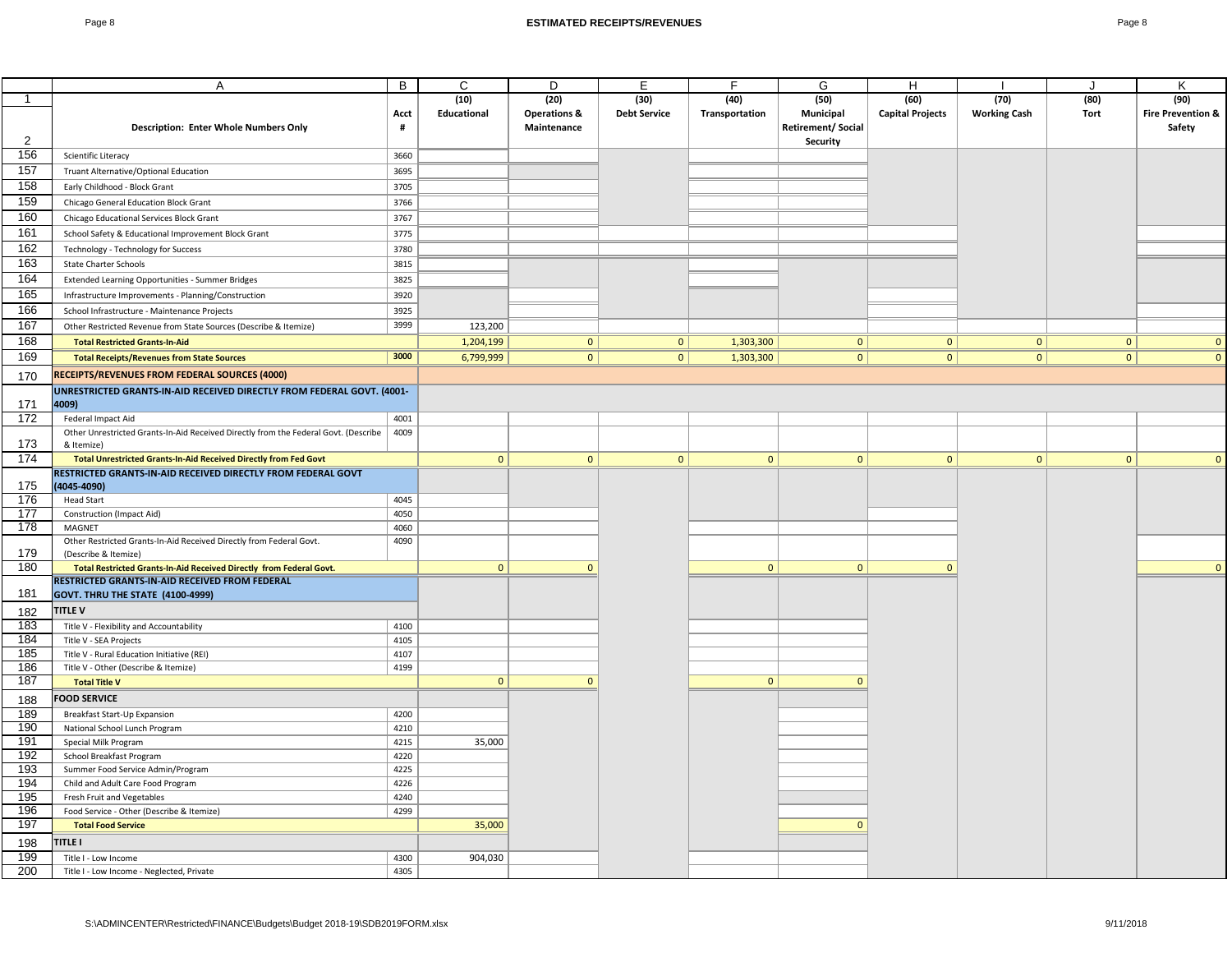|                | A                                                                      | В            | С            | D                       | E.                  | F              | G                        | H                       |                     | J            | κ                            |
|----------------|------------------------------------------------------------------------|--------------|--------------|-------------------------|---------------------|----------------|--------------------------|-------------------------|---------------------|--------------|------------------------------|
| $\overline{1}$ |                                                                        |              | (10)         | (20)                    | (30)                | (40)           | (50)                     | (60)                    | (70)                | (80)         | (90)                         |
|                |                                                                        | Acct         | Educational  | <b>Operations &amp;</b> | <b>Debt Service</b> | Transportation | Municipal                | <b>Capital Projects</b> | <b>Working Cash</b> | Tort         | <b>Fire Prevention &amp;</b> |
|                | <b>Description: Enter Whole Numbers Only</b>                           | #            |              | Maintenance             |                     |                | <b>Retirement/Social</b> |                         |                     |              | Safety                       |
| 2              |                                                                        |              |              |                         |                     |                | Security                 |                         |                     |              |                              |
| 201            | Title I - Migrant Education                                            | 4340         |              |                         |                     |                |                          |                         |                     |              |                              |
| 202            | Title I - Other (Describe & Itemize)                                   | 4399         |              |                         |                     |                |                          |                         |                     |              |                              |
| 203            | <b>Total Title I</b>                                                   |              | 904,030      | $\mathbf{0}$            |                     | $\mathbf{0}$   | $\mathbf{0}$             |                         |                     |              |                              |
|                | <b>TITLE IV</b>                                                        |              |              |                         |                     |                |                          |                         |                     |              |                              |
| 204            |                                                                        |              |              |                         |                     |                |                          |                         |                     |              |                              |
| 205            | Title IV - Student Support & Academic Enrichment Grant                 | 4400         | 22,500       |                         |                     |                |                          |                         |                     |              |                              |
| 206            | Title IV - 21st Century                                                | 4421         |              |                         |                     |                |                          |                         |                     |              |                              |
| 207            | Title IV - Other (Describe & Itemize)                                  | 4499         |              |                         |                     |                |                          |                         |                     |              |                              |
| 208            | <b>Total Title IV</b>                                                  |              | 22,500       | $\mathbf{0}$            |                     | $\mathbf{0}$   | $\mathbf{0}$             |                         |                     |              |                              |
| 209            | FEDERAL - SPECIAL EDUCATION                                            |              |              |                         |                     |                |                          |                         |                     |              |                              |
| 210            | Federal Special Education - Preschool Flow-Through                     | 4600         |              |                         |                     |                |                          |                         |                     |              |                              |
| 211            | Federal Special Education - Preschool Discretionary                    | 4605         |              |                         |                     |                |                          |                         |                     |              |                              |
| 212            | Federal Special Education - IDEA Flow Through                          | 4620         | 1,430,193    |                         |                     |                |                          |                         |                     |              |                              |
| 213            | Federal Special Education - IDEA Room & Board                          | 4625         | 100,000      |                         |                     |                |                          |                         |                     |              |                              |
| 214            | Federal Special Education - IDEA Discretionary                         | 4630         |              |                         |                     |                |                          |                         |                     |              |                              |
| 215            | Federal Special Education - IDEA - Other (Describe & Itemize)          | 4699         |              |                         |                     |                |                          |                         |                     |              |                              |
| 216            | <b>Total Federal Special Education</b>                                 |              | 1,530,193    | $\mathbf{0}$            |                     | 0              | $\mathbf{0}$             |                         |                     |              |                              |
|                | <b>CTE - PERKINS</b>                                                   |              |              |                         |                     |                |                          |                         |                     |              |                              |
| 217<br>218     |                                                                        |              |              |                         |                     |                |                          |                         |                     |              |                              |
| 219            | CTE - Perkins-Title IIIE Tech Prep<br>CTE - Other (Describe & Itemize) | 4770<br>4799 | 136,928      |                         |                     |                |                          |                         |                     |              |                              |
| 220            |                                                                        |              | 136,928      | $\mathbf{0}$            |                     |                | $\mathbf{0}$             |                         |                     |              |                              |
|                | <b>Total CTE - Perkins</b>                                             |              |              |                         |                     |                |                          |                         |                     |              |                              |
| 221            | Federal - Adult Education                                              | 4810         |              |                         |                     |                |                          |                         |                     |              |                              |
| 222            | ARRA - General State Aid - Education Stabilization                     | 4850         |              |                         |                     |                |                          |                         |                     |              |                              |
| 223            | ARRA - Title I - Low Income                                            | 4851         |              |                         |                     |                |                          |                         |                     |              |                              |
| 224            | ARRA - Title I - Neglected, Private                                    | 4852         |              |                         |                     |                |                          |                         |                     |              |                              |
| 225            | ARRA - Title I - Delinquent, Private                                   | 4853         |              |                         |                     |                |                          |                         |                     |              |                              |
| 226            | ARRA - Title I - School Improvement (Part A)                           | 4854         |              |                         |                     |                |                          |                         |                     |              |                              |
| 227            | ARRA - Title I - School Improvement (Section 1003g)                    | 4855         |              |                         |                     |                |                          |                         |                     |              |                              |
| 228            | ARRA - IDEA - Part B - Preschool                                       | 4856         |              |                         |                     |                |                          |                         |                     |              |                              |
| 229            | ARRA - IDEA - Part B - Flow-Through                                    | 4857         |              |                         |                     |                |                          |                         |                     |              |                              |
| 230            | ARRA - Title IID - Technology - Formula                                | 4860         |              |                         |                     |                |                          |                         |                     |              |                              |
| 231            | ARRA - Title IID - Technology - Competitive                            | 4861         |              |                         |                     |                |                          |                         |                     |              |                              |
| 232            | ARRA - McKinney - Vento Homeless Education                             | 4862         |              |                         |                     |                |                          |                         |                     |              |                              |
| 233            | ARRA - Child Nutrition Equipment Assistance                            | 4863         |              |                         |                     |                |                          |                         |                     |              |                              |
| 234            | Impact Aid Formula Grants                                              | 4864         |              |                         |                     |                |                          |                         |                     |              |                              |
| 235            | Impact Aid Competitive Grants                                          | 4865         |              |                         |                     |                |                          |                         |                     |              |                              |
| 236            | Qualified Zone Academy Bond Tax Credits                                | 4866         |              |                         |                     |                |                          |                         |                     |              |                              |
| 237            | Qualified School Construction Bond Credits                             | 4867         |              |                         |                     |                |                          |                         |                     |              |                              |
| 238            | <b>Build America Bond Tax Credits</b>                                  | 4868         |              |                         |                     |                |                          |                         |                     |              |                              |
| 239            | Build America Bond Interest Reimbursement                              | 4869         |              |                         |                     |                |                          |                         |                     |              |                              |
| 240            | ARRA - General State Aid - Other Government Services Stabilization     | 4870         |              |                         |                     |                |                          |                         |                     |              |                              |
| 241            | Other ARRA Funds - II                                                  | 4871         |              |                         |                     |                |                          |                         |                     |              |                              |
| 242            | Other ARRA Funds - III                                                 | 4872         |              |                         |                     |                |                          |                         |                     |              |                              |
| 243            | Other ARRA Funds - IV                                                  | 4873         |              |                         |                     |                |                          |                         |                     |              |                              |
| 244            | Other ARRA Funds - V                                                   | 4874         |              |                         |                     |                |                          |                         |                     |              |                              |
| 245            | ARRA - Early Childhood                                                 | 4875         |              |                         |                     |                |                          |                         |                     |              |                              |
| 246            | Other ARRA Funds - VII                                                 | 4876         |              |                         |                     |                |                          |                         |                     |              |                              |
| 247            | Other ARRA Funds - VIII                                                | 4877         |              |                         |                     |                |                          |                         |                     |              |                              |
| 248            | Other ARRA Funds - IX                                                  | 4878         |              |                         |                     |                |                          |                         |                     |              |                              |
| 249            | Other ARRA Funds - X                                                   | 4879         |              |                         |                     |                |                          |                         |                     |              |                              |
| 250            | Other ARRA Funds - Ed Job Fund Program                                 | 4880         |              |                         |                     |                |                          |                         |                     |              |                              |
| 251            | <b>Total Stimulus Programs</b>                                         |              | $\mathbf{0}$ | $\mathbf{0}$            | $\mathbf{0}$        | $\mathbf{0}$   | $\mathbf{0}$             | $\Omega$                |                     | $\mathbf{0}$ | $\mathbf{0}$                 |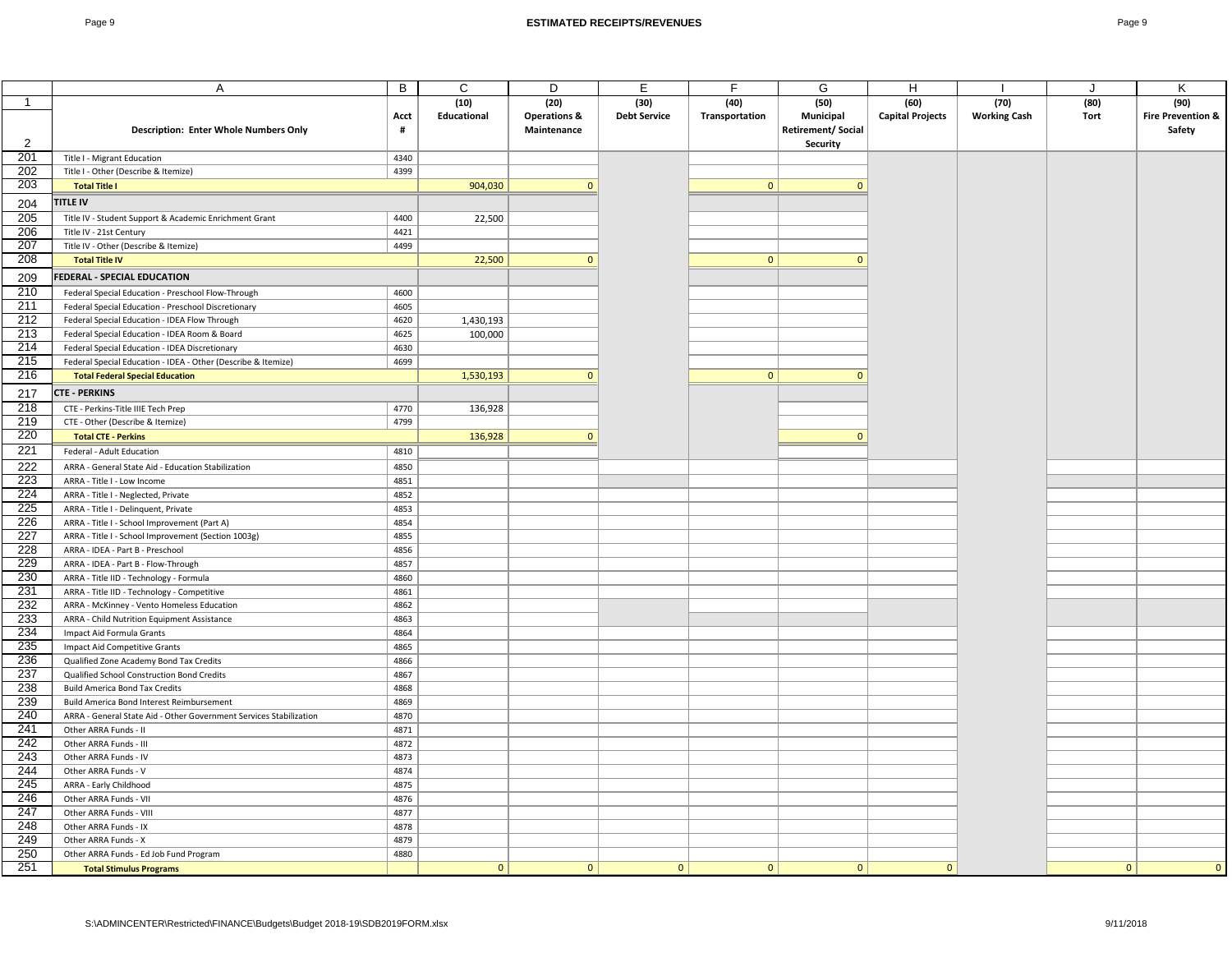|     | A                                                                                | B    | C           | D                       | E.                  |                | G                        | н                       |                     |                | K                            |
|-----|----------------------------------------------------------------------------------|------|-------------|-------------------------|---------------------|----------------|--------------------------|-------------------------|---------------------|----------------|------------------------------|
|     |                                                                                  |      | (10)        | (20)                    | (30)                | (40)           | (50)                     | (60)                    | (70)                | (80)           | (90)                         |
|     |                                                                                  | Acct | Educational | <b>Operations &amp;</b> | <b>Debt Service</b> | Transportation | Municipal                | <b>Capital Projects</b> | <b>Working Cash</b> | <b>Tort</b>    | <b>Fire Prevention &amp;</b> |
|     | <b>Description: Enter Whole Numbers Only</b>                                     | -#   |             | Maintenance             |                     |                | <b>Retirement/Social</b> |                         |                     |                | Safety                       |
| 2   |                                                                                  |      |             |                         |                     |                | Security                 |                         |                     |                |                              |
| 252 | Race to the Top Program                                                          | 4901 |             |                         |                     |                |                          |                         |                     |                |                              |
| 253 | Race to the Top - Preschool Expansion Grant                                      | 4902 |             |                         |                     |                |                          |                         |                     |                |                              |
| 254 | Title III - Instruction for English Learners & Immigrant Students                | 4905 |             |                         |                     |                |                          |                         |                     |                |                              |
| 255 | Title III - English Language Acquistion                                          | 4909 | 51,200      |                         |                     |                |                          |                         |                     |                |                              |
| 256 | McKinney Education for Homeless Children                                         | 4920 |             |                         |                     |                |                          |                         |                     |                |                              |
| 257 | Title II - Eisenhower - Professional Development Formula                         | 4930 |             |                         |                     |                |                          |                         |                     |                |                              |
| 258 | Title II - Teacher Quality                                                       | 4932 | 128,450     |                         |                     |                |                          |                         |                     |                |                              |
| 259 | <b>Federal Charter Schools</b>                                                   | 4960 |             |                         |                     |                |                          |                         |                     |                |                              |
| 260 | <b>State Assessment Grants</b>                                                   | 4981 |             |                         |                     |                |                          |                         |                     |                |                              |
| 261 | Grant for State Assessments and Related Activities                               | 4982 |             |                         |                     |                |                          |                         |                     |                |                              |
| 262 | Medicaid Matching Funds - Administrative Outreach                                | 4991 | 100,000     |                         |                     |                |                          |                         |                     |                |                              |
| 263 | Medicaid Matching Funds - Fee-For-Service Program                                | 4992 | 238,000     |                         |                     |                |                          |                         |                     |                |                              |
|     | Other Restricted Grants Received from Federal Government through State (Describe | 4999 |             |                         |                     |                |                          |                         |                     |                |                              |
| 264 | & Itemize)                                                                       |      | 456,471     |                         |                     |                |                          |                         |                     |                |                              |
|     | Total Restricted Grants-In-Aid Received from Federal Govt. Thru the              |      |             |                         |                     |                |                          |                         |                     |                |                              |
| 265 | <b>State</b>                                                                     |      | 3,602,772   |                         | $\Omega$            | $\Omega$       | $\Omega$                 | $\Omega$                |                     | $\Omega$       | $\mathbf 0$                  |
| 266 | TOTAL RECEIPTS/REVENUES FROM FEDERAL SOURCES                                     | 4000 | 3,602,772   | 0 <sup>1</sup>          | $\mathbf{0}$        | 0 <sup>1</sup> | $\mathbf{0}$             | 0                       | $\mathbf{0}$        | 0 <sup>1</sup> | $\Omega$                     |
| 267 | <b>TOTAL DIRECT RECEIPTS/REVENUES</b>                                            |      | 107,294,011 | 17,932,700              | 1,560,560           | 2,544,610      | 3,924,220                | 120,000                 | 400,000             | 1,142,860      | 1,156,970                    |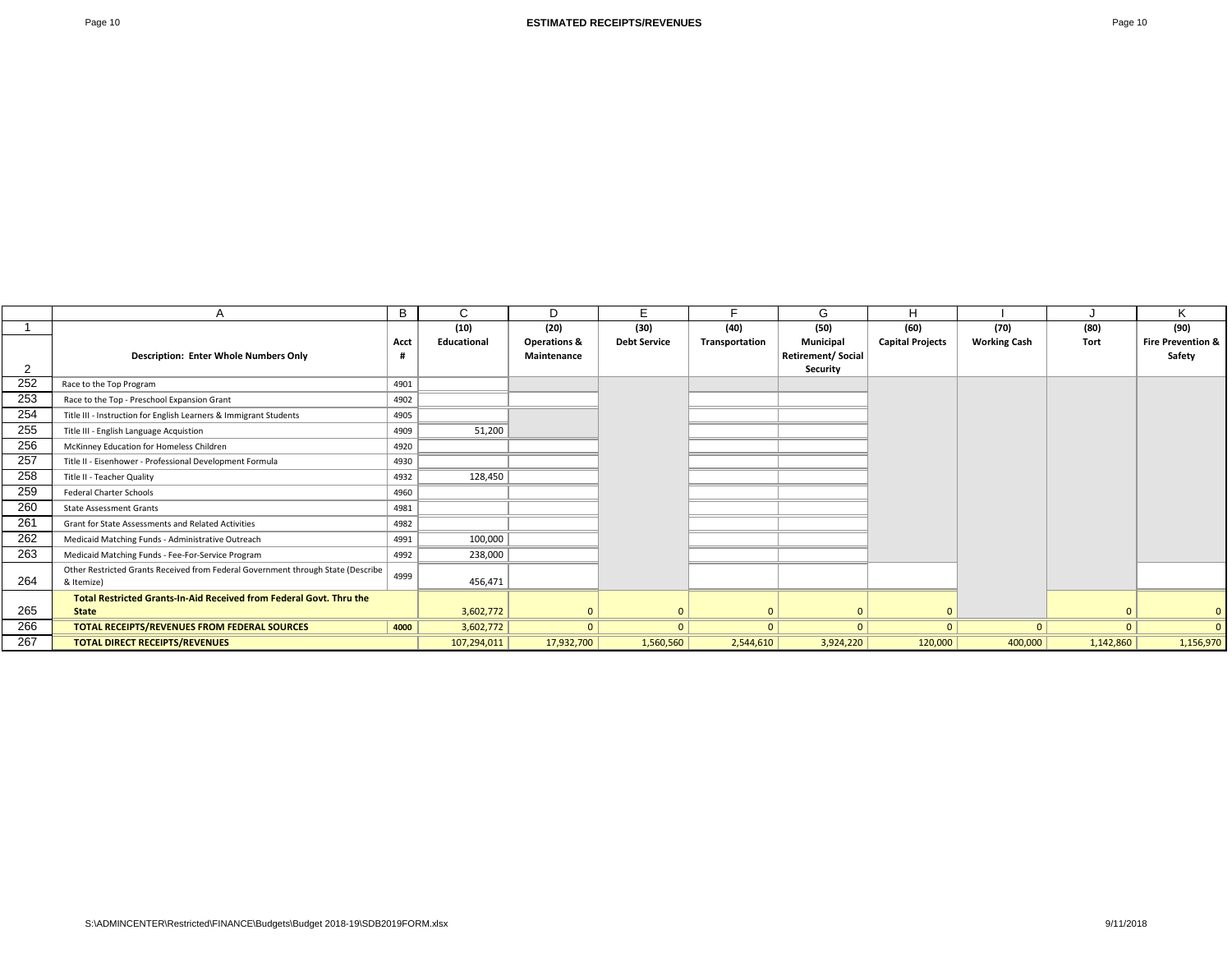### Page 11 **ESTIMATED DISBURSEMENTS/EXPENDITURES** Page 11

|                                                    | Α                                                                   | B            | C               | D                        | Е               | E                | G                     | н                    |                 | J               | Κ                |
|----------------------------------------------------|---------------------------------------------------------------------|--------------|-----------------|--------------------------|-----------------|------------------|-----------------------|----------------------|-----------------|-----------------|------------------|
| $\mathbf{1}$                                       |                                                                     |              | (100)           | (200)                    | (300)           | (400)            | (500)                 | (600)                | (700)           | (800)           | (900)            |
|                                                    | <b>Description: Enter Whole Numbers Only</b>                        |              |                 |                          | Purchased       | Supplies &       |                       |                      | Non-Capitalized | Termination     |                  |
|                                                    |                                                                     | Funct #      | <b>Salaries</b> | <b>Employee Benefits</b> | <b>Services</b> | <b>Materials</b> | <b>Capital Outlay</b> | <b>Other Objects</b> | Equipment       | <b>Benefits</b> | <b>Total</b>     |
| $\frac{2}{3}$                                      | <b>10 - EDUCATIONAL FUND (ED)</b>                                   |              |                 |                          |                 |                  |                       |                      |                 |                 |                  |
| 4                                                  | <b>INSTRUCTION (ED)</b>                                             | 1000         |                 |                          |                 |                  |                       |                      |                 |                 |                  |
| $\overline{5}$                                     | Regular Programs                                                    | 1100         | 41,389,087      | 6,027,100                | 1,005,010       | 3,680,345        | 4,400                 | 327,520              |                 |                 | 52,433,462       |
| $6\phantom{a}$                                     | Tuition Payment to Charter Schools                                  | 1115         |                 |                          |                 |                  |                       |                      |                 |                 |                  |
| $\overline{7}$                                     | Pre-K Programs                                                      | 1125         |                 |                          |                 |                  |                       |                      |                 |                 |                  |
| $\overline{8}$                                     | Special Education Programs (Functions 1200 - 1220)                  | 1200         | 9,960,468       | 1,926,461                | 195,000         | 147,605          |                       | 1,750                | 10,000          |                 | 12,241,284       |
| $\overline{9}$                                     | Special Education Programs Pre-K                                    | 1225         |                 |                          |                 |                  |                       |                      |                 |                 |                  |
| 10                                                 | Remedial and Supplemental Programs K-12                             | 1250         | 424,507         | 158,450                  | 60,000          | 26,000           |                       |                      |                 |                 | 668,957          |
| $\overline{11}$                                    | Remedial and Supplemental Programs Pre-K                            | 1275         |                 |                          |                 |                  |                       |                      |                 |                 | 0                |
| $\overline{12}$                                    | Adult/Continuing Education Programs                                 | 1300         |                 |                          |                 |                  |                       |                      |                 |                 | 0                |
| $\overline{13}$                                    | <b>CTE Programs</b>                                                 | 1400         | 4,853,629       | 671,491                  | 36,540          | 270,222          | 3,312                 | 22,210               | 50,499          |                 | 5,907,903        |
| 14                                                 | Interscholastic Programs                                            | 1500         | 2,828,906       | 73,700                   | 414,965         | 191,865          | 2,000                 | 45,960               |                 |                 | 3,557,396        |
| 15                                                 | Summer School Programs                                              | 1600         | 654,800         | 7,490                    | 30,300          | 37,550           |                       |                      |                 |                 | 730,140          |
| 16<br>$\overline{17}$                              | <b>Gifted Programs</b>                                              | 1650         | 425,009         | 69,740                   | 600             | 1,300<br>3,060   |                       | 90                   |                 |                 | 1,990<br>497,809 |
| 18                                                 | Driver's Education Programs<br><b>Bilingual Programs</b>            | 1700<br>1800 | 1,383,307       | 214,190                  |                 | 6,000            |                       |                      |                 |                 | 1,603,497        |
| $\overline{19}$                                    | Truant Alternative & Optional Programs                              | 1900         |                 |                          |                 |                  |                       |                      |                 |                 | $\mathbf 0$      |
|                                                    | Pre-K Programs - Private Tuition                                    | 1910         |                 |                          |                 |                  |                       |                      |                 |                 | $\overline{0}$   |
| 20<br>21<br>22<br>23<br>24<br>25<br>25<br>26<br>27 | Regular K-12 Programs Private Tuition                               | 1911         |                 |                          |                 |                  |                       |                      |                 |                 | $\Omega$         |
|                                                    | Special Education Programs K-12 Private Tuition                     | 1912         |                 |                          |                 |                  |                       | 3,424,000            |                 |                 | 3,424,000        |
|                                                    | Special Education Programs Pre-K Tuition                            | 1913         |                 |                          |                 |                  |                       |                      |                 |                 | -0               |
|                                                    | Remedial/Supplemental Programs K-12 Private Tuition                 | 1914         |                 |                          |                 |                  |                       |                      |                 |                 | $\overline{0}$   |
|                                                    | Remedial/Supplemental Programs Pre-K Private Tuition                | 1915         |                 |                          |                 |                  |                       |                      |                 |                 | $\overline{0}$   |
|                                                    | Adult/Continuing Education Programs Private Tuition                 | 1916         |                 |                          |                 |                  |                       |                      |                 |                 | $\overline{0}$   |
|                                                    | <b>CTE Programs Private Tuition</b>                                 | 1917         |                 |                          |                 |                  |                       |                      |                 |                 | $\overline{0}$   |
|                                                    | Interscholastic Programs Private Tuition                            | 1918         |                 |                          |                 |                  |                       |                      |                 |                 | $\Omega$         |
|                                                    | Summer School Programs Private Tuition                              | 1919         |                 |                          |                 |                  |                       |                      |                 |                 | 0                |
| $30\,$                                             | Gifted Programs Private Tuition                                     | 1920         |                 |                          |                 |                  |                       |                      |                 |                 | $\overline{0}$   |
| 31                                                 | <b>Bilingual Programs Private Tuition</b>                           | 1921         |                 |                          |                 |                  |                       |                      |                 |                 | $\overline{0}$   |
| 32<br>33                                           | Truants Alternative/Opt Ed Programs Private Tuition                 | 1922         |                 |                          |                 |                  |                       |                      |                 |                 | $\overline{0}$   |
|                                                    | <b>Total Instruction<sup>14</sup></b>                               | 1000         | 61,919,713      | 9,148,622                | 1,742,415       | 4,363,947        | 9,712                 | 3,821,530            | 60,499          | 0               | 81,066,438       |
| 34                                                 | <b>SUPPORT SERVICES (ED)</b>                                        | 2000         |                 |                          |                 |                  |                       |                      |                 |                 |                  |
| <u>35</u>                                          | <b>Support Services - Pupil</b>                                     | 2100         |                 |                          |                 |                  |                       |                      |                 |                 |                  |
|                                                    | Attendance & Social Work Services                                   | 2110         | 702,949         | 161,620                  |                 |                  |                       |                      |                 |                 | 864,569          |
| 36<br>37<br>38                                     | <b>Guidance Services</b>                                            | 2120         | 5,693,836       | 1,016,790                | 22,300          | 24,570           |                       | 4,500                |                 |                 | 6,761,996        |
|                                                    | <b>Health Services</b>                                              | 2130         | 609,144         | 96,730                   | 10,000          | 31,850           |                       |                      |                 |                 | 747,724          |
| 39                                                 | <b>Psychological Services</b>                                       | 2140         | 882,084         | 115,190                  |                 | 7,900            |                       |                      |                 |                 | 1,005,174        |
| 40                                                 | Speech Pathology & Audiology Services                               | 2150         |                 |                          | 1,000           | 2,000            |                       |                      |                 |                 | 3,000            |
| 41                                                 | Other Support Services - Pupils (Describe & Itemize)                | 2190         | 165,009         | 48,000                   |                 |                  |                       |                      |                 |                 | 213,009          |
| 42                                                 | <b>Total Support Services - Pupil</b>                               | 2100         | 8,053,022       | 1,438,330                | 33,300          | 66,320           | 0                     | 4,500                | 0 <sup>1</sup>  | 0               | 9,595,472        |
| 43                                                 | <b>Support Services - Instructional Staff</b>                       | 2200         |                 |                          |                 |                  |                       |                      |                 |                 |                  |
|                                                    | Improvement of Instruction Services                                 | 2210         | 469,069         | 106,132                  | 213,934         | 22,050           | $\mathbf 0$           | 27,280               |                 |                 | 838,465          |
| 44<br>45<br>46                                     | <b>Educational Media Services</b>                                   | 2220         | 2,331,634       | 366,320                  | 110,500         | 234,650          | 62,000                | 600                  |                 |                 | 3,105,704        |
|                                                    | <b>Assessment &amp; Testing</b>                                     | 2230         | 142,845         | 10,110                   | 193,000         | 71,500           |                       | 2,000                |                 |                 | 419,455          |
| 47                                                 | <b>Total Support Services - Instructional Staff</b>                 | 2200         | 2,943,548       | 482,562                  | 517,434         | 328,200          | 62,000                | 29,880               | $\mathbf{0}$    | 0               | 4,363,624        |
| 48                                                 | <b>Support Services - General Administration</b>                    | 2300         |                 |                          |                 |                  |                       |                      |                 |                 |                  |
| <u>49</u>                                          | Board of Education Services                                         | 2310         | $\mathbf 0$     | 20,000                   | 251,700         | 1,500            |                       | 45,000               |                 |                 | 318,200          |
|                                                    | <b>Executive Administration Services</b>                            | 2320         | 887,163         | 229,150                  | 12,250          | 1,800            |                       | 14,300               |                 |                 | 1,144,663        |
| 50<br>51                                           | Special Area Administration Services                                | 2330         | 481,505         | 102,040                  | 54,500          | 7,300            |                       | 700                  |                 |                 | 646,045          |
|                                                    |                                                                     | 2360         |                 |                          |                 |                  |                       |                      |                 |                 |                  |
| 52                                                 | <b>Tort Immunity Services</b>                                       | 2370         |                 |                          |                 |                  |                       |                      |                 |                 | $\overline{0}$   |
| 53                                                 | <b>Total Support Services - General Administration</b>              | 2300         | 1,368,668       | 351,190                  | 318,450         | 10,600           | 0                     | 60,000               | 0               | 0               | 2,108,908        |
| 54                                                 | <b>Support Services - School Administration</b>                     | 2400         |                 |                          |                 |                  |                       |                      |                 |                 |                  |
|                                                    | Office of the Principal Services                                    | 2410         | 2,791,912       | 681,470                  | 126,740         | 37,820           |                       | 154,820              |                 |                 | 3,792,762        |
| 55<br>56<br>57                                     | Other Support Services - School Administration (Describe & Itemize) | 2490         | 2,770,145       | 671,700                  |                 |                  |                       |                      |                 |                 | 3,441,845        |
|                                                    | <b>Total Support Services - School Administration</b>               | 2400         | 5,562,057       | 1,353,170                | 126,740         | 37,820           | 0                     | 154,820              | 0 <sup>1</sup>  | 0               | 7,234,607        |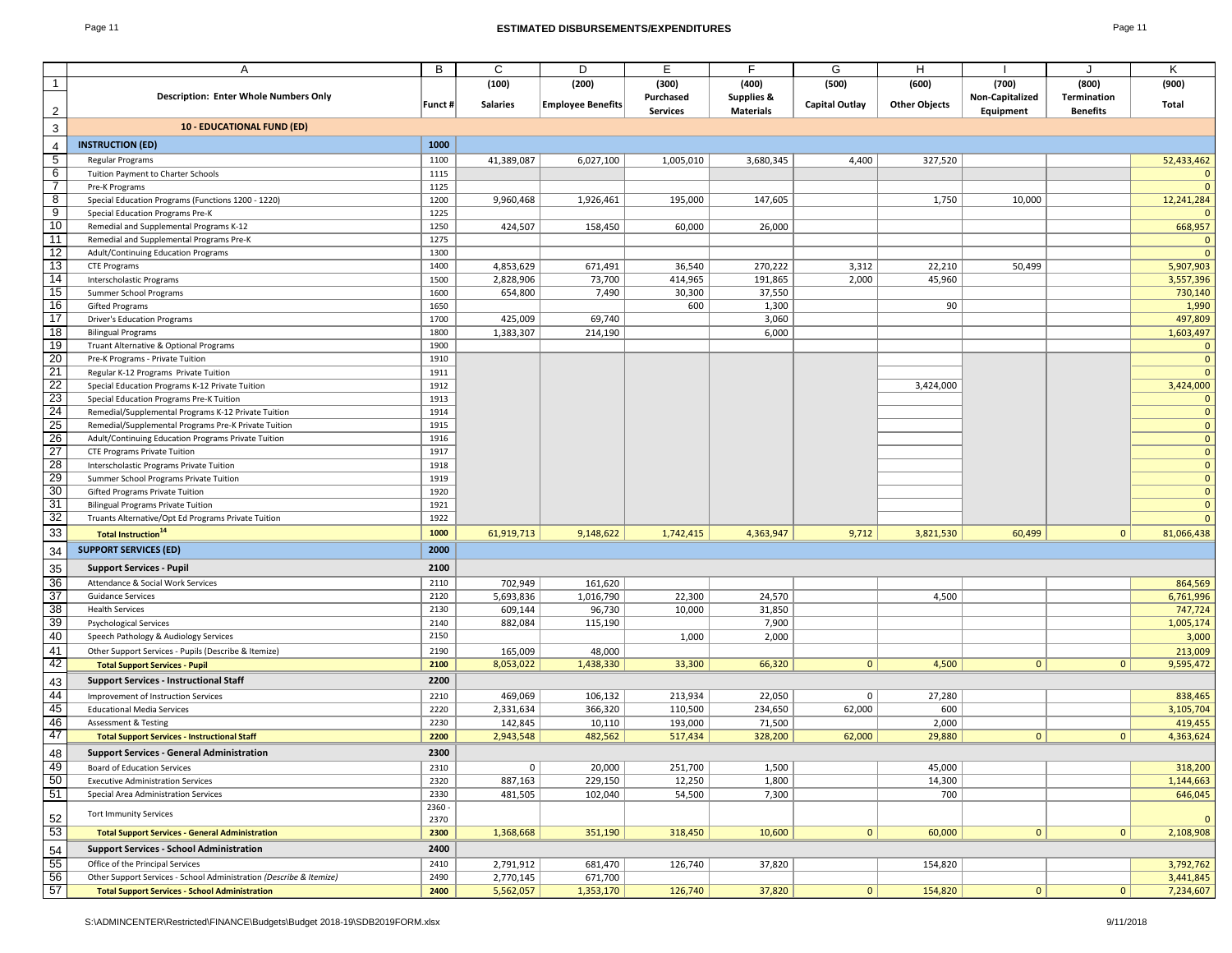### Page 12 **ESTIMATED DISBURSEMENTS/EXPENDITURES** Page 12

|                | Α                                                                                                                            | В            | C               | D                        | Е               | F.                 | G                     | H                    |                 |                 | K            |
|----------------|------------------------------------------------------------------------------------------------------------------------------|--------------|-----------------|--------------------------|-----------------|--------------------|-----------------------|----------------------|-----------------|-----------------|--------------|
| $\overline{1}$ |                                                                                                                              |              | (100)           | (200)                    | (300)           | (400)              | (500)                 | (600)                | (700)           | (800)           | (900)        |
|                | <b>Description: Enter Whole Numbers Only</b>                                                                                 | Funct #      | <b>Salaries</b> | <b>Employee Benefits</b> | Purchased       | Supplies &         | <b>Capital Outlay</b> | <b>Other Objects</b> | Non-Capitalized | Termination     | Total        |
| $\overline{2}$ |                                                                                                                              |              |                 |                          | <b>Services</b> | <b>Materials</b>   |                       |                      | Equipment       | <b>Benefits</b> |              |
| 58             | <b>Support Services - Business</b>                                                                                           | 2500         |                 |                          |                 |                    |                       |                      |                 |                 |              |
| 59             | Direction of Business Support Services                                                                                       | 2510         | 264,943         | 86,650                   | 23,650          | 1,000              |                       | 1,700                |                 |                 | 377,943      |
| 60             | <b>Fiscal Services</b>                                                                                                       | 2520         | 506,811         | 120,000                  | 2,750           | 2,500              |                       | 1,550                |                 |                 | 633,611      |
| 61             | Operation & Maintenance of Plant Services                                                                                    | 2540         |                 |                          |                 |                    |                       |                      |                 |                 |              |
| 62             | <b>Pupil Transportation Services</b>                                                                                         | 2550         |                 |                          | 5,100           |                    |                       |                      |                 |                 | 5,100        |
| 63             | <b>Food Services</b>                                                                                                         | 2560         |                 |                          |                 | 18,000             |                       |                      |                 |                 | 18,000       |
| 64             | <b>Internal Services</b>                                                                                                     | 2570         | 218,180         | 77,760                   | 40,000          | 611,205            |                       |                      |                 |                 | 947,145      |
| 65             | <b>Total Support Services - Business</b>                                                                                     | 2500         | 989,934         | 284,410                  | 71,500          | 632,705            | 0                     | 3,250                | $\overline{0}$  | 0 <sup>1</sup>  | 1,981,799    |
| 66             | <b>Support Services - Central</b>                                                                                            | 2600         |                 |                          |                 |                    |                       |                      |                 |                 |              |
| 67             | Direction of Central Support Services                                                                                        | 2610         |                 |                          |                 |                    |                       |                      |                 |                 | $\mathbf{C}$ |
| 68             | Planning, Research, Development & Evaluation Services                                                                        | 2620         |                 |                          |                 |                    |                       |                      |                 |                 | $\sqrt{ }$   |
| 69             | <b>Information Services</b>                                                                                                  | 2630         | 189,796         | 21,750                   | 155,000         | 400                |                       | 1,200                |                 |                 | 368,146      |
| 70             | <b>Staff Services</b>                                                                                                        | 2640         | 172,278         | 43,040                   | 62,250          | 12,000             |                       | 2,200                |                 |                 | 291,768      |
| 71             | <b>Data Processing Services</b>                                                                                              | 2660         |                 |                          |                 |                    |                       |                      |                 |                 |              |
| 72             | <b>Total Support Services - Central</b>                                                                                      | 2600         | 362,074         | 64,790                   | 217,250         | 12,400             | $\mathbf{0}$          | 3,400                | $\mathbf{0}$    | $\mathbf{0}$    | 659,914      |
| 73             | Other Support Services (Describe & Itemize)                                                                                  | 2900         |                 |                          | 1,000           |                    |                       |                      |                 |                 | 6,000        |
| 74             | <b>Total Support Services</b>                                                                                                | 2000         | 19,279,303      | 3,974,452                | 1,285,674       | 5,000<br>1,093,045 | 62,000                | 255,850              | $\overline{0}$  | $\overline{0}$  | 25,950,324   |
| 75             | <b>COMMUNITY SERVICES (ED)</b>                                                                                               | 3000         | 8,000           |                          | 442,000         |                    |                       | 200                  |                 |                 |              |
| 76             |                                                                                                                              |              |                 | 1,070                    |                 | 48,500             |                       |                      |                 |                 | 499,770      |
| 77             | PAYMENTS TO OTHER DIST & GOVT UNITS (ED)                                                                                     | 4000         |                 |                          |                 |                    |                       |                      |                 |                 |              |
| 78             | Payments to Other Dist & Govt Units (In-State)                                                                               | 4100         |                 |                          |                 |                    |                       |                      |                 |                 |              |
| 79             | Payments for Regular Programs<br>Payments for Special Education Programs                                                     | 4110<br>4120 |                 |                          |                 |                    |                       | 195,000              |                 |                 | 195,000      |
| 80             | Payments for Adult/Continuing Education Programs                                                                             | 4130         |                 |                          |                 |                    |                       |                      |                 |                 | $\mathsf{C}$ |
| 81             | Payments for CTE Programs                                                                                                    | 4140         |                 |                          |                 |                    |                       |                      |                 |                 | O            |
| 82             |                                                                                                                              | 4170         |                 |                          |                 |                    |                       |                      |                 |                 | $\mathbf{C}$ |
| 83             | Payments for Community College Programs<br>Other Payments to In-State Govt Units (Describe & Itemize)                        | 4190         |                 |                          |                 |                    |                       |                      |                 |                 |              |
| 84             |                                                                                                                              | 4100         |                 |                          | $\Omega$        |                    |                       | 195,000              |                 |                 | 195,000      |
|                | <b>Total Payments to Other Dist &amp; Govt Units (In-State)</b>                                                              |              |                 |                          |                 |                    |                       |                      |                 |                 |              |
| 85<br>86       | Payments for Regular Programs - Tuition                                                                                      | 4210         |                 |                          |                 |                    |                       | 6,500                |                 |                 | 6,500        |
| 87             | Payments for Special Education Programs - Tuition                                                                            | 4220<br>4230 |                 |                          |                 |                    |                       | 1,982,000            |                 |                 | 1,982,000    |
| 88             | Payments for Adult/Continuing Education Programs - Tuition                                                                   | 4240         |                 |                          |                 |                    |                       |                      |                 |                 |              |
| 89             | Payments for CTE Programs - Tuition                                                                                          | 4270         |                 |                          |                 |                    |                       |                      |                 |                 | O            |
| 90             | Payments for Community College Programs - Tuition                                                                            | 4280         |                 |                          |                 |                    |                       |                      |                 |                 | $\mathbf{C}$ |
| 91             | Payments for Other Programs - Tuition                                                                                        | 4290         |                 |                          |                 |                    |                       |                      |                 |                 |              |
| 92             | Other Payments to In-State Govt Units (Describe & Itemize)<br>Total Payments to Other Dist & Govt Units - Tuition (In State) | 4200         |                 |                          |                 |                    |                       | 1,988,500            |                 |                 | 1,988,500    |
|                |                                                                                                                              |              |                 |                          |                 |                    |                       |                      |                 |                 |              |
| 93             | Payments for Regular Programs - Transfers                                                                                    | 4310         |                 |                          |                 |                    |                       |                      |                 |                 | C            |
| 94<br>95       | Payments for Special Education Programs - Transfers                                                                          | 4320<br>4330 |                 |                          |                 |                    |                       |                      |                 |                 |              |
| 96             | Payments for Adult/Continuing Ed Programs - Transfers<br>Payments for CTE Programs - Transfers                               | 4340         |                 |                          |                 |                    |                       |                      |                 |                 |              |
| 97             | Payments for Community College Program - Transfers                                                                           | 4370         |                 |                          |                 |                    |                       |                      |                 |                 |              |
| 98             | Payments for Other Programs - Transfers                                                                                      | 4380         |                 |                          |                 |                    |                       |                      |                 |                 |              |
| 99             | Other Payments to In-State Govt Units - Transfers (Describe & Itemize)                                                       | 4390         |                 |                          |                 |                    |                       |                      |                 |                 |              |
| 100            | <b>Total Payments to Other Dist &amp; Govt Units-Transfers (In State)</b>                                                    | 4300         |                 |                          | $\mathbf{0}$    |                    |                       | $\mathbf{0}$         |                 |                 |              |
| 101            | Payments to Other Dist & Govt Units (Out of State)                                                                           | 4400         |                 |                          |                 |                    |                       |                      |                 |                 |              |
| 102            |                                                                                                                              |              |                 |                          | $\mathbf{0}$    |                    |                       | 2,183,500            |                 |                 | 2,183,500    |
| 103            | <b>Total Payments to Other Dist &amp; Govt Units</b><br><b>DEBT SERVICE (ED)</b>                                             | 4000<br>5000 |                 |                          |                 |                    |                       |                      |                 |                 |              |
|                |                                                                                                                              |              |                 |                          |                 |                    |                       |                      |                 |                 |              |
| 104            | Debt Service - Interest on Short-Term Debt                                                                                   | 5100         |                 |                          |                 |                    |                       |                      |                 |                 |              |
| 105            | <b>Tax Anticipation Warrants</b>                                                                                             | 5110         |                 |                          |                 |                    |                       |                      |                 |                 |              |
| 106            | <b>Tax Anticipation Notes</b>                                                                                                | 5120         |                 |                          |                 |                    |                       |                      |                 |                 | $\sqrt{ }$   |
| 107            | Corporate Personal Property Repl Tax Anticipated Notes                                                                       | 5130         |                 |                          |                 |                    |                       |                      |                 |                 | $\sqrt{ }$   |
| 108            | <b>State Aid Anticipation Certificates</b>                                                                                   | 5140         |                 |                          |                 |                    |                       |                      |                 |                 | $\mathsf{C}$ |
| 109            | Other Interest on Short-Term Debt (Describe & Itemize)                                                                       | 5150         |                 |                          |                 |                    |                       |                      |                 |                 |              |
| 110            | <b>Total Debt Service - Interest on Short-Term Debt</b>                                                                      | 5100         |                 |                          |                 |                    |                       | $\mathbf{0}$         |                 |                 | $\mathsf{C}$ |
| 111            | Debt Service - Interest on Long-Term Debt                                                                                    | 5200         |                 |                          |                 |                    |                       |                      |                 |                 | $\sqrt{ }$   |
| 112            | <b>Total Debt Service</b>                                                                                                    | 5000         |                 |                          |                 |                    |                       | $\Omega$             |                 |                 |              |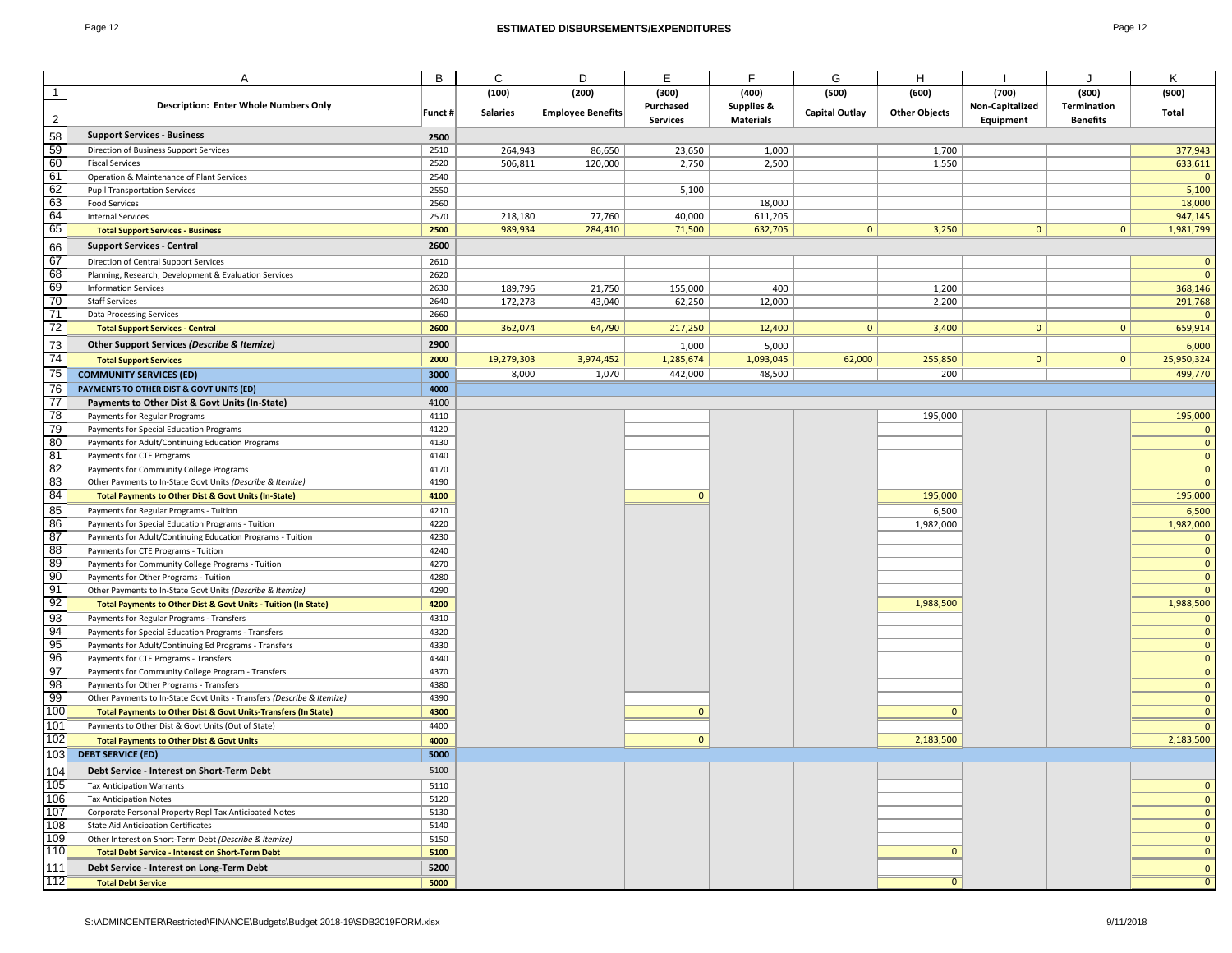| Page 13                                                                                      |         | Page 13<br><b>ESTIMATED DISBURSEMENTS/EXPENDITURES</b> |                          |                              |                                |                       |                      |                              |                                |              |  |  |
|----------------------------------------------------------------------------------------------|---------|--------------------------------------------------------|--------------------------|------------------------------|--------------------------------|-----------------------|----------------------|------------------------------|--------------------------------|--------------|--|--|
|                                                                                              |         |                                                        |                          |                              |                                |                       |                      |                              |                                |              |  |  |
|                                                                                              |         |                                                        |                          |                              |                                |                       |                      |                              |                                |              |  |  |
| Α                                                                                            | B       | C                                                      | D                        | Е                            | E                              | G                     | H                    |                              | $\cdot$                        | K            |  |  |
| $\overline{1}$                                                                               |         | (100)                                                  | (200)                    | (300)                        | (400)                          | (500)                 | (600)                | (700)                        | (800)                          | (900)        |  |  |
| <b>Description: Enter Whole Numbers Only</b>                                                 | Funct # | <b>Salaries</b>                                        | <b>Employee Benefits</b> | Purchased<br><b>Services</b> | Supplies &<br><b>Materials</b> | <b>Capital Outlay</b> | <b>Other Objects</b> | Non-Capitalized<br>Equipment | Termination<br><b>Benefits</b> | Total        |  |  |
| 113<br><b>PROVISION FOR CONTINGENCIES (ED)</b>                                               | 6000    |                                                        |                          |                              |                                |                       | 500,000              |                              |                                | 500,000      |  |  |
| 114<br><b>Total Direct Disbursements/Expenditures</b>                                        |         | 81,207,016                                             | 13,124,144               | 3,470,089                    | 5,505,492                      | 71.712                | 6,761,080            | 60,499                       | $\mathbf{0}$                   | 110,200,032  |  |  |
| $\overline{115}$<br>Excess (Deficiency) of Receipts/Revenues Over Disbursements/Expenditures |         |                                                        |                          |                              |                                |                       |                      |                              |                                | (2,906,021)  |  |  |
| <br>20 - OPERATIONS AND MAINTENANCE FUND (O&M)<br>117                                        |         |                                                        |                          |                              |                                |                       |                      |                              |                                |              |  |  |
| <b>SUPPORT SERVICES (O&amp;M)</b><br>118                                                     | 2000    |                                                        |                          |                              |                                |                       |                      |                              |                                |              |  |  |
| 119<br><b>Support Services - Pupil</b>                                                       | 2100    |                                                        |                          |                              |                                |                       |                      |                              |                                |              |  |  |
| 120<br>Other Support Services - Pupils (Describe & Itemize)                                  | 2190    |                                                        |                          |                              |                                |                       |                      |                              |                                | $\Omega$     |  |  |
| 121<br><b>Support Services - Business</b>                                                    | 2500    |                                                        |                          |                              |                                |                       |                      |                              |                                |              |  |  |
| 122<br>Direction of Business Support Services                                                | 2510    |                                                        |                          |                              |                                |                       |                      |                              |                                | $\Omega$     |  |  |
| 123<br>Facilities Acquisition & Construction Services                                        | 2530    |                                                        |                          |                              |                                |                       |                      |                              |                                | $\Omega$     |  |  |
| $\overline{124}$<br>Operation & Maintenance of Plant Services                                | 2540    | 6,855,819                                              | 1,695,320                | 3,234,500                    | 2,540,000                      | 5,542,760             | 18,000               |                              |                                | 19,886,399   |  |  |
| 125<br><b>Pupil Transportation Services</b>                                                  | 2550    |                                                        |                          |                              |                                |                       |                      |                              |                                |              |  |  |
| 126<br><b>Food Services</b>                                                                  | 2560    |                                                        |                          |                              |                                |                       |                      |                              |                                |              |  |  |
| 127<br><b>Total Support Services - Business</b>                                              | 2500    | 6,855,819                                              | 1,695,320                | 3,234,500                    | 2,540,000                      | 5,542,760             | 18,000               | $\mathbf{0}$                 | 0                              | 19,886,399   |  |  |
| $\overline{128}$<br>Other Support Services (Describe & Itemize)                              | 2900    |                                                        |                          |                              |                                |                       |                      |                              |                                |              |  |  |
| 129<br><b>Total Support Services</b>                                                         | 2000    | 6,855,819                                              | 1,695,320                | 3,234,500                    | 2,540,000                      | 5,542,760             | 18,000               | 0                            | 0                              | 19,886,399   |  |  |
| 130<br><b>COMMUNITY SERVICES (O&amp;M)</b>                                                   | 3000    |                                                        |                          |                              |                                |                       |                      |                              |                                |              |  |  |
| 131<br>PAYMENTS TO OTHER DIST & GOVT UNITS (O&M)                                             | 4000    |                                                        |                          |                              |                                |                       |                      |                              |                                |              |  |  |
| 132<br>Payments to Other Dist & Govt Units (In-State)                                        | 4100    |                                                        |                          |                              |                                |                       |                      |                              |                                |              |  |  |
| 133<br>Payments for Regular Programs                                                         | 4110    |                                                        |                          |                              |                                |                       |                      |                              |                                | $\Omega$     |  |  |
| 134<br>Payments for Special Education Programs                                               | 4120    |                                                        |                          |                              |                                |                       |                      |                              |                                | $\Omega$     |  |  |
| 135<br>Payments for CTE Program                                                              | 4140    |                                                        |                          |                              |                                |                       |                      |                              |                                | $\mathbf{0}$ |  |  |
| 136<br>Other Payments to In-State Govt Units (Describe & Itemize)                            | 4190    |                                                        |                          |                              |                                |                       |                      |                              |                                | $\mathbf{0}$ |  |  |
| 137<br><b>Total Payments to Other Dist &amp; Govt Units (In-State)</b>                       | 4100    |                                                        |                          | $\Omega$                     |                                |                       | $\mathbf{0}$         |                              |                                | $\Omega$     |  |  |
| 138<br>Payments to Other Dist & Govt Units (Out of State) <sup>14</sup>                      | 4400    |                                                        |                          |                              |                                |                       |                      |                              |                                | $\Omega$     |  |  |
| 139<br><b>Total Payments to Other Dist &amp; Govt Unit</b>                                   | 4000    |                                                        |                          | $\Omega$                     |                                |                       | $\Omega$             |                              |                                | $\Omega$     |  |  |
| 140<br><b>DEBT SERVICE (O&amp;M)</b>                                                         | 5000    |                                                        |                          |                              |                                |                       |                      |                              |                                |              |  |  |
| 141<br>Debt Service - Interest on Short-Term Debt                                            | 5100    |                                                        |                          |                              |                                |                       |                      |                              |                                |              |  |  |
| 142<br><b>Tax Anticipation Warrants</b>                                                      | 5110    |                                                        |                          |                              |                                |                       |                      |                              |                                | $\Omega$     |  |  |
| $\overline{143}$<br><b>Tax Anticipation Notes</b>                                            | 5120    |                                                        |                          |                              |                                |                       |                      |                              |                                | $\Omega$     |  |  |
| 144<br>Corporate Personal Prop Repl Tax Anticipated Notes                                    | 5130    |                                                        |                          |                              |                                |                       |                      |                              |                                | $\mathbf{0}$ |  |  |
| 145<br><b>State Aid Anticipation Certificates</b>                                            | 5140    |                                                        |                          |                              |                                |                       |                      |                              |                                | $\Omega$     |  |  |
| 146<br>Other Interest on Short-Term Debt (Describe & Itemize)                                | 5150    |                                                        |                          |                              |                                |                       |                      |                              |                                | $\Omega$     |  |  |
| 147<br><b>Total Debt Service - Interest on Short-Term Debt</b>                               | 5100    |                                                        |                          |                              |                                |                       | $\mathbf{0}$         |                              |                                | $\mathbf{0}$ |  |  |
| 148<br>Debt Service - Interest on Long-Term Debt                                             | 5200    |                                                        |                          |                              |                                |                       |                      |                              |                                | $\Omega$     |  |  |
| 149<br><b>Total Debt Service</b>                                                             | 5000    |                                                        |                          |                              |                                |                       | $\overline{0}$       |                              |                                |              |  |  |
| 150<br>PROVISION FOR CONTINGENCIES (O&M)                                                     | 6000    |                                                        |                          |                              |                                |                       | 50,000               |                              |                                | 50,000       |  |  |
| 151<br><b>Total Direct Disbursements/Expenditures</b>                                        |         | 6,855,819                                              | 1,695,320                | 3,234,500                    | 2,540,000                      | 5,542,760             | 68,000               | $\mathbf{0}$                 | 0 <sup>1</sup>                 | 19,936,399   |  |  |
| 152                                                                                          |         |                                                        |                          |                              |                                |                       |                      |                              |                                |              |  |  |
| Excess (Deficiency) of Receipts/Revenues Over Disbursements/Expenditures<br>და               |         |                                                        |                          |                              |                                |                       |                      |                              |                                | (2,003,69)   |  |  |
| 15430 - DEBT SERVICE FUND (DS)                                                               |         |                                                        |                          |                              |                                |                       |                      |                              |                                |              |  |  |

|     | 154 30 - DEBT SERVICE FUND (DS)                                 |      |  |  |  |  |  |
|-----|-----------------------------------------------------------------|------|--|--|--|--|--|
| 155 | PAYMENTS TO OTHER DIST & GOVT UNITS (DS)                        | 4000 |  |  |  |  |  |
| 156 | Payments to Other Dist & Govt Units (In-State)                  | 4100 |  |  |  |  |  |
| 157 | <b>Payments for Regular Programs</b>                            | 4110 |  |  |  |  |  |
| 158 | <b>Payments for Special Education Programs</b>                  | 4120 |  |  |  |  |  |
| 159 | Other Payments to In-State Govt Units (Describe & Itemize)      | 4190 |  |  |  |  |  |
| 160 | <b>Total Payments to Other Dist &amp; Govt Units (In-State)</b> | 4000 |  |  |  |  |  |
| 161 | <b>DEBT SERVICE (DS)</b>                                        | 5000 |  |  |  |  |  |
| 162 | Debt Service - Interest on Short-Term Debt                      | 5100 |  |  |  |  |  |
| 163 | <b>Tax Anticipation Warrants</b>                                | 5110 |  |  |  |  |  |
| 164 | <b>Tax Anticipation Notes</b>                                   | 5120 |  |  |  |  |  |

S:\ADMINCENTER\Restricted\FINANCE\Budgets\Budget 2018-19\SDB2019FORM.xlsx 9/11/2018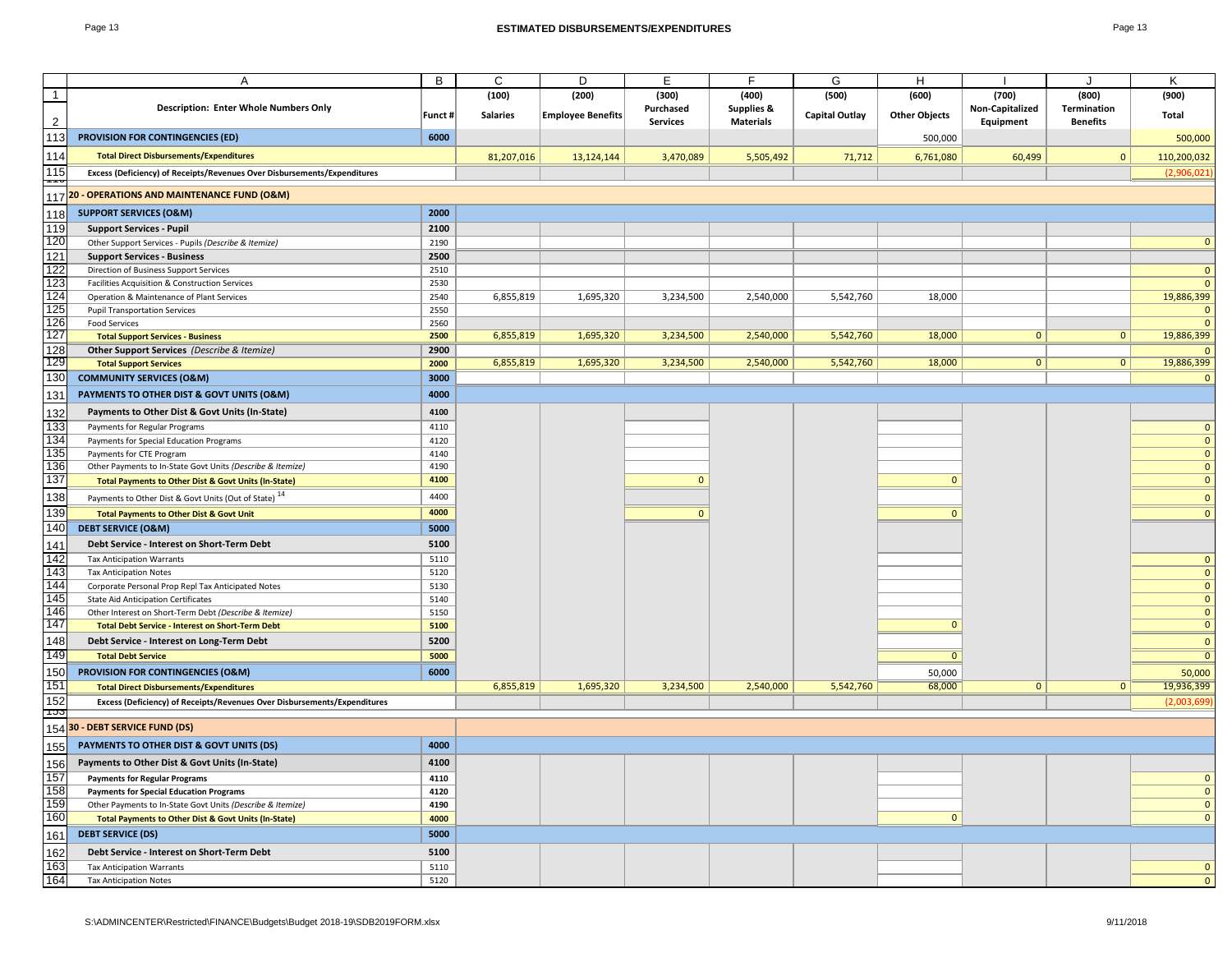| ane. |  |
|------|--|
|------|--|

|                | A                                                                                                                 | B       | C               | D                        | E               |                       | G              | H                    |                 |                 | K                  |
|----------------|-------------------------------------------------------------------------------------------------------------------|---------|-----------------|--------------------------|-----------------|-----------------------|----------------|----------------------|-----------------|-----------------|--------------------|
| $\overline{1}$ |                                                                                                                   |         | (100)           | (200)                    | (300)           | (400)                 | (500)          | (600)                | (700)           | (800)           | (900)              |
|                | <b>Description: Enter Whole Numbers Only</b>                                                                      |         |                 |                          | Purchased       | <b>Supplies &amp;</b> |                |                      | Non-Capitalized | Termination     |                    |
| 2              |                                                                                                                   | Funct # | <b>Salaries</b> | <b>Employee Benefits</b> | <b>Services</b> | <b>Materials</b>      | Capital Outlay | <b>Other Objects</b> | Equipment       | <b>Benefits</b> | Total              |
| 165            | Corporate Personal Prop Repl Tax Anticipation Notes                                                               | 5130    |                 |                          |                 |                       |                |                      |                 |                 | $\mathbf{0}$       |
| 166            | <b>State Aid Anticipation Certificates</b>                                                                        | 5140    |                 |                          |                 |                       |                |                      |                 |                 | $\mathbf{0}$       |
| 167            | Other Interest on Short-Term Debt (Describe & Itemize)                                                            | 5150    |                 |                          |                 |                       |                |                      |                 |                 | $\mathbf{0}$       |
| 168            | Total Debt Service - Interest On Short-Term Debt                                                                  | 5100    |                 |                          |                 |                       |                | $\Omega$             |                 |                 | $\mathbf{0}$       |
| 169            | Debt Service - Interest on Long-Term Debt                                                                         | 5200    |                 |                          |                 |                       |                | 471,100              |                 |                 | 471,100            |
| 170            | Debt Service - Payments of Principal on Long-Term Debt 15<br>(Lease/Purchase Principal Retired)                   | 5300    |                 |                          |                 |                       |                | 1,085,000            |                 |                 | 1,085,000          |
| 171            | Debt Service Other (Describe & Itemize)                                                                           | 5400    |                 |                          |                 |                       |                |                      |                 |                 |                    |
| 172            | <b>Total Debt Service</b>                                                                                         | 5000    |                 |                          | $\Omega$        |                       |                | 5,000<br>1,561,100   |                 |                 | 5,000<br>1,561,100 |
|                | PROVISION FOR CONTINGENCIES (DS)                                                                                  | 6000    |                 |                          |                 |                       |                |                      |                 |                 |                    |
| 173            |                                                                                                                   |         |                 |                          |                 |                       |                |                      |                 |                 | $\Omega$           |
| 174<br>175     | <b>Total Direct Disbursements/Expenditures</b>                                                                    |         |                 |                          | $\Omega$        |                       |                | 1,561,100            |                 |                 | 1,561,100          |
| 170            | Excess (Deficiency) of Receipts/Revenues Over Disbursements/Expenditures                                          |         |                 |                          |                 |                       |                |                      |                 |                 | (540)              |
|                | 177 40 - TRANSPORTATION FUND (TR)                                                                                 |         |                 |                          |                 |                       |                |                      |                 |                 |                    |
| 178            | <b>SUPPORT SERVICES (TR)</b>                                                                                      | 2000    |                 |                          |                 |                       |                |                      |                 |                 |                    |
| 179            | <b>Support Services - Pupils</b>                                                                                  | 2100    |                 |                          |                 |                       |                |                      |                 |                 |                    |
| 180            | Other Support Services - Pupils (Describe & Itemize)                                                              | 2190    |                 |                          |                 |                       |                |                      |                 |                 | $\mathbf{0}$       |
| 181            | <b>Support Services - Business</b>                                                                                |         |                 |                          |                 |                       |                |                      |                 |                 |                    |
| 182            | <b>Pupil Transportation Services</b>                                                                              | 2550    |                 |                          | 2,706,100       | 25,500                | 165,000        |                      |                 |                 | 2,896,600          |
| 183            | Other Support Services (Describe & Itemize)                                                                       | 2900    |                 |                          |                 |                       |                |                      |                 |                 | <sup>n</sup>       |
| 184            | <b>Total Support Services</b>                                                                                     | 2000    | $\overline{0}$  | $\mathbf{0}$             | 2,706,100       | 25,500                | 165,000        | $\overline{0}$       | $\overline{0}$  | $\mathbf{0}$    | 2,896,600          |
| 185            | <b>COMMUNITY SERVICES (TR)</b>                                                                                    | 3000    |                 |                          |                 |                       |                |                      |                 |                 | $\mathbf{0}$       |
| 186            | PAYMENTS TO OTHER DIST & GOVT UNITS (TR)                                                                          | 4000    |                 |                          |                 |                       |                |                      |                 |                 |                    |
| 187            | Payments to Other Dist & Govt Units (In-State)                                                                    | 4100    |                 |                          |                 |                       |                |                      |                 |                 |                    |
| 188            | Payments for Regular Program                                                                                      | 4110    |                 |                          |                 |                       |                |                      |                 |                 | $\mathbf{0}$       |
| 189            | Payments for Special Education Programs                                                                           | 4120    |                 |                          |                 |                       |                |                      |                 |                 | $\mathbf{0}$       |
| 190            | Payments for Adult/Continuing Education Programs                                                                  | 4130    |                 |                          |                 |                       |                |                      |                 |                 | $\mathbf{0}$       |
| 191            | Payments for CTE Programs                                                                                         | 4140    |                 |                          |                 |                       |                |                      |                 |                 | $\mathbf{0}$       |
| 192            | Payments for Community College Programs                                                                           | 4170    |                 |                          |                 |                       |                |                      |                 |                 | $\mathbf{0}$       |
| 193            | Other Payments to In-State Govt Units (Describe & Itemize)                                                        | 4190    |                 |                          |                 |                       |                |                      |                 |                 | $\mathbf{0}$       |
| 194            | <b>Total Payments to Other Dist &amp; Govt Units (In-State)</b>                                                   | 4100    |                 |                          | $\Omega$        |                       |                | $\Omega$             |                 |                 | $\mathbf{0}$       |
| 195            | Payments to Other Dist & Govt Units (Out-of-State)<br>(Describe & Itemize)                                        | 4400    |                 |                          |                 |                       |                |                      |                 |                 | $\mathbf{0}$       |
| 196            | <b>Total Payments to Other Dist &amp; Govt Units</b>                                                              | 4000    |                 |                          | $\mathbf{0}$    |                       |                | $\mathbf{0}$         |                 |                 | $\Omega$           |
| 197            | <b>DEBT SERVICE (TR)</b>                                                                                          | 5000    |                 |                          |                 |                       |                |                      |                 |                 |                    |
| 198            | Debt Service - Interest on Short-Term Debt                                                                        | 5100    |                 |                          |                 |                       |                |                      |                 |                 |                    |
| 199            | <b>Tax Anticipation Warrants</b>                                                                                  | 5110    |                 |                          |                 |                       |                |                      |                 |                 | $\mathbf{0}$       |
| 200            | <b>Tax Anticipation Notes</b>                                                                                     | 5120    |                 |                          |                 |                       |                |                      |                 |                 | $\mathbf{0}$       |
| 201            | Corporate Personal Prop Repl Tax Anticipation Notes                                                               | 5130    |                 |                          |                 |                       |                |                      |                 |                 | $\mathbf{0}$       |
| 202            | <b>State Aid Anticipation Certificates</b>                                                                        | 5140    |                 |                          |                 |                       |                |                      |                 |                 | $\mathbf{0}$       |
| 203            | Other Interest on Short-Term Debt (Describe and Itemize)                                                          | 5150    |                 |                          |                 |                       |                | $\Omega$             |                 |                 | $\mathbf{0}$       |
| 204            | <b>Total Debt Service - Interest On Short-Term Debt</b>                                                           | 5100    |                 |                          |                 |                       |                |                      |                 |                 | $\mathbf{0}$       |
| 205            | Debt Service - Interest on Long-Term Debt                                                                         | 5200    |                 |                          |                 |                       |                |                      |                 |                 | $\mathbf 0$        |
| 206            | Debt Service - Payments of Principal on Long-Term Debt <sup>15</sup> (Lease/Purchase<br><b>Principal Retired)</b> | 5300    |                 |                          |                 |                       |                |                      |                 |                 | $\mathbf{0}$       |
| 207            | Debt Service - Other (Describe and Itemize)                                                                       | 5400    |                 |                          |                 |                       |                |                      |                 |                 | $\mathbf{0}$       |
| 208            | <b>Total Debt Service</b>                                                                                         | 5000    |                 |                          |                 |                       |                | $\overline{0}$       |                 |                 | $\overline{0}$     |
| 209            | PROVISION FOR CONTINGENCIES (TR)                                                                                  | 6000    |                 |                          |                 |                       |                | 10,000               |                 |                 | 10,000             |
| 210            | <b>Total Direct Disbursements/Expenditures</b>                                                                    |         | $\mathbf{0}$    | $\mathbf{0}$             | 2,706,100       | 25,500                | 165,000        | 10,000               | $\mathbf{0}$    | $\mathbf{0}$    | 2,906,600          |
| 211            | Excess (Deficiency) of Receipts/Revenues Over Disbursements/Expenditures                                          |         |                 |                          |                 |                       |                |                      |                 |                 | (361,990)          |
| Z1Z            |                                                                                                                   |         |                 |                          |                 |                       |                |                      |                 |                 |                    |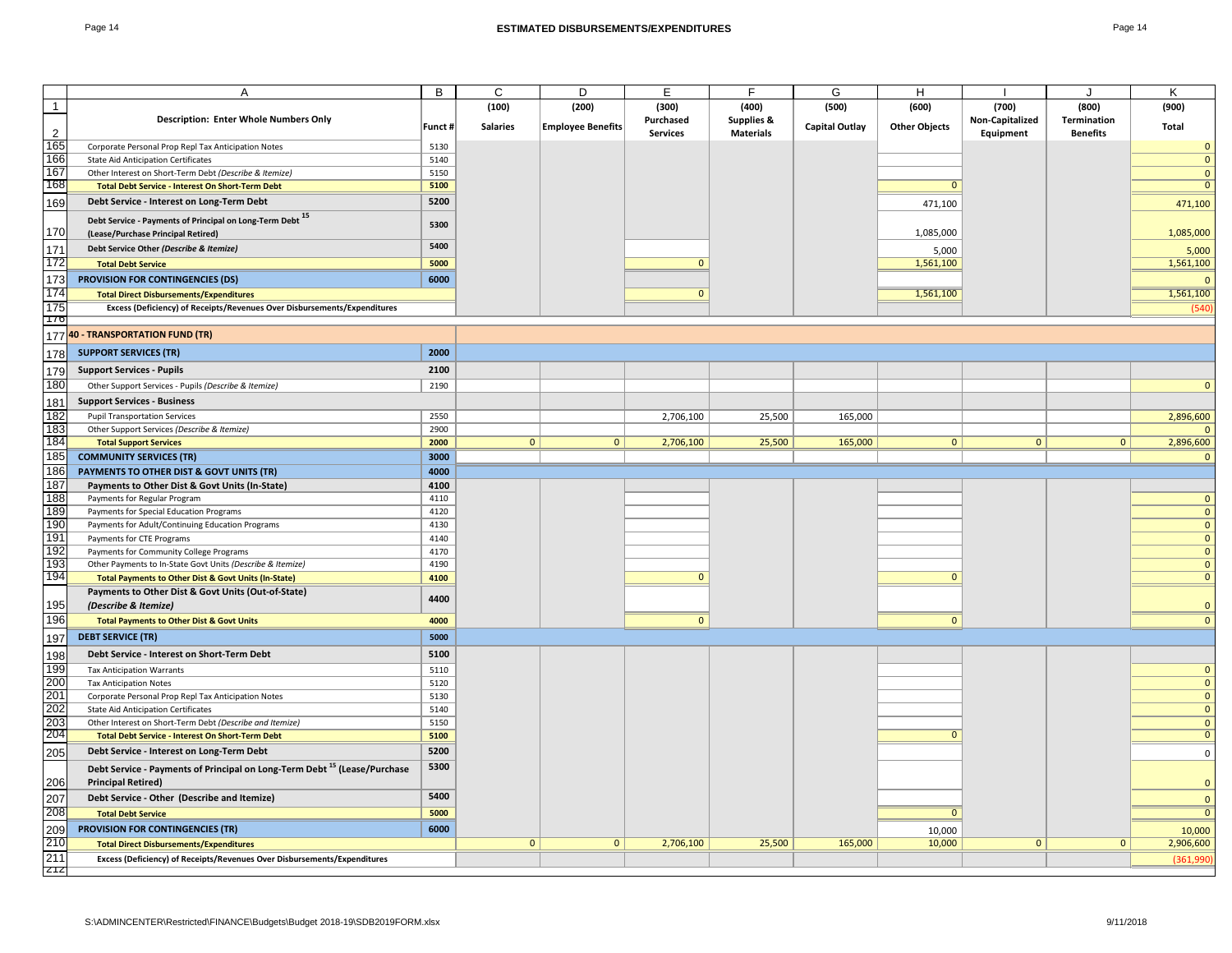### Page 15 **ESTIMATED DISBURSEMENTS/EXPENDITURES** Page 15

| ı<br>ы |  |
|--------|--|
|--------|--|

|                   | Α                                                                            | В      | C               | D                        | E.              | F                     | G                     | н                    |                 |                 | Κ            |
|-------------------|------------------------------------------------------------------------------|--------|-----------------|--------------------------|-----------------|-----------------------|-----------------------|----------------------|-----------------|-----------------|--------------|
| $\overline{1}$    |                                                                              |        | (100)           | (200)                    | (300)           | (400)                 | (500)                 | (600)                | (700)           | (800)           | (900)        |
|                   | <b>Description: Enter Whole Numbers Only</b>                                 |        |                 |                          | Purchased       | <b>Supplies &amp;</b> |                       |                      | Non-Capitalized | Termination     |              |
| $\overline{2}$    |                                                                              | Funct# | <b>Salaries</b> | <b>Employee Benefits</b> | <b>Services</b> | <b>Materials</b>      | <b>Capital Outlay</b> | <b>Other Objects</b> | Equipment       | <b>Benefits</b> | <b>Total</b> |
|                   | 213 50 - MUNICIPAL RETIREMENT/SOC SEC FUND (MR/SS)                           |        |                 |                          |                 |                       |                       |                      |                 |                 |              |
|                   |                                                                              |        |                 |                          |                 |                       |                       |                      |                 |                 |              |
| 214               | <b>INSTRUCTION (MR/SS)</b>                                                   | 1000   |                 |                          |                 |                       |                       |                      |                 |                 |              |
| 215               | Regular Program                                                              | 1100   |                 | 919,000                  |                 |                       |                       |                      |                 |                 | 919,000      |
| 216               | Pre-K Programs                                                               | 1125   |                 |                          |                 |                       |                       |                      |                 |                 | $\mathbf{0}$ |
| 217               | Special Education Programs (Functions 1200-1220)                             | 1200   |                 | 504,340                  |                 |                       |                       |                      |                 |                 | 504,340      |
| 218               | Special Education Programs Pre-K                                             | 1225   |                 |                          |                 |                       |                       |                      |                 |                 | $\mathbf{0}$ |
| 219               | Remedial and Supplemental Programs K-12                                      | 1250   |                 | 63,910                   |                 |                       |                       |                      |                 |                 | 63,910       |
| 220               | Remedial and Supplemental Programs Pre-K                                     | 1275   |                 |                          |                 |                       |                       |                      |                 |                 | $\mathbf{0}$ |
| 221               | Adult/Continuing Education Programs                                          | 1300   |                 |                          |                 |                       |                       |                      |                 |                 | $\mathbf{0}$ |
| 222               | <b>CTE Programs</b>                                                          | 1400   |                 | 98,980                   |                 |                       |                       |                      |                 |                 | 98,980       |
| 223               | Interscholastic Programs                                                     | 1500   |                 | 157,480                  |                 |                       |                       |                      |                 |                 | 157,480      |
| $\frac{224}{225}$ | Summer School Programs                                                       | 1600   |                 | 37,240                   |                 |                       |                       |                      |                 |                 | 37,240       |
|                   | <b>Gifted Programs</b>                                                       | 1650   |                 |                          |                 |                       |                       |                      |                 |                 | $\mathbf{0}$ |
| 226               | Driver's Education Programs                                                  | 1700   |                 | 5,900                    |                 |                       |                       |                      |                 |                 | 5,900        |
| 227               | <b>Bilingual Programs</b>                                                    | 1800   |                 | 38,720                   |                 |                       |                       |                      |                 |                 | 38,720       |
| 228               | Truant Alternative & Optional Programs                                       | 1900   |                 |                          |                 |                       |                       |                      |                 |                 | $\Omega$     |
| 229               | <b>Total Instruction</b>                                                     | 1000   |                 | 1,825,570                |                 |                       |                       |                      |                 |                 | 1,825,570    |
| 230               | <b>SUPPORT SERVICES (MR/SS)</b>                                              | 2000   |                 |                          |                 |                       |                       |                      |                 |                 |              |
| 231               | <b>Support Services - Pupil</b>                                              | 2100   |                 |                          |                 |                       |                       |                      |                 |                 |              |
| 232               | Attendance & Social Work Services                                            | 2110   |                 | 40,090                   |                 |                       |                       |                      |                 |                 | 40,090       |
| 233               | <b>Guidance Services</b>                                                     | 2120   |                 | 207,430                  |                 |                       |                       |                      |                 |                 | 207,430      |
| 234               | <b>Health Services</b>                                                       | 2130   |                 | 45,400                   |                 |                       |                       |                      |                 |                 | 45,400       |
| 235               | Psychological Services                                                       | 2140   |                 | 16,240                   |                 |                       |                       |                      |                 |                 | 16,240       |
| 236               | Speech Pathology & Audiology Services                                        | 2150   |                 |                          |                 |                       |                       |                      |                 |                 | $\mathbf{0}$ |
| 237               | Other Support Services - Pupils (Describe & Itemize)                         | 2190   |                 | 23,850                   |                 |                       |                       |                      |                 |                 | 23,850       |
| 238               | <b>Total Support Services - Pupil</b>                                        | 2100   |                 | 333,010                  |                 |                       |                       |                      |                 |                 | 333,010      |
|                   |                                                                              |        |                 |                          |                 |                       |                       |                      |                 |                 |              |
| 239               | <b>Support Services - Instructional Staff</b>                                | 2200   |                 |                          |                 |                       |                       |                      |                 |                 |              |
| 240               | Improvement of Instruction Services                                          | 2210   |                 | 3,430                    |                 |                       |                       |                      |                 |                 | 3,430        |
| 241               | <b>Educational Media Services</b>                                            | 2220   |                 | 311,770                  |                 |                       |                       |                      |                 |                 | 311,770      |
| 242<br>243        | <b>Assessment &amp; Testing</b>                                              | 2230   |                 | 25,400                   |                 |                       |                       |                      |                 |                 | 25,400       |
|                   | <b>Total Support Services - Instructional Staff</b>                          | 2200   |                 | 340,600                  |                 |                       |                       |                      |                 |                 | 340,600      |
| 244               | <b>Support Services - General Administration</b>                             | 2300   |                 |                          |                 |                       |                       |                      |                 |                 |              |
| 245               | Board of Education Services                                                  | 2310   |                 |                          |                 |                       |                       |                      |                 |                 | $\mathbf{0}$ |
| 246               | <b>Executive Administration Services</b>                                     | 2320   |                 | 49,610                   |                 |                       |                       |                      |                 |                 | 49,610       |
| 247               | Special Area Administrative Services                                         | 2330   |                 | 23,890                   |                 |                       |                       |                      |                 |                 | 23,890       |
| 248               | Claims Paid from Self Insurance Fund                                         | 2361   |                 |                          |                 |                       |                       |                      |                 |                 | $\mathbf{0}$ |
| 249               | Workers' Compensation or Workers' Occupation Disease Acts Payments           | 2362   |                 |                          |                 |                       |                       |                      |                 |                 | $\mathbf{0}$ |
| 250               | Unemployment Insurance Payments                                              | 2363   |                 |                          |                 |                       |                       |                      |                 |                 | $\mathbf{0}$ |
| 251               | Insurance Payments (regular or self-insurance)                               | 2364   |                 |                          |                 |                       |                       |                      |                 |                 | $\mathbf{0}$ |
| 252               | Risk Management and Claims Services Payments                                 | 2365   |                 |                          |                 |                       |                       |                      |                 |                 | $\mathbf{0}$ |
| 253               | Judgment and Settlements                                                     | 2366   |                 |                          |                 |                       |                       |                      |                 |                 | $\mathbf{0}$ |
| 254               | Educatl, Inspectl, Supervisory Serv. Related to Loss Prevention or Reduction | 2367   |                 |                          |                 |                       |                       |                      |                 |                 | $\mathbf{0}$ |
| 255               | Reciprocal Insurance Payments                                                | 2368   |                 |                          |                 |                       |                       |                      |                 |                 | $\mathbf{0}$ |
| 256               | Legal Service                                                                | 2369   |                 |                          |                 |                       |                       |                      |                 |                 | $\mathbf{0}$ |
| $\frac{1}{257}$   | <b>Total Support Services - General Administration</b>                       | 2300   |                 | 73,500                   |                 |                       |                       |                      |                 |                 | 73,500       |
| 258               | <b>Support Services - School Administration</b>                              | 2400   |                 |                          |                 |                       |                       |                      |                 |                 |              |
| 259               | Office of the Principal Services                                             | 2410   |                 | 158,010                  |                 |                       |                       |                      |                 |                 | 158,010      |
|                   | Other Support Services - School Administration (Describe & Itemize)          | 2490   |                 | 40,190                   |                 |                       |                       |                      |                 |                 | 40,190       |
| 260<br>261        | <b>Total Support Services - School Administration</b>                        | 2400   |                 | 198,200                  |                 |                       |                       |                      |                 |                 | 198,200      |
| 262               | <b>Support Services - Business</b>                                           | 2500   |                 |                          |                 |                       |                       |                      |                 |                 |              |
| 263               | Direction of Business Support Services                                       | 2510   |                 | 15,360                   |                 |                       |                       |                      |                 |                 | 15,360       |
| 264               | <b>Fiscal Services</b>                                                       | 2520   |                 | 76,360                   |                 |                       |                       |                      |                 |                 | 76,360       |
| 265               | Facilities Acquisition & Construction Services                               | 2530   |                 |                          |                 |                       |                       |                      |                 |                 | $\mathbf{0}$ |
| 266               | Operation & Maintenance of Plant Service                                     | 2540   |                 | 1,028,890                |                 |                       |                       |                      |                 |                 | 1,028,890    |
| 267               | <b>Pupil Transportation Services</b>                                         | 2550   |                 |                          |                 |                       |                       |                      |                 |                 | $\mathbf{0}$ |
|                   | <b>Food Services</b>                                                         | 2560   |                 |                          |                 |                       |                       |                      |                 |                 | $\mathbf{0}$ |
| 268<br>269        | <b>Internal Services</b>                                                     | 2570   |                 | 22,560                   |                 |                       |                       |                      |                 |                 | 22,560       |
| 270               | <b>Total Support Services - Business</b>                                     | 2500   |                 | 1,143,170                |                 |                       |                       |                      |                 |                 | 1,143,170    |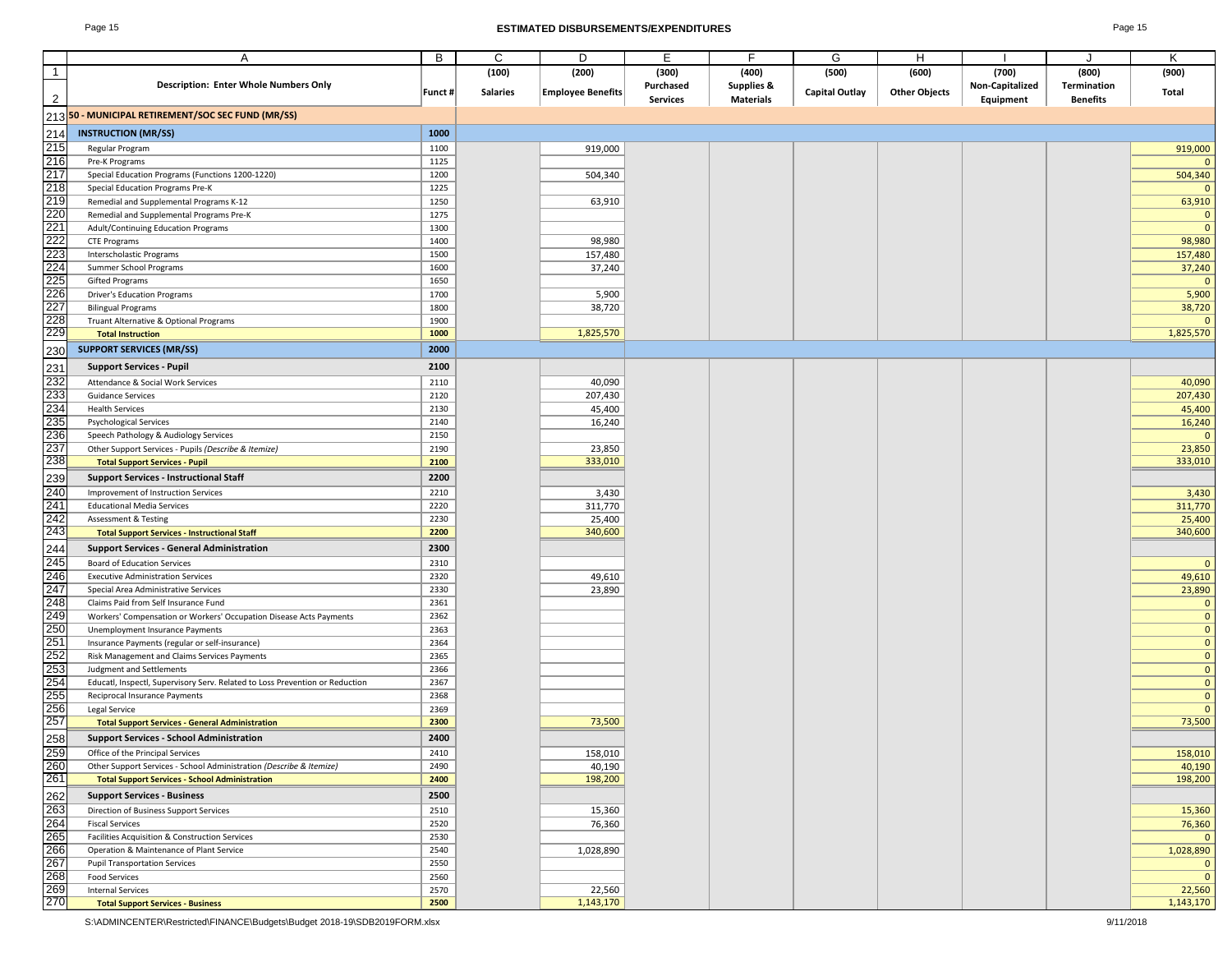| ٦Α<br>ы |  |
|---------|--|
|---------|--|

|                   | Α                                                                        | B       | C               | D                        | Е               | F                | G                     | H                    |                 | $\cdot$         | Κ              |
|-------------------|--------------------------------------------------------------------------|---------|-----------------|--------------------------|-----------------|------------------|-----------------------|----------------------|-----------------|-----------------|----------------|
| $\overline{1}$    |                                                                          |         | (100)           | (200)                    | (300)           | (400)            | (500)                 | (600)                | (700)           | (800)           | (900)          |
|                   | <b>Description: Enter Whole Numbers Only</b>                             |         |                 |                          | Purchased       | Supplies &       |                       |                      | Non-Capitalized | Termination     |                |
| $\overline{2}$    |                                                                          | Funct # | <b>Salaries</b> | <b>Employee Benefits</b> | <b>Services</b> | <b>Materials</b> | <b>Capital Outlay</b> | <b>Other Objects</b> | Equipment       | <b>Benefits</b> | <b>Total</b>   |
|                   |                                                                          |         |                 |                          |                 |                  |                       |                      |                 |                 |                |
| 271               | <b>Support Services - Central</b>                                        | 2600    |                 |                          |                 |                  |                       |                      |                 |                 |                |
| 272               | Direction of Central Support Services                                    | 2610    |                 |                          |                 |                  |                       |                      |                 |                 | $\mathbf{0}$   |
| 273               | Planning, Research, Development & Evaluation Services                    | 2620    |                 |                          |                 |                  |                       |                      |                 |                 | $\mathbf{0}$   |
|                   | <b>Information Services</b>                                              | 2630    |                 |                          |                 |                  |                       |                      |                 |                 | 18,340         |
| 274<br>275        |                                                                          |         |                 | 18,340                   |                 |                  |                       |                      |                 |                 |                |
|                   | <b>Staff Services</b>                                                    | 2640    |                 | 4,210                    |                 |                  |                       |                      |                 |                 | 4,210          |
| 276               | Data Processing Services                                                 | 2660    |                 |                          |                 |                  |                       |                      |                 |                 | $\mathbf{0}$   |
| 277               | <b>Total Support Services - Central</b>                                  | 2600    |                 | 22,550                   |                 |                  |                       |                      |                 |                 | 22,550         |
|                   | Other Support Services (Describe & Itemize)                              | 2900    |                 |                          |                 |                  |                       |                      |                 |                 |                |
| 278<br>279        |                                                                          |         |                 |                          |                 |                  |                       |                      |                 |                 | $\mathbf{0}$   |
|                   | <b>Total Support Services</b>                                            | 2000    |                 | 2,111,030                |                 |                  |                       |                      |                 |                 | 2,111,030      |
| 280               | <b>COMMUNITY SERVICES (MR/SS)</b>                                        | 3000    |                 |                          |                 |                  |                       |                      |                 |                 | $\mathbf{0}$   |
|                   |                                                                          |         |                 |                          |                 |                  |                       |                      |                 |                 |                |
| 281               | PAYMENTS TO OTHER DIST & GOVT UNITS (MR/SS)                              | 4000    |                 |                          |                 |                  |                       |                      |                 |                 |                |
| 282               | Payments for Regular Programs                                            | 4110    |                 |                          |                 |                  |                       |                      |                 |                 | $\mathbf{0}$   |
| 283               | Payments for Special Education Programs                                  | 4120    |                 |                          |                 |                  |                       |                      |                 |                 | $\mathbf{0}$   |
| 284               | Payments for CTE Programs                                                | 4140    |                 |                          |                 |                  |                       |                      |                 |                 | $\mathbf{0}$   |
|                   |                                                                          |         |                 |                          |                 |                  |                       |                      |                 |                 |                |
| 285               | <b>Total Payments to Other Dist &amp; Govt Units</b>                     | 4000    |                 | $\mathbf{0}$             |                 |                  |                       |                      |                 |                 | $\mathbf{0}$   |
| 286               | <b>DEBT SERVICE (MR/SS)</b>                                              | 5000    |                 |                          |                 |                  |                       |                      |                 |                 |                |
|                   |                                                                          |         |                 |                          |                 |                  |                       |                      |                 |                 |                |
| 287               | Debt Service - Interest on Short-Term Debt                               | 5100    |                 |                          |                 |                  |                       |                      |                 |                 |                |
| 288               | <b>Tax Anticipation Warrants</b>                                         | 5110    |                 |                          |                 |                  |                       |                      |                 |                 | $\mathbf{0}$   |
| 289<br>290        | <b>Tax Anticipation Notes</b>                                            | 5120    |                 |                          |                 |                  |                       |                      |                 |                 | $\mathbf{0}$   |
|                   | Corporate Personal Prop Repl Tax Anticipation Notes                      | 5130    |                 |                          |                 |                  |                       |                      |                 |                 | $\mathbf{0}$   |
|                   | <b>State Aid Anticipation Certificates</b>                               | 5140    |                 |                          |                 |                  |                       |                      |                 |                 | $\mathbf{0}$   |
| 291<br>292<br>293 |                                                                          |         |                 |                          |                 |                  |                       |                      |                 |                 |                |
|                   | Other (Describe & Itemize)                                               | 5150    |                 |                          |                 |                  |                       |                      |                 |                 | $\mathbf{0}$   |
|                   | <b>Total Debt Service</b>                                                | 5000    |                 |                          |                 |                  |                       | $\mathbf{0}$         |                 |                 | $\mathbf{0}$   |
| 294               | PROVISION FOR CONTINGENCIES (MR/SS)                                      | 6000    |                 |                          |                 |                  |                       |                      |                 |                 | $\mathbf{0}$   |
| 295               | <b>Total Direct Disbursements/Expenditures</b>                           |         |                 | 3,936,600                |                 |                  |                       | $\mathbf{0}$         |                 |                 | 3,936,600      |
|                   |                                                                          |         |                 |                          |                 |                  |                       |                      |                 |                 |                |
| $\frac{296}{251}$ | Excess (Deficiency) of Receipts/Revenues Over Disbursements/Expenditures |         |                 |                          |                 |                  |                       |                      |                 |                 | (12, 380)      |
|                   |                                                                          |         |                 |                          |                 |                  |                       |                      |                 |                 |                |
|                   | 298 60 - CAPITAL PROJECTS (CP)                                           |         |                 |                          |                 |                  |                       |                      |                 |                 |                |
| 299               | <b>SUPPORT SERVICES (CP)</b>                                             | 2000    |                 |                          |                 |                  |                       |                      |                 |                 |                |
|                   |                                                                          |         |                 |                          |                 |                  |                       |                      |                 |                 |                |
| 300               | <b>Support Services - Business</b>                                       |         |                 |                          |                 |                  |                       |                      |                 |                 |                |
| 301               | Facilities Acquisition & Construction Services                           | 2530    |                 |                          |                 |                  | 1,610,000             |                      |                 |                 | 1,610,000      |
| 302               | Other Support Services (Describe & Itemize)                              | 2900    |                 |                          |                 |                  |                       |                      |                 |                 | $\mathbf{0}$   |
| 303               | <b>Total Support Services</b>                                            | 2000    | 0               | $\mathbf 0$              | $\overline{0}$  | $\mathbf{0}$     | 1,610,000             | $\mathbf{0}$         | $\mathbf{0}$    |                 | 1,610,000      |
|                   |                                                                          |         |                 |                          |                 |                  |                       |                      |                 |                 |                |
|                   | 304 PAYMENTS TO OTHER DIST & GOVT UNITS (CP)                             | 4000    |                 |                          |                 |                  |                       |                      |                 |                 |                |
| 305               | Payments to Other Dist & Govt Units (In-State)                           | 4100    |                 |                          |                 |                  |                       |                      |                 |                 |                |
| 306               | Payments to Regular Programs                                             | 4110    |                 |                          |                 |                  |                       |                      |                 |                 | $\mathbf{0}$   |
| 307               |                                                                          |         |                 |                          |                 |                  |                       |                      |                 |                 | $\mathbf{0}$   |
|                   | Payment for Special Education Programs                                   | 4120    |                 |                          |                 |                  |                       |                      |                 |                 |                |
| 308               | Payment for CTE Programs                                                 | 4140    |                 |                          |                 |                  |                       |                      |                 |                 | $\mathbf{0}$   |
| 309               | Payments to Other Govt Units (In-State) (Describe & Itemize)             | 4190    |                 |                          |                 |                  |                       |                      |                 |                 | $\mathbf{0}$   |
| 310               | <b>Total Payments to Other Districts &amp; Govt Units</b>                | 4000    |                 |                          | 0               |                  |                       | $\mathbf{0}$         |                 |                 | $\overline{0}$ |
| 311               |                                                                          | 6000    |                 |                          |                 |                  |                       |                      |                 |                 |                |
|                   | <b>PROVISION FOR CONTINGENCIES (CP)</b>                                  |         |                 |                          |                 |                  |                       |                      |                 |                 | $\mathbf{0}$   |
| 312               | <b>Total Direct Disbursements/Expenditures</b>                           |         | 0               | $\mathbf 0$              | $\overline{0}$  | $\mathbf{0}$     | 1,610,000             | $\overline{0}$       | $\mathbf{0}$    |                 | 1,610,000      |
| 313               | Excess (Deficiency) of Receipts/Revenues Over Disbursements/Expenditures |         |                 |                          |                 |                  |                       |                      |                 |                 | (1,490,000)    |
| $\frac{1}{2}$     |                                                                          |         |                 |                          |                 |                  |                       |                      |                 |                 |                |
|                   |                                                                          |         |                 |                          |                 |                  |                       |                      |                 |                 |                |
|                   | 315 70 WORKING CASH FUND (WC)                                            |         |                 |                          |                 |                  |                       |                      |                 |                 |                |
|                   | 317 80 - TORT FUND (TF)                                                  |         |                 |                          |                 |                  |                       |                      |                 |                 |                |
|                   |                                                                          |         |                 |                          |                 |                  |                       |                      |                 |                 |                |
| 318               | SUPPORT SERVICES - GENERAL ADMINISTRATION                                | 2000    |                 |                          |                 |                  |                       |                      |                 |                 |                |
| 319               | Claims Paid from Self Insurance Fund                                     | 2361    |                 |                          |                 |                  |                       |                      |                 |                 | $\mathbf{0}$   |
| 320               | Workers' Compensation or Workers' Occupational Disease Act Payments      | 2362    |                 | 350,000                  |                 |                  |                       |                      |                 |                 | 350,000        |
| 321               | Unemployment Insurance Payments                                          | 2363    |                 | 30,000                   |                 |                  |                       |                      |                 |                 | 30,000         |
| 322               |                                                                          |         |                 |                          |                 |                  |                       |                      |                 |                 | $\mathbf{0}$   |
|                   | Insurance Payments (regular or self-insurance)                           | 2364    |                 |                          |                 |                  |                       |                      |                 |                 |                |
| 323               | Risk Management and Claims Services Payments                             | 2365    |                 |                          |                 |                  |                       |                      |                 |                 | $\mathbf{0}$   |
| 324               | Judgment and Settlements                                                 | 2366    |                 |                          |                 |                  |                       |                      |                 |                 | $\mathbf{0}$   |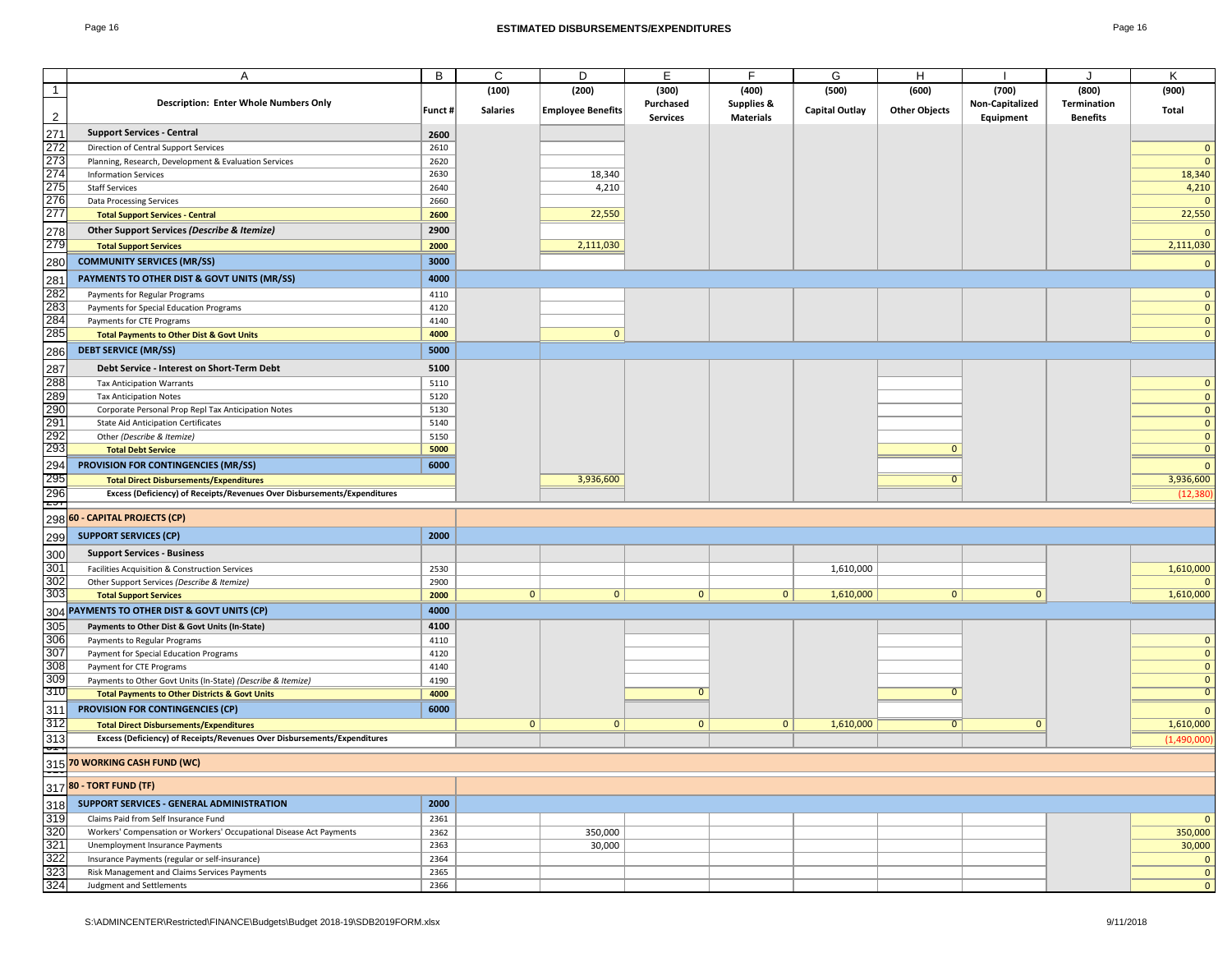|--|--|

|                | A                                                                                                                             | B            | C               | D                        |                 | Ė                | G                     |                      |                 |                 | ĸ                            |
|----------------|-------------------------------------------------------------------------------------------------------------------------------|--------------|-----------------|--------------------------|-----------------|------------------|-----------------------|----------------------|-----------------|-----------------|------------------------------|
| $\overline{1}$ |                                                                                                                               |              | (100)           | (200)                    | (300)           | (400)            | (500)                 | (600)                | (700)           | (800)           | (900)                        |
|                | <b>Description: Enter Whole Numbers Only</b>                                                                                  |              |                 |                          | Purchased       | Supplies &       |                       |                      | Non-Capitalized | Termination     |                              |
| $\overline{2}$ |                                                                                                                               | Funct#       | <b>Salaries</b> | <b>Employee Benefits</b> | <b>Services</b> | <b>Materials</b> | <b>Capital Outlay</b> | <b>Other Objects</b> | Equipment       | <b>Benefits</b> | Total                        |
| 325            | Educatl, Inspectl, Supervisory Serv Related to Loss Prevention or Reduction                                                   | 2367         |                 |                          |                 |                  |                       |                      |                 |                 | $\Omega$                     |
| 326            | Reciprocal Insurance Payments                                                                                                 | 2368         |                 |                          |                 |                  |                       |                      |                 |                 | $\Omega$                     |
| 327            | Legal Service                                                                                                                 | 2369         |                 |                          | 210,000         |                  |                       |                      |                 |                 | 210,000                      |
| 328            | Property Insurance (Building & Grounds)                                                                                       | 2371         |                 |                          | 503,400         |                  |                       |                      |                 |                 | 503,400                      |
| 329            | Vehicle Insurance (Transportation)                                                                                            | 2372         |                 |                          |                 |                  |                       |                      |                 |                 |                              |
| 330            | <b>Total Support Services - General Administration</b>                                                                        | 2000         | $\overline{0}$  | 380,000                  | 713,400         | $\overline{0}$   | 0                     | $\overline{0}$       | $\overline{0}$  |                 | 1,093,400                    |
| 331            | PAYMENTS TO OTHER DIST & GOVT UNITS (TF)                                                                                      | 4000         |                 |                          |                 |                  |                       |                      |                 |                 |                              |
| 332            | Payments for Regular Programs                                                                                                 | 4110         |                 |                          |                 |                  |                       |                      |                 |                 | $\mathbf{0}$                 |
| 333<br>334     | Payments for Special Education Programs                                                                                       | 4120         |                 |                          |                 |                  |                       |                      |                 |                 | $\mathbf{0}$                 |
|                | <b>Total Payments to Other Dist &amp; Govt Units</b>                                                                          | 4000         |                 |                          |                 |                  |                       | $\mathbf{0}$         |                 |                 | $\mathbf{0}$                 |
| 335            | <b>DEBT SERVICE (TF)</b>                                                                                                      | 5000         |                 |                          |                 |                  |                       |                      |                 |                 |                              |
| 336            | Debt Service - Interest on Short-Term Debt                                                                                    |              |                 |                          |                 |                  |                       |                      |                 |                 |                              |
| 337            | <b>Tax Anticipation Warrants</b>                                                                                              | 5110         |                 |                          |                 |                  |                       |                      |                 |                 | $\mathbf{0}$                 |
| 338            | Corporate Personal Property Replacement Tax Anticipation Notes                                                                | 5130         |                 |                          |                 |                  |                       |                      |                 |                 | $\mathbf{0}$                 |
| 339<br>340     | Other Interest or Short-Term Debt (Describe & Itemize)                                                                        | 5150<br>5000 |                 |                          |                 |                  |                       | $\mathbf{0}$         |                 |                 | $\mathbf 0$<br>$\mathbf{0}$  |
|                | <b>Total Debt Service</b>                                                                                                     |              |                 |                          |                 |                  |                       |                      |                 |                 |                              |
| 341            | <b>PROVISION FOR CONTINGENCIES (TF)</b>                                                                                       | 6000         |                 |                          |                 |                  |                       |                      |                 |                 | $\Omega$                     |
| 342            | <b>Total Direct Disbursements/Expenditures</b>                                                                                |              | $\overline{0}$  | 380,000                  | 713,400         | $\mathbf{0}$     | $\mathbf{0}$          | $\mathbf{0}$         | $\mathbf{0}$    |                 | 1,093,400                    |
| 343<br>344     | Excess (Deficiency) of Receipts/Revenues Over Disbursements/Expenditures                                                      |              |                 |                          |                 |                  |                       |                      |                 |                 | 49,460                       |
|                |                                                                                                                               |              |                 |                          |                 |                  |                       |                      |                 |                 |                              |
|                | 345 90 - FIRE PREVENTION & SAFETY FUND (FP&S)                                                                                 |              |                 |                          |                 |                  |                       |                      |                 |                 |                              |
| 346            | <b>SUPPORT SERVICES (FP&amp;S)</b>                                                                                            | 2000         |                 |                          |                 |                  |                       |                      |                 |                 |                              |
| 347            | <b>Support Services - Business</b>                                                                                            | 2500         |                 |                          |                 |                  |                       |                      |                 |                 |                              |
| 348            | Facilities Acquisition & Construction Services                                                                                | 2530         |                 |                          |                 |                  | 2,140,500             |                      |                 |                 | 2,140,500                    |
| 349            | Operation & Maintenance of Plant Service                                                                                      | 2540         |                 |                          |                 |                  |                       |                      |                 |                 |                              |
| 350            | <b>Total Support Services - Business</b>                                                                                      | 2500         | $\mathbf{0}$    | $\mathbf{0}$             | $\overline{0}$  | $\mathbf{0}$     | 2,140,500             | $\mathbf{0}$         | $\mathbf{0}$    |                 | 2,140,500                    |
| 351<br>352     | Other Support Services (Describe & Itemize)                                                                                   | 2900         | $\overline{0}$  | $\mathbf{0}$             | $\overline{0}$  | $\overline{0}$   | 2,140,500             | $\overline{0}$       | $\overline{0}$  |                 | 2,140,500                    |
|                | <b>Total Support Services</b>                                                                                                 | 2000         |                 |                          |                 |                  |                       |                      |                 |                 |                              |
|                | 353 PAYMENTS TO OTHER DISTRICTS & GOVT UNITS (FP&S)                                                                           | 4000         |                 |                          |                 |                  |                       |                      |                 |                 |                              |
| 354            | Payments to Regular Programs                                                                                                  | 4110         |                 |                          |                 |                  |                       |                      |                 |                 | $\mathbf{0}$                 |
| 355            | Payments to Special Education Programs                                                                                        | 4120<br>4190 |                 |                          |                 |                  |                       |                      |                 |                 | $\Omega$                     |
| 356<br>357     | Other Payments to In-State Govt Units (Describe & Itemize)<br><b>Total Payments to Other Districts &amp; Govt Units (FPS)</b> | 4000         |                 |                          |                 |                  |                       | $\mathbf{0}$         |                 |                 | $\mathbf{0}$<br>$\mathbf{0}$ |
|                |                                                                                                                               |              |                 |                          |                 |                  |                       |                      |                 |                 |                              |
| 358            | <b>DEBT SERVICE (FP&amp;S)</b>                                                                                                | 5000         |                 |                          |                 |                  |                       |                      |                 |                 |                              |
| 359            | Debt Service - Interest on Short-Term Debt                                                                                    | 5100         |                 |                          |                 |                  |                       |                      |                 |                 |                              |
| 360            | <b>Tax Anticipation Warrants</b>                                                                                              | 5110         |                 |                          |                 |                  |                       |                      |                 |                 | $\mathbf{0}$                 |
| 361            | Other Interest on Short-Term Debt (Describe & Itemize)                                                                        | 5150         |                 |                          |                 |                  |                       |                      |                 |                 | $\mathbf{0}$                 |
| 362            | <b>Total Debt Service - Interest on Short-Term Debt</b>                                                                       | 5100         |                 |                          |                 |                  |                       | $\Omega$             |                 |                 | $\mathbf{0}$                 |
| 363            | Debt Service - Interest on Long-Term Debt                                                                                     | 5200         |                 |                          |                 |                  |                       |                      |                 |                 | $\mathbf{0}$                 |
|                | Debt Service - Payments of Principal on Long-Term Debt <sup>15</sup> (Lease/Purchase                                          | 5300         |                 |                          |                 |                  |                       |                      |                 |                 |                              |
| 364            | <b>Principal Retired)</b>                                                                                                     |              |                 |                          |                 |                  |                       |                      |                 |                 | $\Omega$                     |
| 365            | <b>Total Debt Service</b>                                                                                                     | 5000         |                 |                          |                 |                  |                       | $\Omega$             |                 |                 | $\Omega$                     |
| 366            | PROVISIONS FOR CONTINGENCIES (FP&S)                                                                                           | 6000         |                 |                          |                 |                  |                       |                      |                 |                 | $\Omega$                     |
| 367            | <b>Total Direct Disbursements/Expenditures</b>                                                                                |              | $\overline{0}$  | $\mathbf{0}$             | $\mathbf{0}$    | $\mathbf{0}$     | 2,140,500             | 0                    | $\overline{0}$  |                 | 2,140,500                    |
| 368            | Excess (Deficiency) of Receipts/Revenues Over Disbursements/Expenditures                                                      |              |                 |                          |                 |                  |                       |                      |                 |                 | (983, 530)                   |
|                |                                                                                                                               |              |                 |                          |                 |                  |                       |                      |                 |                 |                              |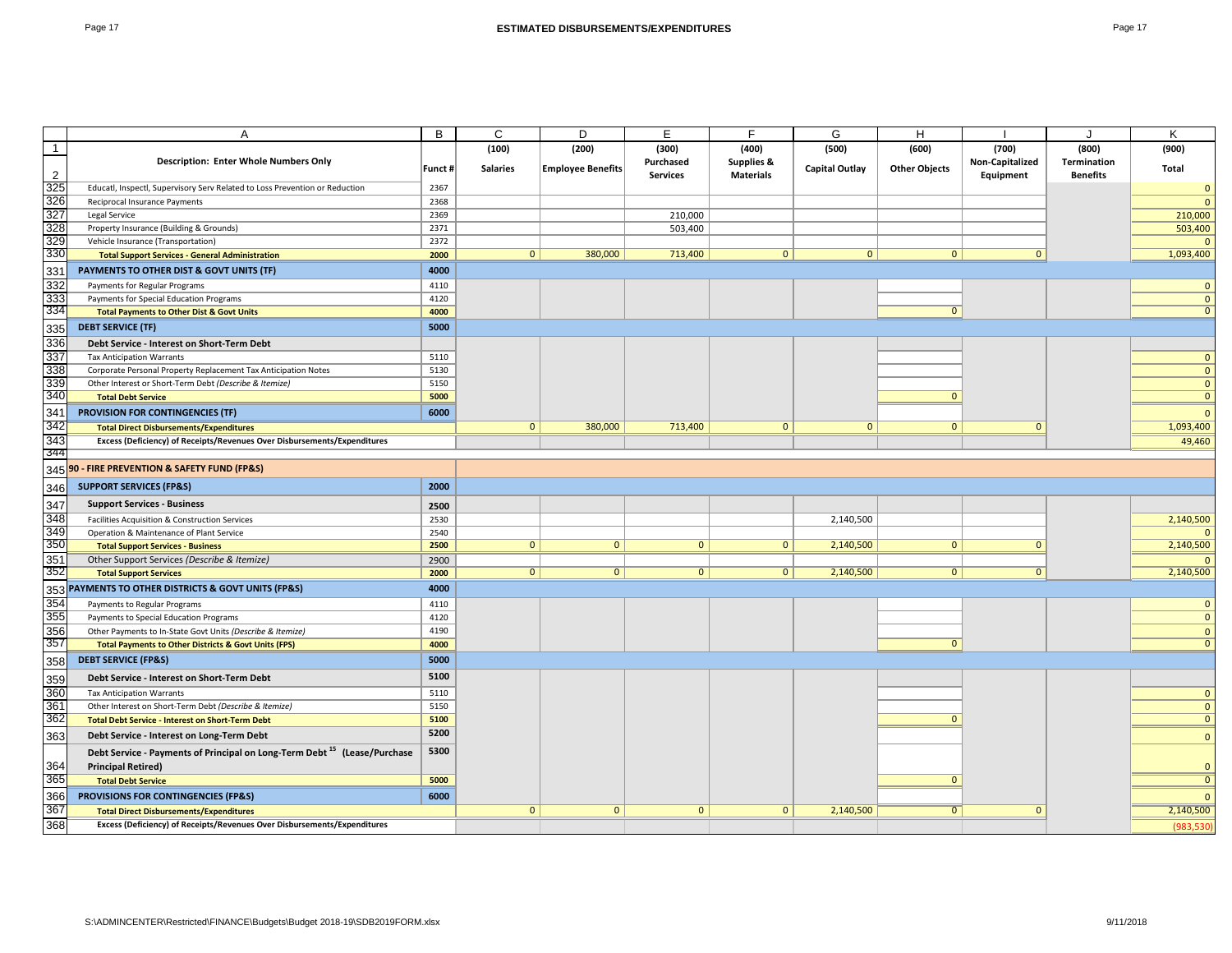# **This page is provided for detailed itemizations as requested within the body of the Report.**

1.

- 2.
- 3.
- 4.

 $=$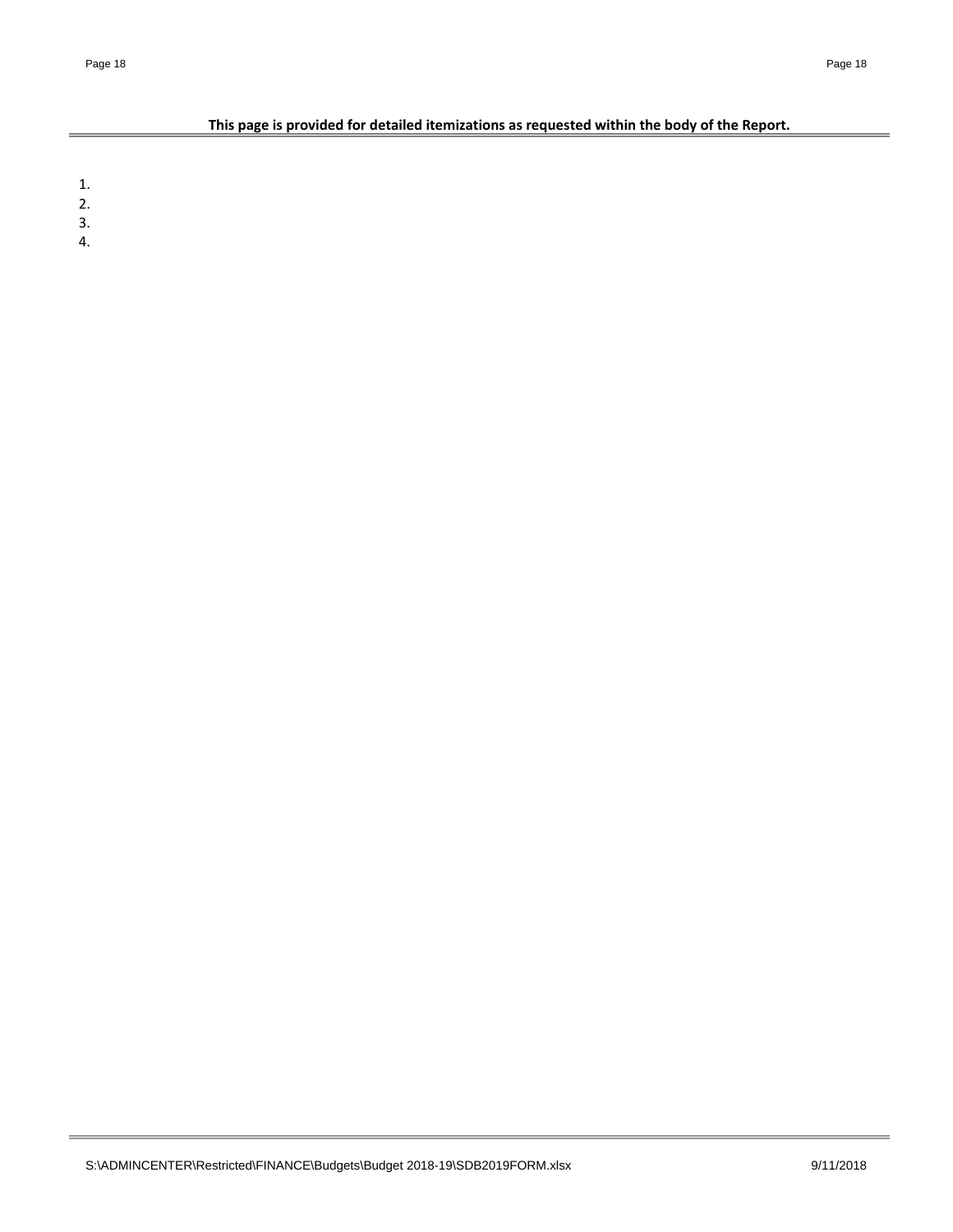|                | A                                                                                                                                                                                                                                                                                                                                                      | B                            | C                                                       | D                                  | E.                               |              |  |  |  |  |
|----------------|--------------------------------------------------------------------------------------------------------------------------------------------------------------------------------------------------------------------------------------------------------------------------------------------------------------------------------------------------------|------------------------------|---------------------------------------------------------|------------------------------------|----------------------------------|--------------|--|--|--|--|
|                | <b>DEFICIT BUDGET SUMMARY INFORMATION - Operating Funds Only</b>                                                                                                                                                                                                                                                                                       |                              |                                                         |                                    |                                  |              |  |  |  |  |
| $\overline{2}$ | <b>Description</b>                                                                                                                                                                                                                                                                                                                                     | <b>EDUCATIONAL FUND (10)</b> | <b>OPERATIONS &amp;</b><br><b>MAINTENANCE FUND (20)</b> | <b>TRANSPORTATION FUND</b><br>(40) | <b>WORKING CASH FUND</b><br>(70) | <b>TOTAL</b> |  |  |  |  |
| 3              | <b>Direct Revenues</b>                                                                                                                                                                                                                                                                                                                                 | 107,294,011                  | 17,932,700                                              | 2,544,610                          | 400,000                          | 128,171,321  |  |  |  |  |
| 4              | <b>Direct Expenditures</b>                                                                                                                                                                                                                                                                                                                             | 110,200,032                  | 19,936,399                                              | 2,906,600                          |                                  | 133,043,031  |  |  |  |  |
| 5              | <b>Difference</b>                                                                                                                                                                                                                                                                                                                                      | (2,906,021)                  | (2,003,699)                                             | (361,990)                          | 400,000                          | (4,871,710)  |  |  |  |  |
| 6              | Estimated Fund Balance - June 30, 2019                                                                                                                                                                                                                                                                                                                 | 70,216,979                   | 10,990,431                                              | 2,462,010                          | 26,734,000                       | 110,403,420  |  |  |  |  |
|                | Unbalanced budget, however, a deficit reduction plan is not required at this time.                                                                                                                                                                                                                                                                     |                              |                                                         |                                    |                                  |              |  |  |  |  |
| 8              | A deficit reduction plan is required if the local board of education adopts (or amends) the 2018-19 school district budget in which the "operating funds" listed above<br>result in direct revenues (line 9) being less than direct expenditures (line 19) by an amount equal to or greater than one-third (1/3) of the ending fund balance (line 81). |                              |                                                         |                                    |                                  |              |  |  |  |  |
| 10             | Note: The balance is determined using only the four funds listed above. That is, if the estimated ending fund balance is less than three times the deficit spending, the<br>district must adopt and file with ISBE a deficit reduction plan to balance the shortfall within three years.                                                               |                              |                                                         |                                    |                                  |              |  |  |  |  |
| 12             | The School Code, Section 17-1 (105 ILCS 5/17-1) - If the 2017-2018 Annual Financial Report (AFR) reflects a deficit as defined above (page 36), then the school district<br>shall adopt and submit a deficit reduction plan (found here on page 20-24) to ISBE within 30 days after acceptance of the AFR.                                             |                              |                                                         |                                    |                                  |              |  |  |  |  |
| 13             | The deficit reduction plan, if required, is developed using ISBE guidelines and format.                                                                                                                                                                                                                                                                |                              |                                                         |                                    |                                  |              |  |  |  |  |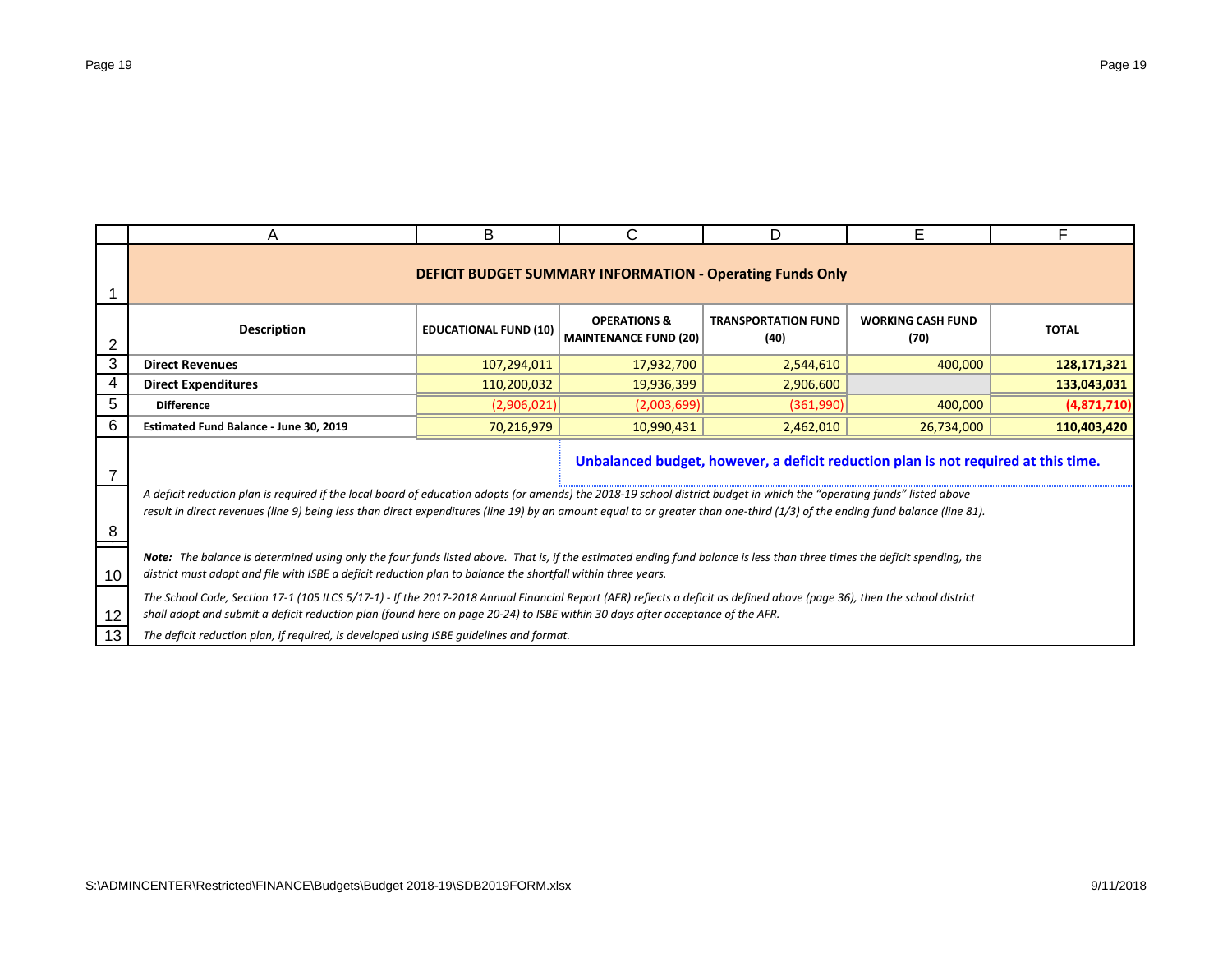|                | А                                                                              | B            | $\mathsf{C}$            | D                       | Е                             | F                        | G            |
|----------------|--------------------------------------------------------------------------------|--------------|-------------------------|-------------------------|-------------------------------|--------------------------|--------------|
| -1             |                                                                                |              |                         |                         | <b>DEFICIT REDUCTION PLAN</b> |                          |              |
| $\overline{2}$ |                                                                                |              |                         |                         | <b>ESTIMATED BUDGET</b>       |                          |              |
| 3              | 05-016-2070-17                                                                 |              |                         |                         | FY2018-2019                   |                          |              |
| 4              | <b>District Number</b>                                                         |              |                         |                         |                               |                          |              |
| 5              | <b>Maine Township High School District 207</b>                                 |              |                         |                         |                               |                          |              |
|                | <b>District Name</b>                                                           |              |                         | <b>Operations &amp;</b> |                               |                          |              |
| 6              |                                                                                |              | <b>Educational Fund</b> | <b>Maintenance Fund</b> | <b>Transportation Fund</b>    | <b>Working Cash Fund</b> | <b>Total</b> |
|                | <b>ESTIMATED BEGINNING FUND BALANCE</b>                                        |              |                         |                         |                               |                          |              |
| 7              | (must equal prior Ending Fund Balance)                                         |              | 73,123,000              | 10,994,130              | 2,824,000                     | 28,334,000               | 115,275,130  |
| 8              | <b>RECEIPTS/REVENUES</b>                                                       | Acct #       |                         |                         |                               |                          |              |
| 9              | <b>LOCAL SOURCES</b>                                                           | 1000         | 96,891,240              | 17,932,700              | 1,241,310                     | 400,000                  | 116,465,250  |
| 10             | FLOW-THROUGH RECEIPTS/REVENUES FROM ONE DISTRICT TO<br><b>ANOTHER DISTRICT</b> | 2000         | $\mathbf{0}$            | $\mathbf 0$             | 0                             |                          | $\mathbf 0$  |
| 11             | <b>STATE SOURCES</b>                                                           | 3000         | 6,799,999               | $\mathbf{0}$            | 1,303,300                     | $\mathbf{0}$             | 8,103,299    |
| 12             | <b>FEDERAL SOURCES</b>                                                         | 4000         | 3,602,772               | $\mathbf{0}$            | $\mathbf{0}$                  | $\mathbf{0}$             | 3,602,772    |
| 13             | <b>Total Receipts/Revenues</b>                                                 |              | 107,294,011             | 17,932,700              | 2,544,610                     | 400,000                  | 128,171,321  |
| 14             | DISBURSEMENTS/EXPENDITURES                                                     | Funct #      |                         |                         |                               |                          |              |
| 15             | <b>INSTRUCTION</b>                                                             | 1000         | 81,066,438              |                         |                               |                          | 81,066,438   |
| 16             | <b>SUPPORT SERVICES</b>                                                        | 2000         | 25,950,324              | 19,886,399              | 2,896,600                     |                          | 48,733,323   |
| 17             | <b>COMMUNITY SERVICES</b>                                                      | 3000         | 499,770                 | $\mathbf 0$             | $\mathbf{0}$                  |                          | 499,770      |
| 18             | PAYMENTS TO OTHER DISTRICTS & GOVT. UNITS                                      | 4000         | 2,183,500               | $\mathbf{0}$            | $\Omega$                      |                          | 2,183,500    |
| 19             | <b>DEBT SERVICES</b>                                                           | 5000         | $\mathbf{0}$            | $\overline{0}$          | $\Omega$                      |                          | $\mathbf{0}$ |
| 20             | <b>PROVISION FOR CONTINGENCIES</b>                                             | 6000         | 500,000                 | 50,000                  | 10,000                        |                          | 560,000      |
| 21             | <b>Total Disbursements/Expenditures</b>                                        |              | 110,200,032             | 19,936,399              | 2,906,600                     |                          | 133,043,031  |
| 22             | Excess of Receipts/Revenue Over/(Under) Disbursements/Expenditures             |              | (2,906,021)             | (2,003,699)             | (361,990)                     | 400,000                  | (4,871,710)  |
| 23             | <b>OTHER SOURCES/USES OF FUNDS</b>                                             |              |                         |                         |                               |                          |              |
| 24             | <b>OTHER SOURCES OF FUNDS (7000)</b>                                           | $\mathbf{0}$ | 2,000,000               | 0                       | $\mathbf{0}$                  | 2,000,000                |              |
| 25             | OTHER USES OF FUNDS (8000)                                                     |              | $\mathbf{0}$            | $\mathbf{0}$            | 0                             | 2,000,000                | 2,000,000    |
| 26             | <b>TOTAL OTHER SOURCES/USES OF FUNDS</b>                                       |              | $\overline{0}$          | 2,000,000               | $\mathbf{0}$                  | (2,000,000)              | $\Omega$     |
| 27             | <b>ESTIMATED ENDING FUND BALANCE</b>                                           |              | 70,216,979              | 10,990,431              | 2,462,010                     | 26,734,000               | 110,403,420  |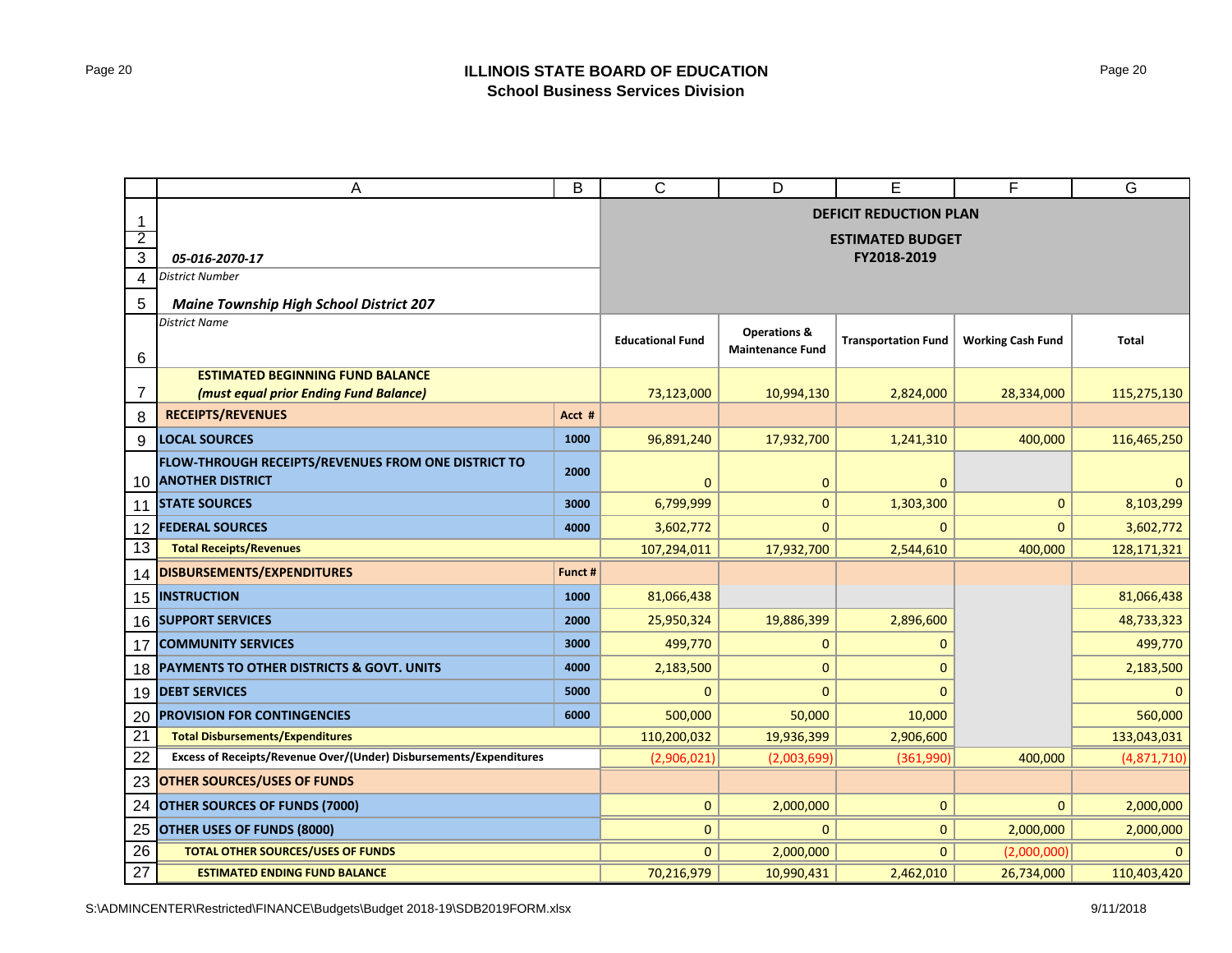|                 | A                                                                              | B       | H                       |                                                    | J                          | K                        | L              |
|-----------------|--------------------------------------------------------------------------------|---------|-------------------------|----------------------------------------------------|----------------------------|--------------------------|----------------|
| $\mathbf{1}$    |                                                                                |         |                         |                                                    |                            |                          |                |
| $\overline{2}$  |                                                                                |         |                         |                                                    | <b>ESTIMATED BUDGET</b>    |                          |                |
| $\mathbf{3}$    | 05-016-2070-17                                                                 |         |                         |                                                    | FY2019-2020                |                          |                |
| $\overline{4}$  | <b>District Number</b>                                                         |         |                         |                                                    |                            |                          |                |
| 5               | <b>Maine Township High School District 207</b>                                 |         |                         |                                                    |                            |                          |                |
| 6               | <b>District Name</b>                                                           |         | <b>Educational Fund</b> | <b>Operations &amp;</b><br><b>Maintenance Fund</b> | <b>Transportation Fund</b> | <b>Working Cash Fund</b> | <b>Total</b>   |
|                 | <b>ESTIMATED BEGINNING FUND BALANCE</b>                                        |         |                         |                                                    |                            |                          |                |
| 7               | (must equal prior Ending Fund Balance)                                         |         | 70,216,979              | 10,990,431                                         | 2,462,010                  | 26,734,000               | 110,403,420    |
| 8               | <b>RECEIPTS/REVENUES</b>                                                       | Acct #  |                         |                                                    |                            |                          |                |
| 9               | <b>LOCAL SOURCES</b>                                                           | 1000    |                         |                                                    |                            |                          | $\mathbf{0}$   |
| 10              | FLOW-THROUGH RECEIPTS/REVENUES FROM ONE DISTRICT TO<br><b>ANOTHER DISTRICT</b> | 2000    |                         |                                                    |                            |                          | $\pmb{0}$      |
| 11              | <b>STATE SOURCES</b>                                                           | 3000    |                         |                                                    |                            |                          | $\mathbf{0}$   |
| 12              | <b>FEDERAL SOURCES</b>                                                         | 4000    |                         |                                                    |                            |                          | $\pmb{0}$      |
| 13              | <b>Total Receipts/Revenues</b>                                                 |         | $\mathbf{0}$            | $\mathbf{0}$                                       | $\mathbf{0}$               | $\mathbf{0}$             | $\mathbf{0}$   |
| 14              | <b>DISBURSEMENTS/EXPENDITURES</b>                                              | Funct # |                         |                                                    |                            |                          |                |
| 15              | <b>INSTRUCTION</b>                                                             | 1000    |                         |                                                    |                            |                          | $\mathbf{0}$   |
|                 | 16 SUPPORT SERVICES                                                            | 2000    |                         |                                                    |                            |                          | $\pmb{0}$      |
| 17              | <b>COMMUNITY SERVICES</b>                                                      | 3000    |                         |                                                    |                            |                          | $\mathbf{0}$   |
|                 | 18 PAYMENTS TO OTHER DISTRICTS & GOVT. UNITS                                   | 4000    |                         |                                                    |                            |                          | $\pmb{0}$      |
| 19              | <b>DEBT SERVICES</b>                                                           | 5000    |                         |                                                    |                            |                          | $\mathbf{0}$   |
| 20              | <b>PROVISION FOR CONTINGENCIES</b>                                             | 6000    |                         |                                                    |                            |                          | $\pmb{0}$      |
| $\overline{21}$ | <b>Total Disbursements/Expenditures</b>                                        |         | $\mathbf{0}$            | $\overline{0}$                                     | $\mathbf{0}$               |                          | $\mathbf{0}$   |
| 22              | Excess of Receipts/Revenue Over/(Under) Disbursements/Expenditures             |         | $\mathbf{0}$            | $\overline{0}$                                     | $\mathbf{0}$               | $\mathbf{0}$             | $\overline{0}$ |
| 23              | <b>OTHER SOURCES/USES OF FUNDS</b>                                             |         |                         |                                                    |                            |                          |                |
| 24              | <b>OTHER SOURCES OF FUNDS (7000)</b>                                           |         |                         |                                                    |                            |                          | $\mathbf{0}$   |
| 25              | OTHER USES OF FUNDS (8000)                                                     |         |                         |                                                    |                            |                          | $\mathbf{0}$   |
| 26              | <b>TOTAL OTHER SOURCES/USES OF FUNDS</b>                                       |         | $\mathbf{0}$            | $\overline{0}$                                     | $\mathbf{0}$               | $\Omega$                 | $\overline{0}$ |
| 27              | <b>ESTIMATED ENDING FUND BALANCE</b>                                           |         | 70,216,979              | 10,990,431                                         | 2,462,010                  | 26,734,000               | 110,403,420    |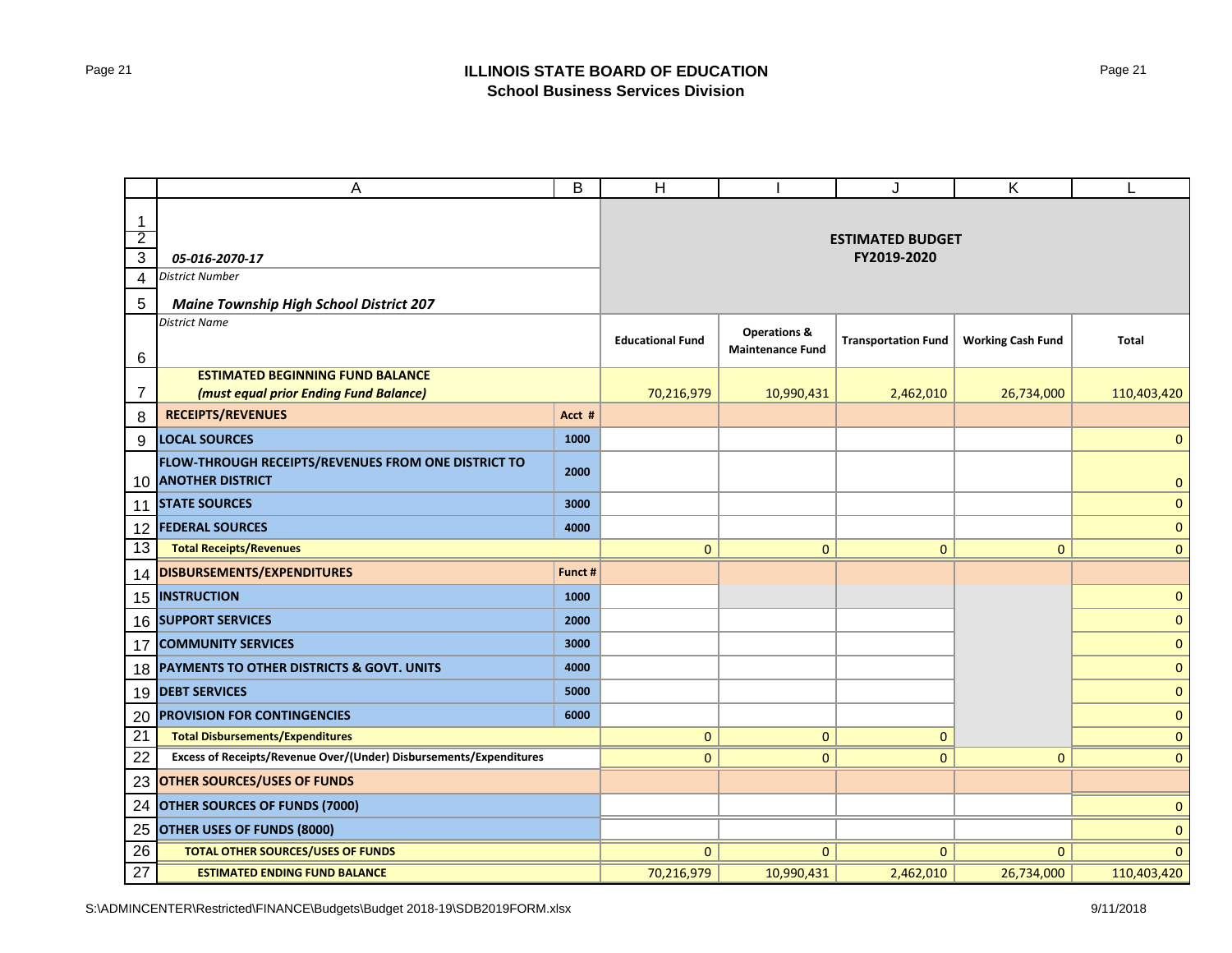|                                               | А                                                                          | B       | M                       | N                                                  | O                                      | P                        | Q            |
|-----------------------------------------------|----------------------------------------------------------------------------|---------|-------------------------|----------------------------------------------------|----------------------------------------|--------------------------|--------------|
| $\mathbf 1$<br>$\overline{2}$<br>$\mathbf{3}$ | 05-016-2070-17                                                             |         |                         |                                                    | <b>ESTIMATED BUDGET</b><br>FY2020-2021 |                          |              |
| 4                                             | <b>District Number</b>                                                     |         |                         |                                                    |                                        |                          |              |
| $\overline{5}$                                |                                                                            |         |                         |                                                    |                                        |                          |              |
|                                               | <b>Maine Township High School District 207</b><br><b>District Name</b>     |         |                         |                                                    |                                        |                          |              |
| 6                                             |                                                                            |         | <b>Educational Fund</b> | <b>Operations &amp;</b><br><b>Maintenance Fund</b> | Transportation<br>Fund                 | <b>Working Cash Fund</b> | Total        |
|                                               | <b>ESTIMATED BEGINNING FUND BALANCE</b>                                    |         |                         |                                                    |                                        |                          |              |
| 7                                             | (must equal prior Ending Fund Balance)                                     |         | 70,216,979              | 10,990,431                                         | 2,462,010                              | 26,734,000               | 110,403,420  |
| 8                                             | <b>RECEIPTS/REVENUES</b>                                                   | Acct #  |                         |                                                    |                                        |                          |              |
| 9                                             | <b>LOCAL SOURCES</b>                                                       | 1000    |                         |                                                    |                                        |                          | $\mathbf{0}$ |
|                                               | FLOW-THROUGH RECEIPTS/REVENUES FROM ONE DISTRICT TO<br>10 ANOTHER DISTRICT | 2000    |                         |                                                    |                                        |                          | 0            |
| 11                                            | <b>STATE SOURCES</b>                                                       | 3000    |                         |                                                    |                                        |                          | $\pmb{0}$    |
|                                               | 12 <b>FEDERAL SOURCES</b>                                                  | 4000    |                         |                                                    |                                        |                          | $\pmb{0}$    |
| 13                                            | <b>Total Receipts/Revenues</b>                                             |         | $\mathbf{0}$            | $\mathbf{0}$                                       | $\mathbf{0}$                           | $\overline{0}$           | $\mathbf{0}$ |
| 14                                            | DISBURSEMENTS/EXPENDITURES                                                 | Funct # |                         |                                                    |                                        |                          |              |
| 15                                            | <b>INSTRUCTION</b>                                                         | 1000    |                         |                                                    |                                        |                          | $\mathbf{0}$ |
|                                               | 16 SUPPORT SERVICES                                                        | 2000    |                         |                                                    |                                        |                          | $\pmb{0}$    |
| 17                                            | <b>COMMUNITY SERVICES</b>                                                  | 3000    |                         |                                                    |                                        |                          | $\mathbf{0}$ |
|                                               | 18 PAYMENTS TO OTHER DISTRICTS & GOVT. UNITS                               | 4000    |                         |                                                    |                                        |                          | $\mathbf 0$  |
| 19                                            | <b>DEBT SERVICES</b>                                                       | 5000    |                         |                                                    |                                        |                          | $\mathbf{0}$ |
| 20                                            | <b>PROVISION FOR CONTINGENCIES</b>                                         | 6000    |                         |                                                    |                                        |                          | $\pmb{0}$    |
| $\overline{21}$                               | <b>Total Disbursements/Expenditures</b>                                    |         | 0                       | $\mathbf{0}$                                       | $\mathbf{0}$                           |                          | $\mathbf{0}$ |
| 22                                            | Excess of Receipts/Revenue Over/(Under) Disbursements/Expenditures         |         | $\mathbf{0}$            | $\mathbf{0}$                                       | $\mathbf{0}$                           | $\overline{0}$           | $\mathbf{0}$ |
| 23                                            | <b>OTHER SOURCES/USES OF FUNDS</b>                                         |         |                         |                                                    |                                        |                          |              |
| 24                                            | <b>OTHER SOURCES OF FUNDS (7000)</b>                                       |         |                         |                                                    |                                        |                          | $\mathbf{0}$ |
| 25                                            | <b>OTHER USES OF FUNDS (8000)</b>                                          |         |                         |                                                    |                                        |                          | $\mathbf 0$  |
| 26                                            | <b>TOTAL OTHER SOURCES/USES OF FUNDS</b>                                   |         | $\mathbf{0}$            | $\mathbf{0}$                                       | $\mathbf{0}$                           | $\mathbf{0}$             | $\mathbf{0}$ |
| 27                                            | <b>ESTIMATED ENDING FUND BALANCE</b>                                       |         | 70,216,979              | 10,990,431                                         | 2,462,010                              | 26,734,000               | 110,403,420  |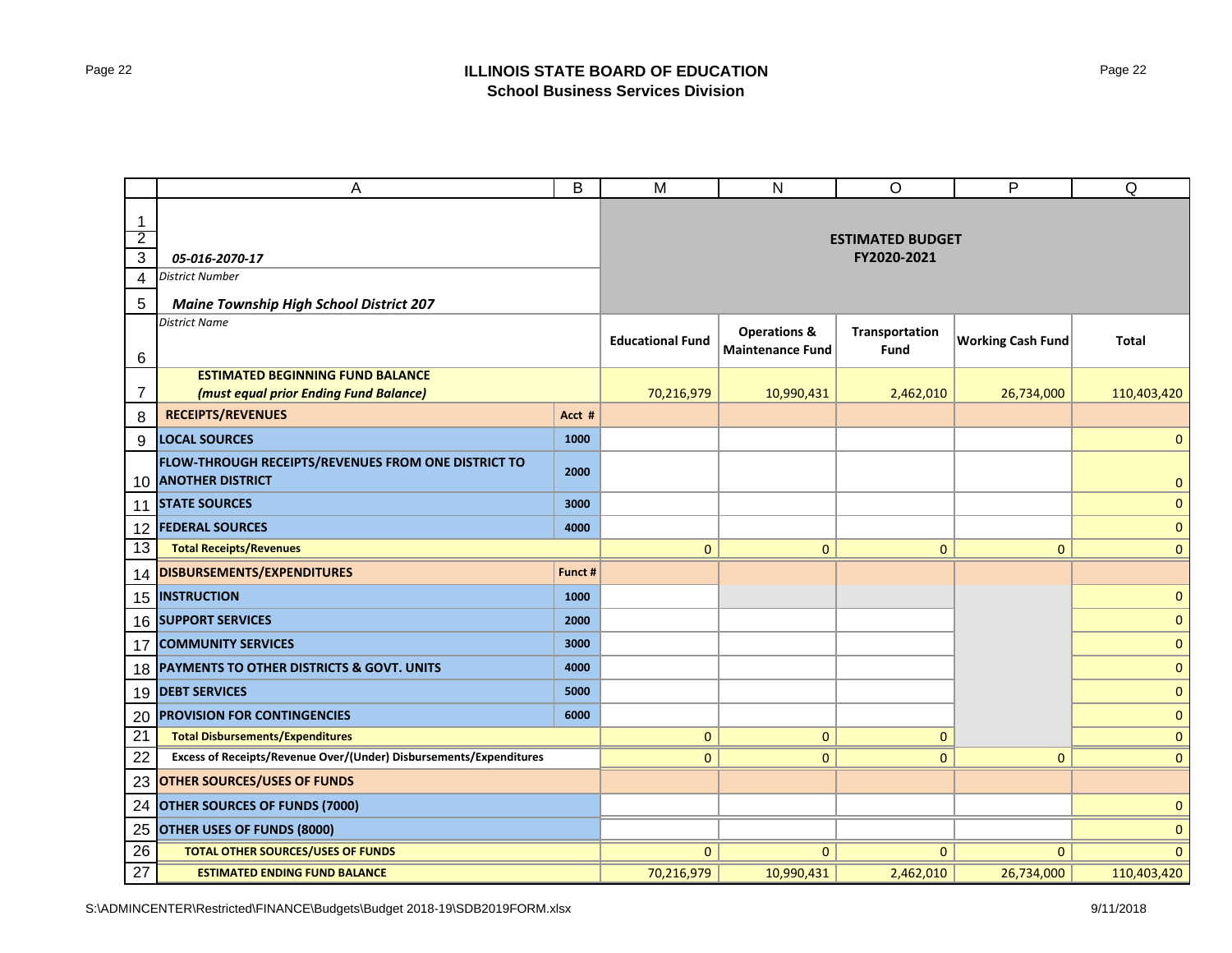|                | A                                                                              | B       | $\mathsf{R}$            | $\mathsf S$                                        | T                       | U                        | $\vee$       |
|----------------|--------------------------------------------------------------------------------|---------|-------------------------|----------------------------------------------------|-------------------------|--------------------------|--------------|
| 1              |                                                                                |         |                         |                                                    |                         |                          |              |
| $\overline{2}$ |                                                                                |         |                         |                                                    | <b>ESTIMATED BUDGET</b> |                          |              |
| $\overline{3}$ | 05-016-2070-17                                                                 |         |                         |                                                    | FY2021-2022             |                          |              |
| $\overline{4}$ | <b>District Number</b>                                                         |         |                         |                                                    |                         |                          |              |
| $\overline{5}$ | <b>Maine Township High School District 207</b>                                 |         |                         |                                                    |                         |                          |              |
| 6              | <b>District Name</b>                                                           |         | <b>Educational Fund</b> | <b>Operations &amp;</b><br><b>Maintenance Fund</b> | Transportation<br>Fund  | <b>Working Cash Fund</b> | <b>Total</b> |
|                | <b>ESTIMATED BEGINNING FUND BALANCE</b>                                        |         |                         |                                                    |                         |                          |              |
| 7              | (must equal prior Ending Fund Balance)                                         |         | 70,216,979              | 10,990,431                                         | 2,462,010               | 26,734,000               | 110,403,420  |
| 8              | <b>RECEIPTS/REVENUES</b>                                                       | Acct #  |                         |                                                    |                         |                          |              |
| 9              | <b>LOCAL SOURCES</b>                                                           | 1000    |                         |                                                    |                         |                          | $\mathbf{0}$ |
| 10             | FLOW-THROUGH RECEIPTS/REVENUES FROM ONE DISTRICT TO<br><b>ANOTHER DISTRICT</b> | 2000    |                         |                                                    |                         |                          | $\pmb{0}$    |
| 11             | <b>STATE SOURCES</b>                                                           | 3000    |                         |                                                    |                         |                          | $\mathbf{0}$ |
| 12             | <b>FEDERAL SOURCES</b>                                                         | 4000    |                         |                                                    |                         |                          | $\pmb{0}$    |
| 13             | <b>Total Receipts/Revenues</b>                                                 |         | $\mathbf{0}$            | $\mathbf{0}$                                       | $\mathbf{0}$            | $\mathbf{0}$             | $\mathbf{0}$ |
| 14             | DISBURSEMENTS/EXPENDITURES                                                     | Funct # |                         |                                                    |                         |                          |              |
| 15             | <b>INSTRUCTION</b>                                                             | 1000    |                         |                                                    |                         |                          | $\mathbf{0}$ |
| 16             | <b>SUPPORT SERVICES</b>                                                        | 2000    |                         |                                                    |                         |                          | $\pmb{0}$    |
| 17             | <b>COMMUNITY SERVICES</b>                                                      | 3000    |                         |                                                    |                         |                          | $\mathbf{0}$ |
| 18             | PAYMENTS TO OTHER DISTRICTS & GOVT. UNITS                                      | 4000    |                         |                                                    |                         |                          | $\pmb{0}$    |
| 19             | <b>DEBT SERVICES</b>                                                           | 5000    |                         |                                                    |                         |                          | $\mathbf{0}$ |
| 20             | <b>PROVISION FOR CONTINGENCIES</b>                                             | 6000    |                         |                                                    |                         |                          | 0            |
| 21             | <b>Total Disbursements/Expenditures</b>                                        |         | $\mathbf{0}$            | $\mathbf{0}$                                       | $\mathbf{0}$            |                          | $\mathbf{0}$ |
| 22             | Excess of Receipts/Revenue Over/(Under) Disbursements/Expenditures             |         | $\mathbf{0}$            | $\mathbf{0}$                                       | $\mathbf{0}$            | $\mathbf{0}$             | $\mathbf{0}$ |
| 23             | <b>OTHER SOURCES/USES OF FUNDS</b>                                             |         |                         |                                                    |                         |                          |              |
| 24             | <b>OTHER SOURCES OF FUNDS (7000)</b>                                           |         |                         |                                                    |                         |                          | $\mathbf{0}$ |
| 25             | OTHER USES OF FUNDS (8000)                                                     |         |                         |                                                    |                         |                          | $\mathbf{0}$ |
| 26             | <b>TOTAL OTHER SOURCES/USES OF FUNDS</b>                                       |         | $\mathbf{0}$            | $\mathbf{0}$                                       | $\mathbf{0}$            | $\mathbf{0}$             | $\mathbf{0}$ |
| 27             | <b>ESTIMATED ENDING FUND BALANCE</b>                                           |         | 70,216,979              | 10,990,431                                         | 2,462,010               | 26,734,000               | 110,403,420  |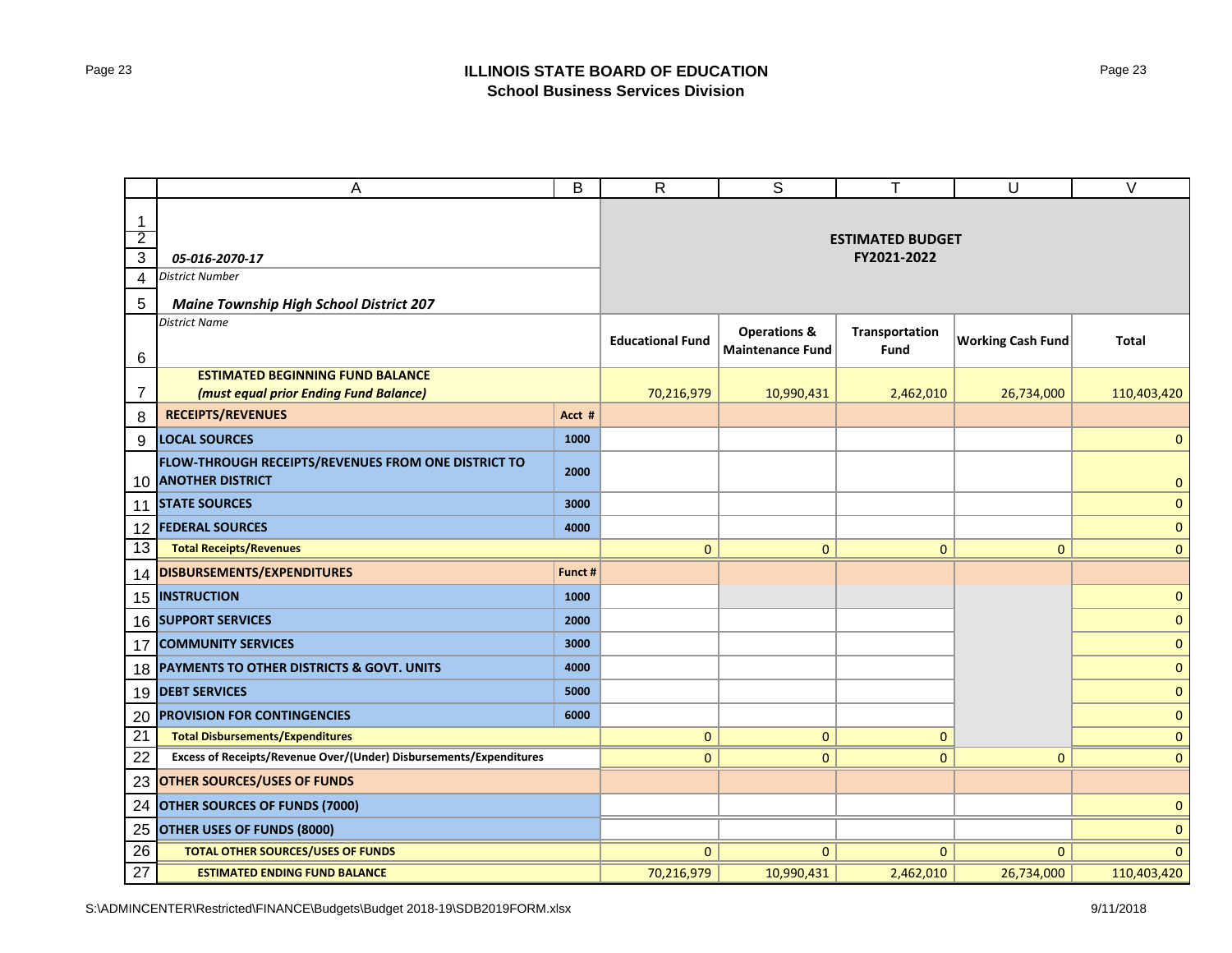|                | B<br>Α                                                             |             | W                                               | X                 | Y                       | Z            |  |
|----------------|--------------------------------------------------------------------|-------------|-------------------------------------------------|-------------------|-------------------------|--------------|--|
| -1             |                                                                    |             | <b>SUMMARY</b>                                  |                   |                         |              |  |
| 2              |                                                                    |             | <b>BUDGET ADDENDUM - DEFICIT REDUCTION PLAN</b> |                   |                         |              |  |
| 3              | 05-016-2070-17                                                     |             |                                                 |                   | <b>ESTIMATED BUDGET</b> |              |  |
| 4              | <b>District Number</b>                                             |             |                                                 | Date of Adoption: |                         |              |  |
| 5              | <b>Maine Township High School District 207</b>                     |             |                                                 |                   | (Enter as MM/DD/YY)     |              |  |
|                | <b>District Name</b>                                               |             |                                                 |                   |                         |              |  |
| 6              |                                                                    |             | FY2018-2019                                     | FY2019-2020       | FY2020-2021             | FY2021-2022  |  |
|                | <b>ESTIMATED BEGINNING FUND BALANCE</b>                            |             |                                                 |                   |                         |              |  |
| $\overline{7}$ | (must equal prior Ending Fund Balance)                             |             | 115,275,130                                     | 110,403,420       | 110,403,420             | 110,403,420  |  |
| 8              | <b>RECEIPTS/REVENUES</b>                                           | Acct #      |                                                 |                   |                         |              |  |
| 9              | <b>LOCAL SOURCES</b>                                               | 1000        | 116,465,250                                     | $\mathbf{0}$      | $\mathbf{0}$            | $\mathbf{0}$ |  |
|                | FLOW-THROUGH RECEIPTS/REVENUES FROM ONE DISTRICT TO                | 2000        |                                                 |                   |                         |              |  |
| 10             | <b>ANOTHER DISTRICT</b>                                            |             | $\mathbf{0}$                                    | $\mathbf{0}$      | $\mathbf 0$             | $\mathbf 0$  |  |
| 11             | <b>STATE SOURCES</b>                                               | 3000        | 8,103,299                                       | $\mathbf{0}$      | $\mathbf{0}$            | $\mathbf{0}$ |  |
| 12             | <b>FEDERAL SOURCES</b>                                             | 4000        | 3,602,772                                       | $\pmb{0}$         | $\pmb{0}$               | $\mathbf{0}$ |  |
| 13             | <b>Total Receipts/Revenues</b>                                     |             | 128,171,321                                     | $\mathbf{0}$      | $\mathbf{0}$            | $\mathbf{0}$ |  |
| 14             | DISBURSEMENTS/EXPENDITURES                                         | Funct #     |                                                 |                   |                         |              |  |
| 15             | <b>INSTRUCTION</b>                                                 | 1000        | 81,066,438                                      | $\pmb{0}$         | $\pmb{0}$               | $\mathbf{0}$ |  |
| 16             | <b>SUPPORT SERVICES</b>                                            | 2000        | 48,733,323                                      | $\mathbf{0}$      | $\mathbf{0}$            | $\mathbf{0}$ |  |
| 17             | <b>COMMUNITY SERVICES</b>                                          | 3000        | 499,770                                         | $\mathbf{0}$      | $\mathbf{0}$            | $\mathbf{0}$ |  |
| 18             | PAYMENTS TO OTHER DISTRICTS & GOVT. UNITS                          | 4000        | 2,183,500                                       | $\pmb{0}$         | $\pmb{0}$               | $\mathbf{0}$ |  |
| 19             | <b>DEBT SERVICES</b>                                               | 5000        | 0                                               | $\mathbf{0}$      | $\mathbf{0}$            | $\mathbf{0}$ |  |
| 20             | <b>PROVISION FOR CONTINGENCIES</b>                                 | 6000        | 560,000                                         | $\mathbf{0}$      | $\mathbf{0}$            | $\mathbf{0}$ |  |
| 21             | <b>Total Disbursements/Expenditures</b>                            | 133,043,031 | $\mathbf{0}$                                    | $\mathbf{0}$      | $\mathbf{0}$            |              |  |
| 22             | Excess of Receipts/Revenue Over/(Under) Disbursements/Expenditures | (4,871,710) | $\mathbf{0}$                                    | $\mathbf{0}$      | $\mathbf{0}$            |              |  |
| 23             | <b>OTHER SOURCES/USES OF FUNDS</b>                                 |             |                                                 |                   |                         |              |  |
| 24             | <b>OTHER SOURCES OF FUNDS (7000)</b>                               | 2,000,000   | $\mathbf{0}$                                    | $\mathbf{0}$      | $\mathbf{0}$            |              |  |
| 25             | OTHER USES OF FUNDS (8000)                                         |             | 2,000,000                                       | $\mathbf{0}$      | $\mathbf{0}$            | $\mathbf{0}$ |  |
| 26             | <b>TOTAL OTHER SOURCES/USES OF FUNDS</b>                           |             | $\Omega$                                        | $\Omega$          | $\Omega$                | $\Omega$     |  |
| 27             | <b>ESTIMATED ENDING FUND BALANCE</b>                               |             | 110,403,420                                     | 110,403,420       | 110,403,420             | 110,403,420  |  |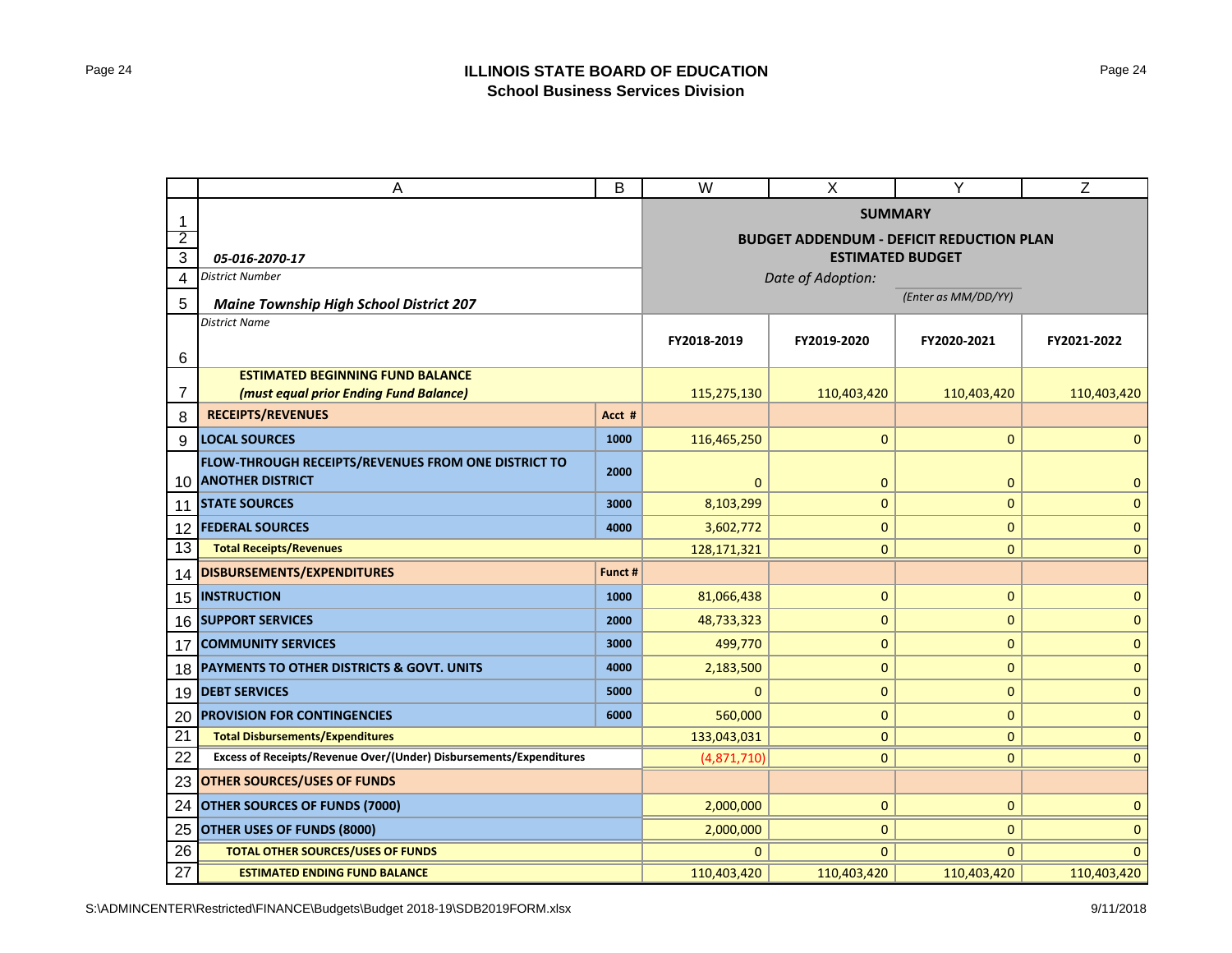# *Deficit Reduction Plan‐Background/Assumptions Fiscal Year 2018‐2019 through Fiscal Year 2021‐2022*

*Maine Township High School District 207 05‐016‐2070‐17*

Please complete the following schedule and include a brief description to identify any areas of the budget that will be impacted from one year to the next. If the deficit reduction plan relies upon new local revenues, identify contingencies for further budget reductions which will be enacted in the event those new revenues are not *available.* 

**1. Background and Narrative of Budget Reductions:**

**2. Assumptions Used in the Deficit Reduction Plan:**

**‐ Foundation Levels for General State Aid:**

**‐ Equal Assessed Valuation and Tax Rates:**

**‐ Employee Salaries and Benefits:**

**‐ Short and Long Term Borrowing:**

**‐ Educational Impact:**

**‐ Other Assumptions:**

- Has the district considered shared services or outsourcing (Ex: Transportation, Insurance) If yes please explain: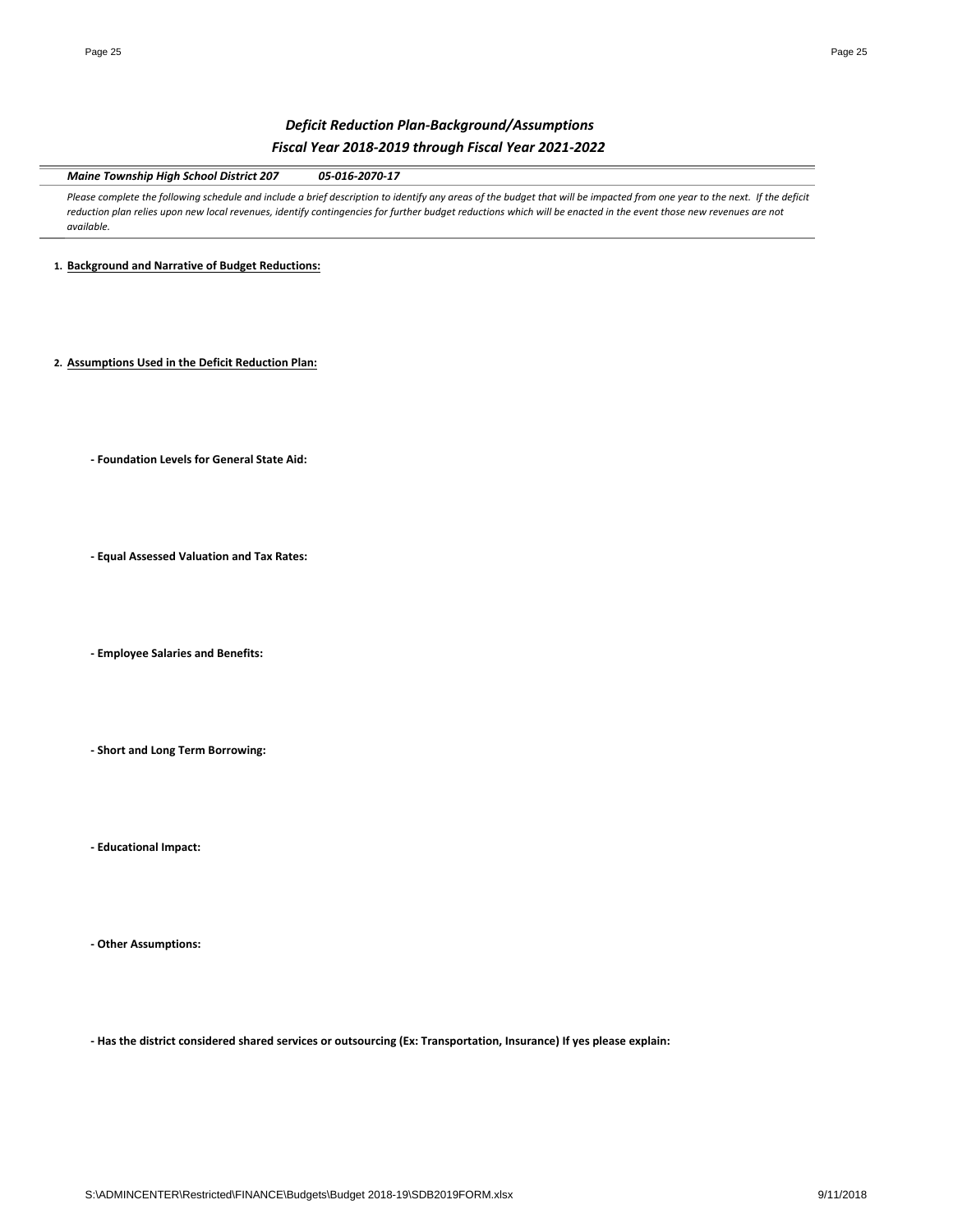# **ESTIMATED LIMITATION OF ADMINISTRATIVE COSTS**

*(For Local Use Only)*

## This is an estimated Limitation of Administrative Costs Worksheet only and <u>will not be accepted for Official Submission of the Limitation of</u> *Administrative Costs Worksheet .*

The worksheet is intended for use during the budgeting process to estimate the district's percent increase of FY2019 budgeted expenditures over FY2018 actual expenditures. Budget information is copied to this page. Insert the prior year estimated actual expenditures to compute the estimated percentage increase (decrease).

*The official Limitation of Administrative Costs Worksheet is attached to the end of the Annual Financial Report (ISBE Form 50‐35) and may be submitted in conjunction with that report.*

*An official Limitation of Administrative Costs Worksheet can also be found on the ISBE website at:*

Limitation of Administrative Costs

| <b>ESTIMATED LIMITATION OF ADMINISTRATIVE COSTS WORKSHEET</b> |         |                         | <b>School District Name:</b><br>Maine Township High School District 207 |                |                                                |                                                    |              |  |
|---------------------------------------------------------------|---------|-------------------------|-------------------------------------------------------------------------|----------------|------------------------------------------------|----------------------------------------------------|--------------|--|
|                                                               |         | <b>RCDT Number:</b>     |                                                                         | 05-016-2070-17 |                                                |                                                    |              |  |
| (Section 17-1.5 of the School Code)                           |         |                         |                                                                         |                |                                                |                                                    |              |  |
|                                                               |         |                         | <b>Estimated Actual Expenditures, Fiscal Year 2018</b>                  |                | <b>Budgeted Expenditures, Fiscal Year 2019</b> |                                                    |              |  |
|                                                               |         | (10)                    | (20)                                                                    |                | (10)                                           | (20)                                               |              |  |
| <b>Description</b><br>(Enter Whole Numbers Only)              | Funct # | <b>Educational Fund</b> | <b>Operations &amp;</b><br><b>Maintenance Fund</b>                      | Total          | <b>Educational Fund</b>                        | <b>Operations &amp;</b><br><b>Maintenance Fund</b> | Total        |  |
| 1. Executive Administration Services                          | 2320    | 1,088,767               |                                                                         | 1,088,767      | 1,144,663                                      |                                                    | 1,144,663    |  |
| 2. Special Area Administration Services                       | 2330    | 585,812                 |                                                                         | 585,812        | 646,045                                        |                                                    | 646,045      |  |
| 3. Other Support Services - School<br>Administration          | 2490    | 3,212,978               |                                                                         | 3,212,978      | 3,441,845                                      |                                                    | 3,441,845    |  |
| 4. Direction of Business Support Services                     | 2510    | 366,971                 |                                                                         | 366,971        | 377,943                                        | $\Omega$                                           | 377,943      |  |
| 5. Internal Services                                          | 2570    | 1,001,044               |                                                                         | 1,001,044      | 947,145                                        |                                                    | 947,145      |  |
| 6. Direction of Central Support Services                      | 2610    |                         |                                                                         | $\mathbf{0}$   | $\mathbf{0}$                                   |                                                    |              |  |
| 7. Deduct - Early Retirement or other pension obligations     |         |                         |                                                                         | 0              |                                                |                                                    | $\mathbf{0}$ |  |
| required by state law and include above                       |         |                         |                                                                         |                |                                                |                                                    |              |  |
| <b>Totals</b><br>8.                                           |         | 6,255,572               | $\mathbf{0}$                                                            | 6,255,572      | 6,557,641                                      | $\mathbf{0}$                                       | 6,557,641    |  |
| 9. Estimated Percent Increase (Decrease) for FY2019           |         |                         |                                                                         |                |                                                |                                                    | 5%           |  |
| (Budgeted) over FY2018 (Actual)                               |         |                         |                                                                         |                |                                                |                                                    |              |  |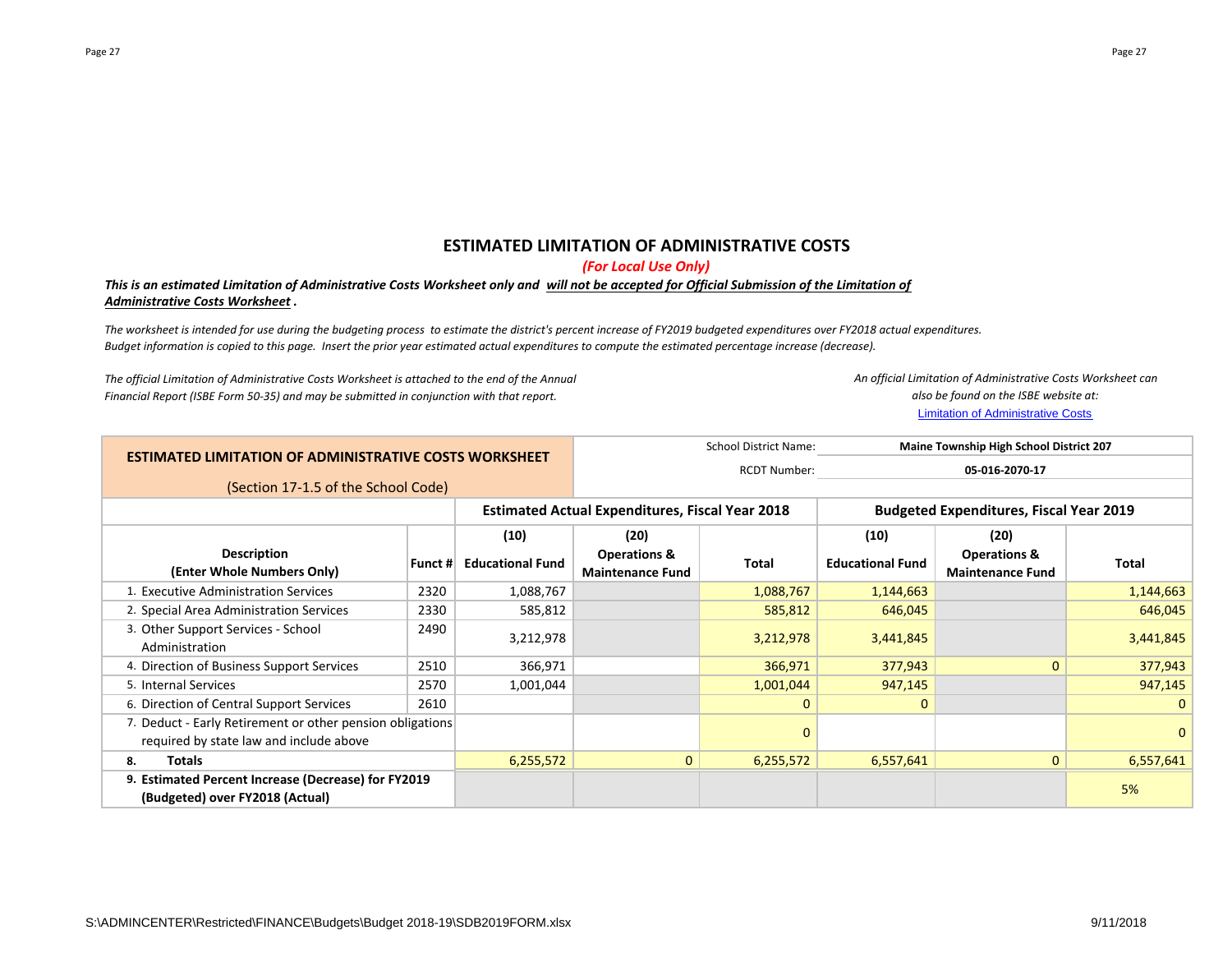# **REPORTING OF PUBLIC VENDOR CONTRACTS OF \$1,000 OR MORE**

In accordance with the School Code, Section 10-20.21, all <mark>school districts</mark> are required to file a report listing 'vendor contracts' as an attachment to their budget. In this context, the term "vendor contracts" refers to contracts and agreements that pertain to goods and services that were intended to generate additional revenue and other remunerations for theschool district in excess of \$1,000, including without limitation vending machine contracts, sports and other attire, class rings, and photographic services. The report is to list information regarding such contracts for the fiscal year immediately preceding the fiscal year of the budget. All such contr *executed on or after July 1, 2007 must be approved by the school board.*

*See: School Code, Section 10‐20.21 ‐ Contracts*

*(Sheet is unprotected and can be re‐formatted as needed, but must be used for submission)*

| Name of Vendor         | <b>Product or Service Provided</b> | <b>Net Revenue</b> | <b>Non-Monetary</b>      | <b>Purpose of Proceeds</b> | Distribution Method and Recipient of Non- |
|------------------------|------------------------------------|--------------------|--------------------------|----------------------------|-------------------------------------------|
|                        |                                    |                    | Remuneration             |                            | <b>Monetary Remunerations Distributed</b> |
| Enernoc                | Electrical Demand Response         |                    | 60,000 Equipment upgrade | Electrical Curtailment     | Operations & Maintenance Fund             |
| Grad Images            | <b>Graduation Pictures</b>         | 5,000              |                          | Offset Costs               | <b>Student Activities</b>                 |
| Central Valley Studios | <b>Graduation Pictures</b>         | 2,000              |                          | Offset Costs               | <b>Student Activities</b>                 |